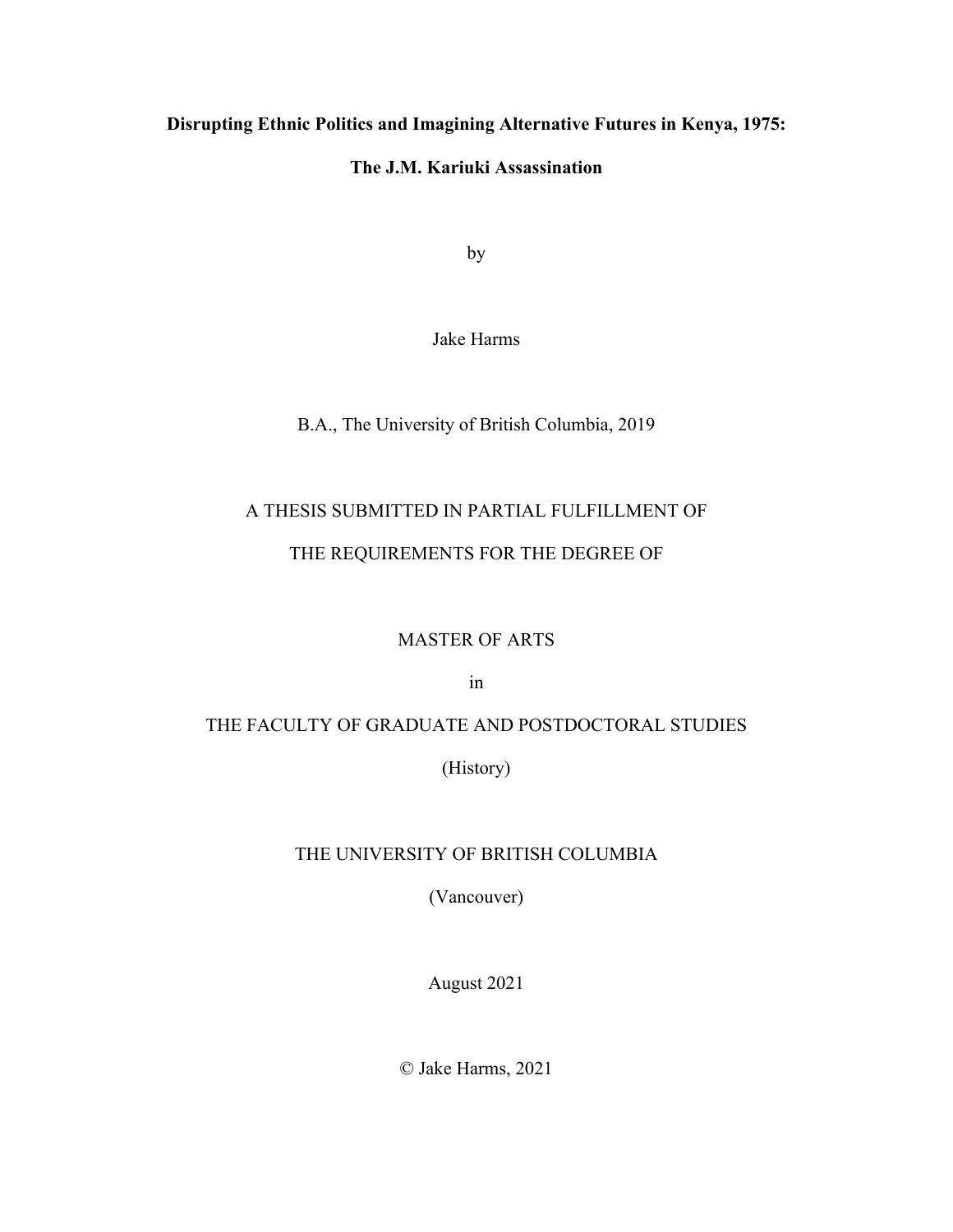The following individuals certify that they have read, and recommend to the Faculty of Graduate and Postdoctoral Studies for acceptance, a thesis entitled:

"Disrupting Ethnic Politics and Imagining Alternative Futures in Kenya, 1975: The J.M. Kariuki Assassination"

| submitted by Jake Harms |                              | in partial fulfillment of the requirements for |
|-------------------------|------------------------------|------------------------------------------------|
|                         | the degree of Master of Arts |                                                |
| in                      | <b>History</b>               |                                                |

## **Examining Committee:**

| David Morton, Associate Professor, Department of History, UBC   |  |  |
|-----------------------------------------------------------------|--|--|
| Supervisor                                                      |  |  |
|                                                                 |  |  |
| Benjamin Bryce, Assistant Professor, Department of History, UBC |  |  |
| <b>Supervisory Committee Member</b>                             |  |  |
|                                                                 |  |  |
| Aaron Windel, Associate Professor, Department of History, SFU   |  |  |

Supervisory Committee Member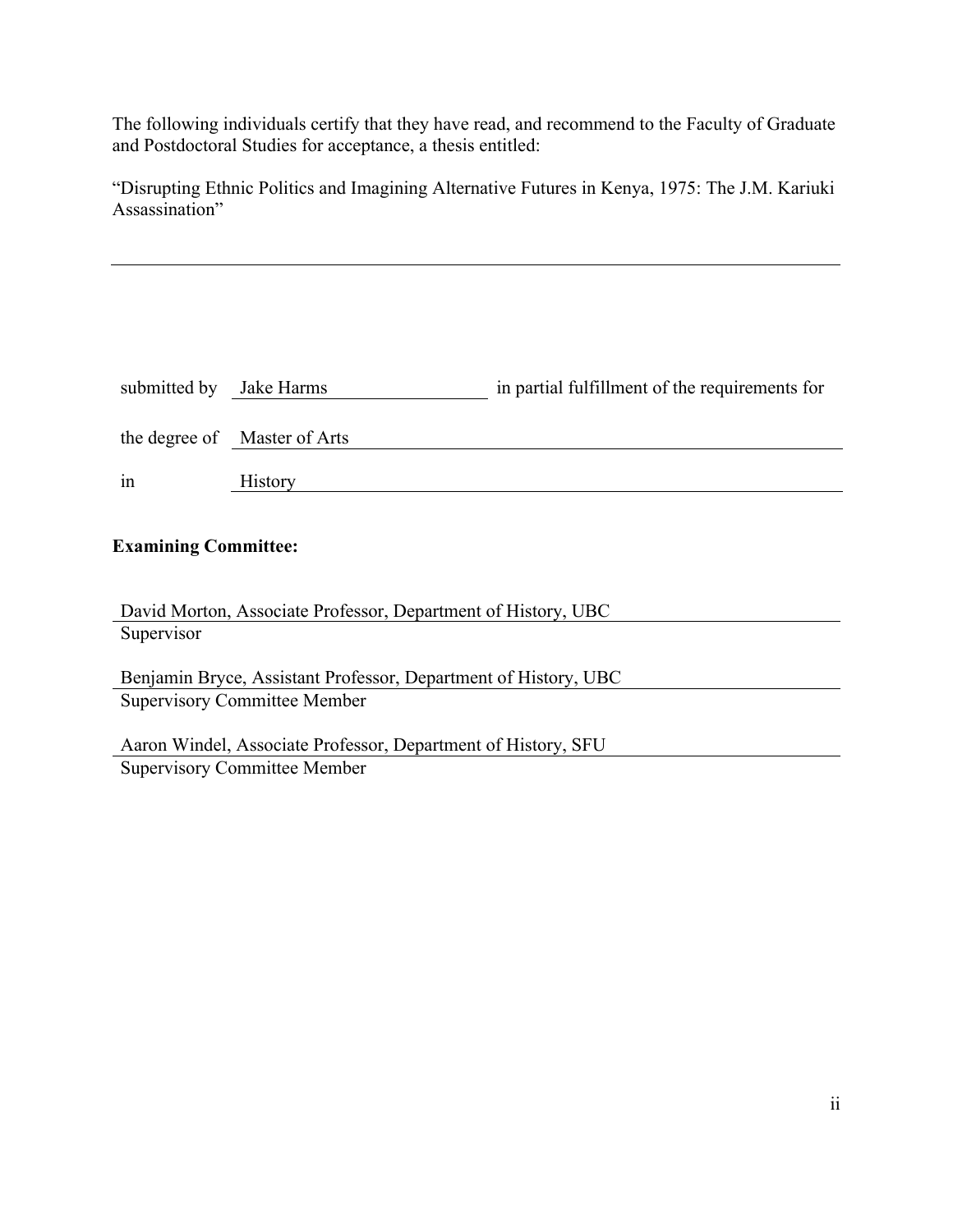#### **Abstract**

"We do not want a Kenya of ten millionaires and ten million beggars," J.M. Kariuki, the popular Kenyan politician, famously declared. The statement struck at the heart of President Jomo Kenyatta's post-independence government and rising economic inequality in Kenya in the 1970s. By March 1975, Kariuki was dead, assassinated with suspected government involvement. News of his assassination promptly sparked protests in Nairobi. This thesis explores these immediate responses to Kariuki's assassination. Although scholarship has established that ethnic politics was entrenched in Kenya by 1975, this thesis intervenes in this historiography and trajectory of ethnic politics by highlighting alternative means of political mobilization. It points to the agency of ordinary Kenyans who, in 1975, mobilized against the Kenyatta government not through ethnic affiliations, but rather through collective grievance with Kenya's trajectory since independence. Those involved in this opposition denounced authoritarianism in Kenya, unequal wealth distribution, and what they suspected was neo-colonial interference in their country. In so doing, they highlighted an alternative sort of national political mobilization in Kenya, one built around socioeconomic and political ideals. These events in the spring of 1975 also highlight the powerful possibilities of commemoration and the agency of ordinary citizens. In 1975, in tandem with movements against many of the first independence-era African governments as well as continued struggles against imperialism on the African continent, Kenyans rallied against the Kenyatta government around a memory of Kariuki as a martyr who represented the possibility of a more just future. In defiance of the authoritarian state, they exposed the fragility of the Kenyatta government. Although little ultimately came from these protests in the spring of 1975, they nonetheless remind that Kenya's post-independence trajectory was not inevitable.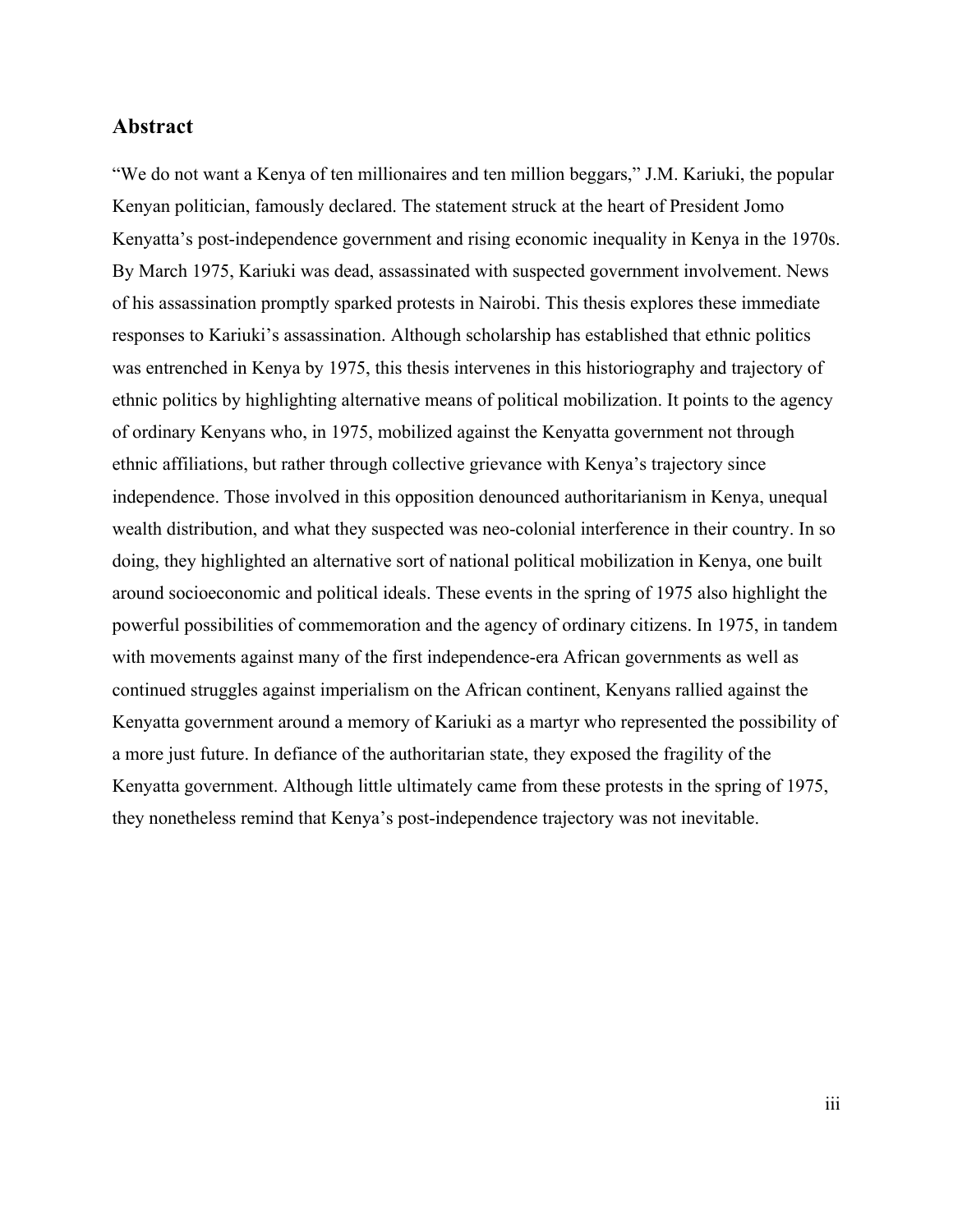## **Lay Summary**

This thesis examines how Kenyans responded to the assassination of popular politician J.M. Kariuki in the spring of 1975. Scholarship has established that a system of ethnic politics was entrenched in Kenya by the 1970s. However, this thesis intervenes in this established trajectory of ethnic politics by showing how, in the aftermath of Kariuki's death, Kenyans from a variety of ethnic and class backgrounds found common ground in critiquing the Kenyatta government. This opposition did not interpret Kariuki's death through the lens of ethnicity but rather challenged the Jomo Kenyatta government based on their suspicions that the Kenyatta government was responsible for the assassination. As a result, the nature of Kenya's independence, the authoritarianism of the Kenyatta government, and the government's relations with the former colonial power, Britain, were questioned.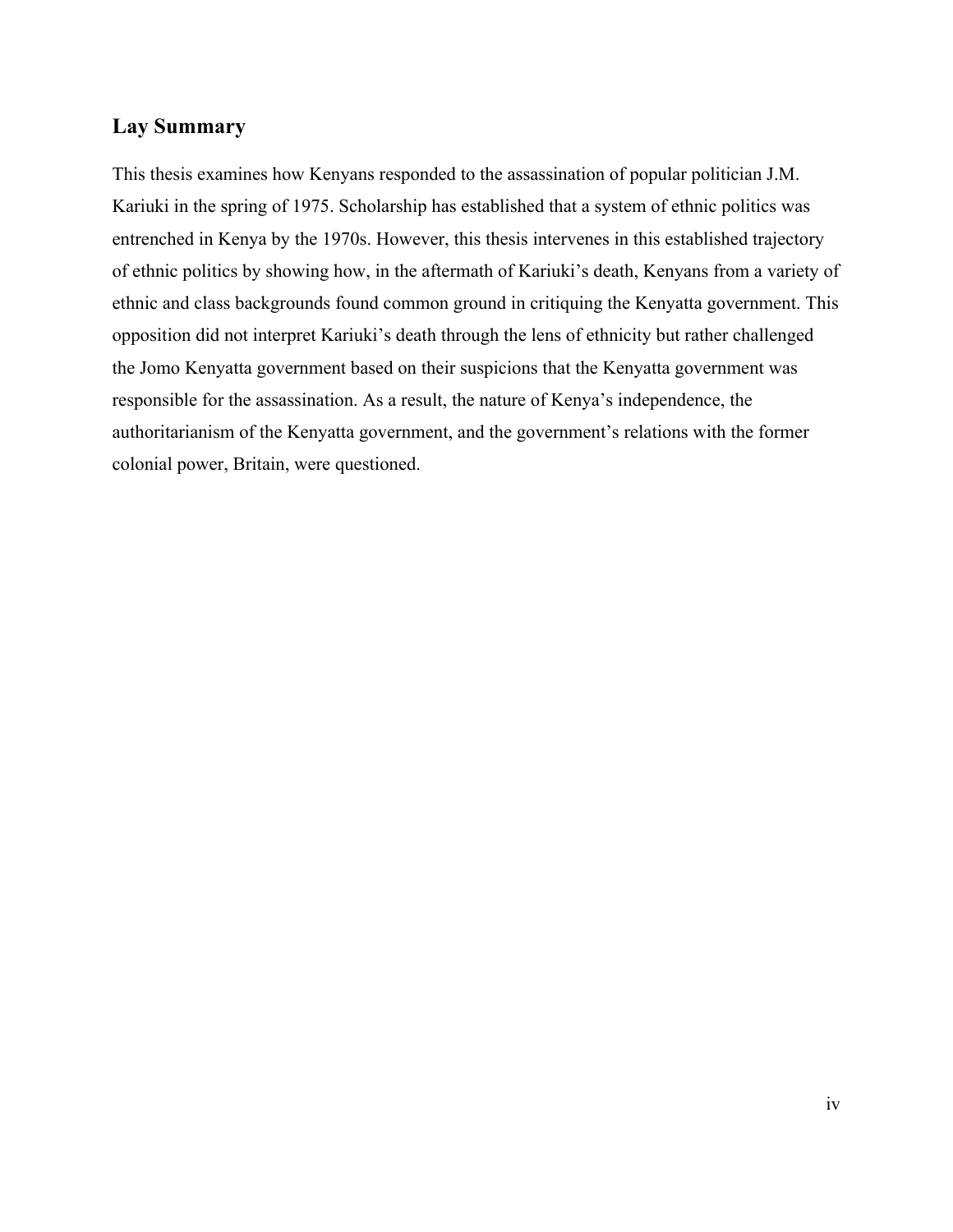# **Preface**

This thesis is the original, unpublished, and independent work of the author, Jake Harms.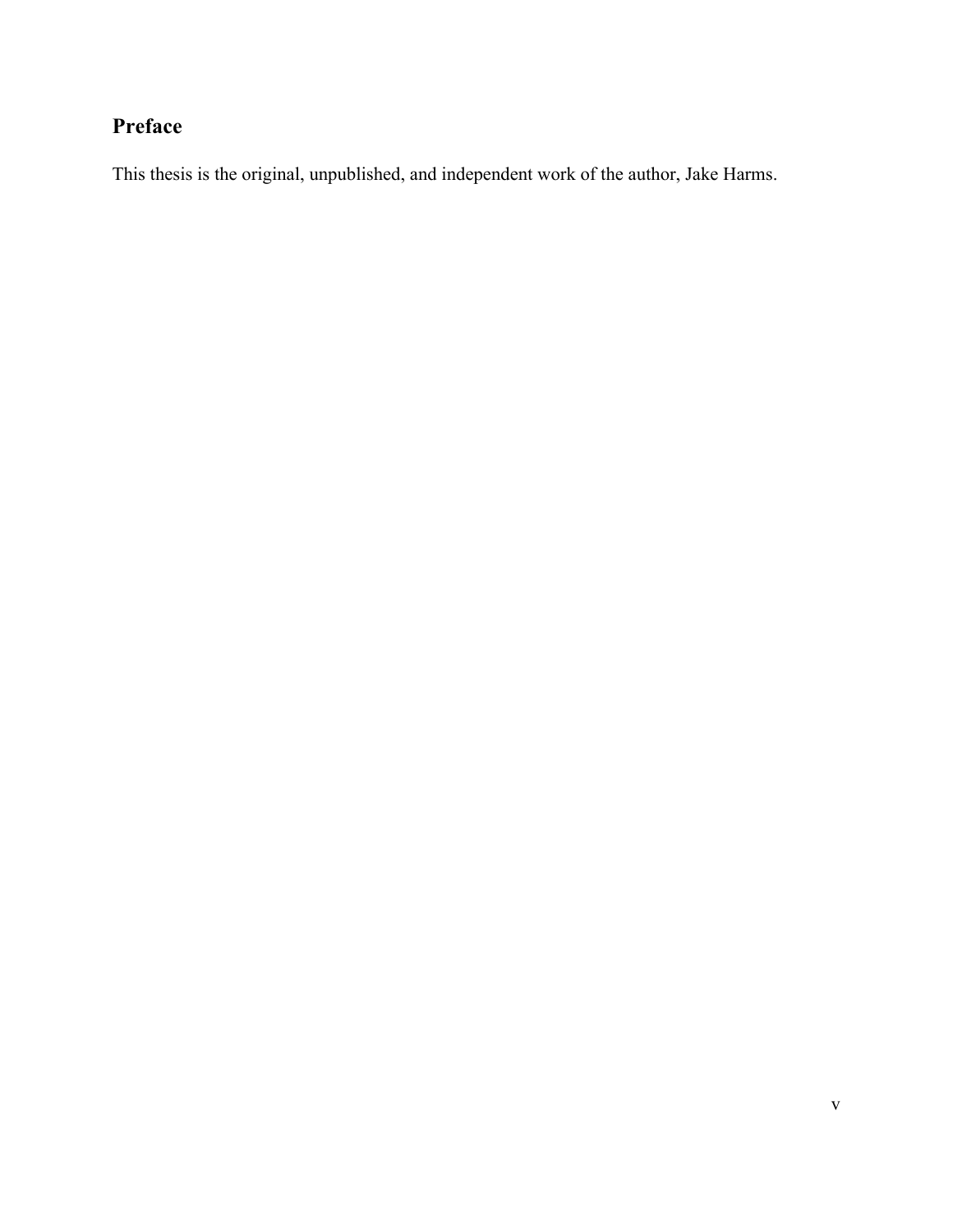# **Table of Contents**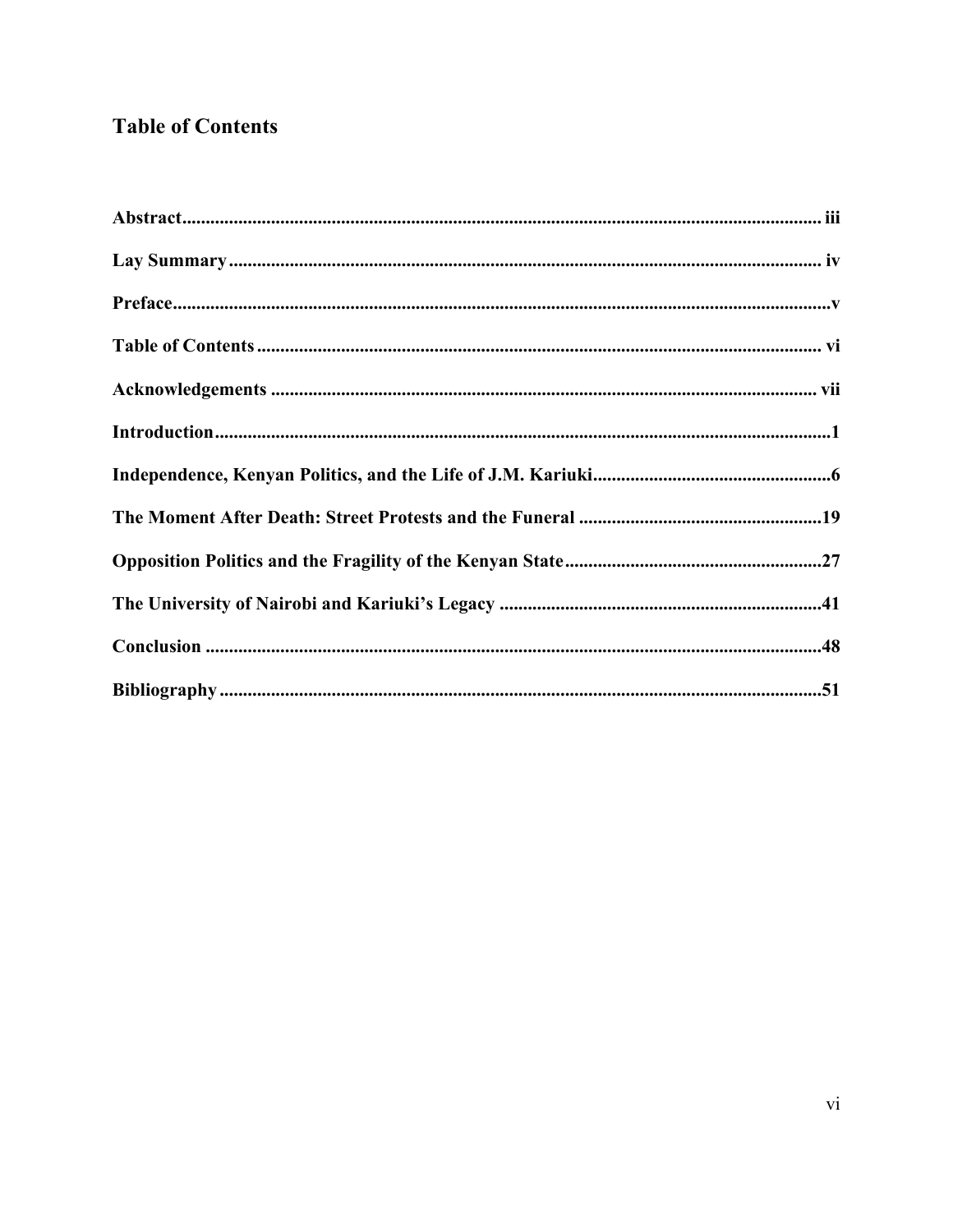## **Acknowledgements**

This thesis could not have reached completion without the support of many others. During my MA, I have benefitted enormously from the advice of my supervisor, David Morton. I am grateful for his studious comments on my writing and for enriching how I think about the past. I could not have had a better mentor. I also owe thanks to John Christopoulos, in whose seminar I first wrote about J.M. Kariuki. His kind encouragement during my undergraduate years pushed me to pursue graduate studies in history. Benjamin Bryce provided comments on this thesis from its inception and challenged me to think more broadly about my research. Aaron Windel provided helpful feedback on the final draft of this thesis. Thank you as well to Jason Wu for always having a ready answer to every question throughout the duration of the program. I am also fortunate to have had such an excellent cohort. Thank you all for being constant sources of solidarity and intellectual support.

Given constraints on travel at the time of undertaking this project, I am also appreciative of the generosity of other scholars. I am especially grateful to Anaïs Angelo, who shared many materials from her own archival research. Thank you as well to Jimmy Maranga for facilitating access to digital copies of key newspaper sources. Daniel Branch pointed me towards several useful digitalized resources. This project was supported by funding from the Social Sciences and Humanities Research Council of Canada and the UBC History Department.

My family has provided immense support throughout the completion of this degree. Thank you to my parents, for always supporting my education and encouraging me to learn; my sister, for being an amazing friend; and my brother, for being the best roommate I could possibly have had for the past five years.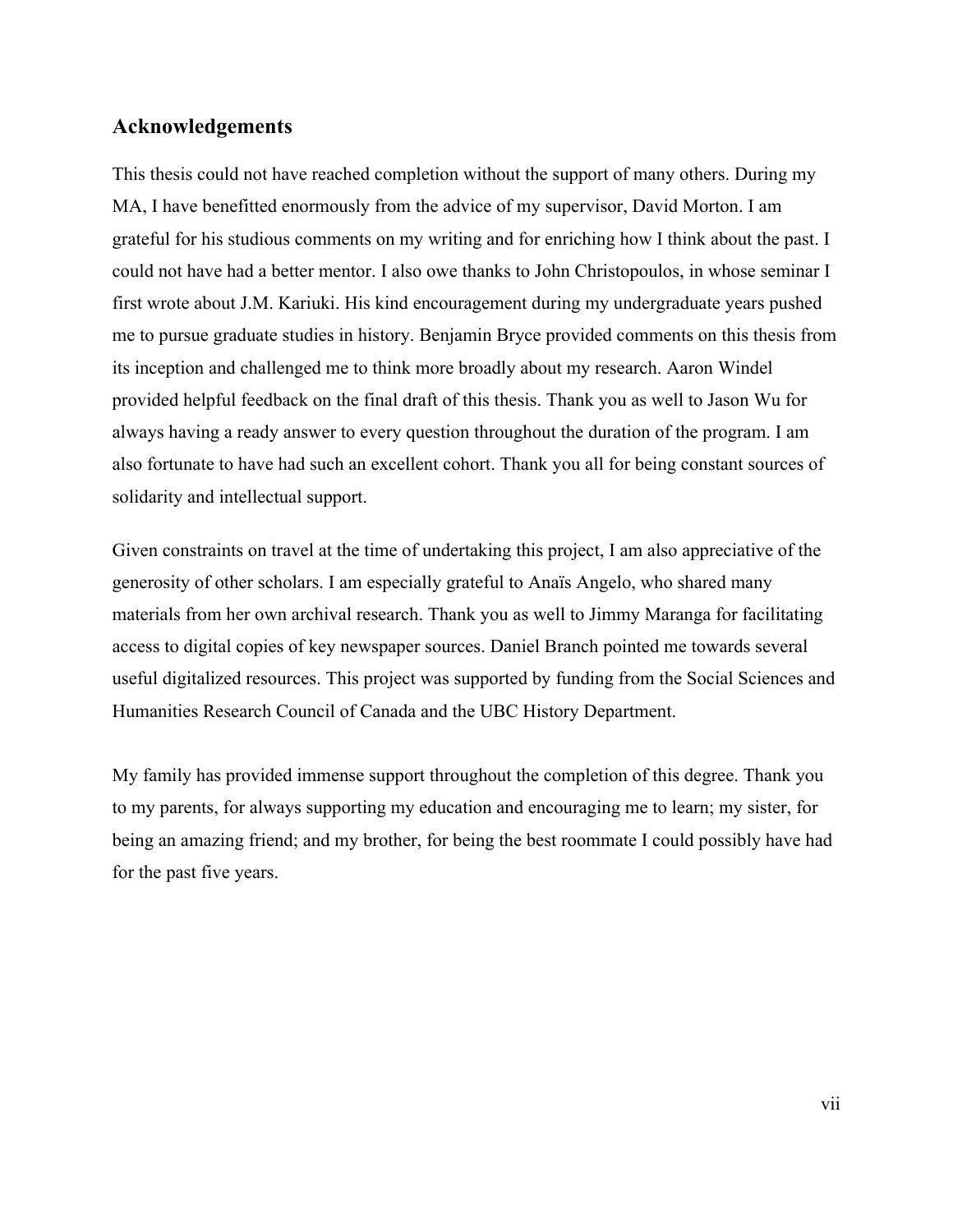## **Introduction**

On March 12, 1975, news broke in Nairobi, Kenya, that the body of Josiah Mwangi Kariuki, the popular and recently re-elected parliamentarian from Rift Valley Province, had been discovered in the Nairobi City Mortuary. Rumours of Kariuki's fate had been circulating since his disappearance from public life almost two weeks before, but officials assured the public he was on a diplomatic mission to Zambia. Upon the confirmation of his death, hundreds of university students took to the streets of Nairobi. In life, Kariuki had been a prominent, wealthy politician who was unpopular amongst Kenya's governing elites. In speeches in Kenya's parliament and in public, he had openly challenged President Jomo Kenyatta's government, pointing to growing economic inequality within the country. Many of Kenya's youth and landless poor viewed him as their champion. In the days following March 12, students and backbench parliamentarians, who served as an internal opposition to Kenyatta's government within the one-party state, demanded a just and conclusive investigation into Kariuki's apparent assassination.

The public outrage was inflamed by the already lengthy list of political assassinations in Kenya in the twentieth century, nearly all with alleged state involvement, both before and after independence. Figures such as Pio Pinto, Tom Mboya, and Robert Ouko, but also innumerable less well-known victims, constitute what scholars David Cohen and E.S. Atieno Odhiambo have called Kenya's "ledger of dead."1 This authoritarian violence, as the scholarship of assassinations

<sup>1</sup> David William Cohen and E.S. Atieno Odhiambo, *The Risks of Knowledge: Investigations into the Death of the Hon. Minister John Robert Ouko in Kenya, 1990* (Athens, Ohio: Ohio University Press, 2004), 6; Babere Chacha has identified a lengthy list of likely victims across the Kenyatta through Kibaki governments. See Babere Chacha's lecture, "Scars of Memory and Scales of Justice," YouTube Video, 29:07, November 6, 2017; Joe Oloka-Onyango, in *Battling over Human Rights: Twenty Essays on Law, Politics and Governance* (Mankon, Bamenda: Langaa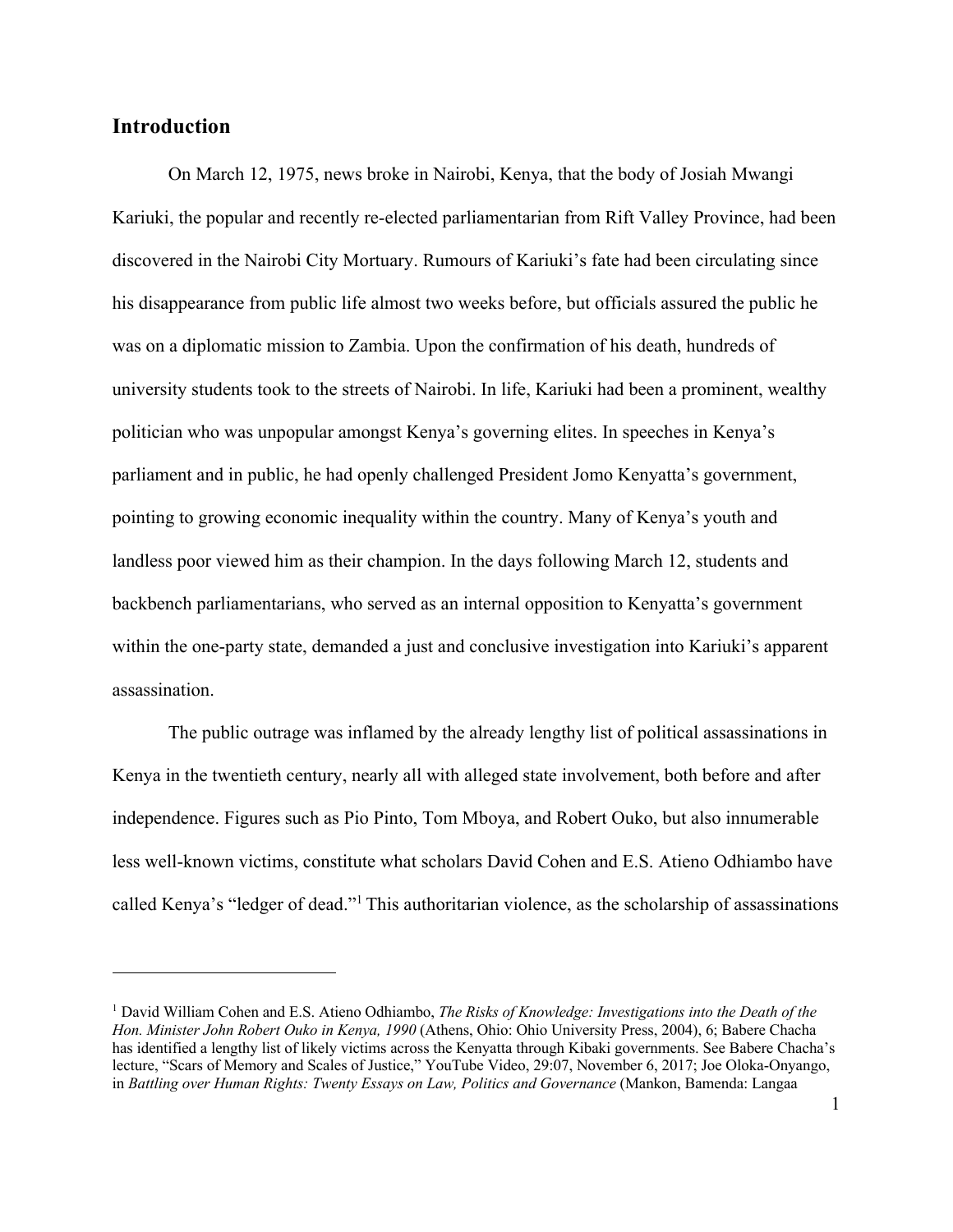in Kenya has demonstrated, was often closely coupled to ethnic politics, which sociologist Jacob Mati describes as the mobilization of ethnic identity by political elites for political purposes.<sup>2</sup> Following independence, the Kikuyu-dominated Kenyatta state maintained the colonial state apparatus and sought to entrench a system of divide-and-rule ethnic politics to ensure the regime's survival.<sup>3</sup> Assassinations with suspected state involvement were simultaneously a product of this form of politics and sustained it, eliminating elites who were thought to challenge the status quo.4 Numerous scholars have argued that the public assassination in 1969 of Tom Mboya, one of Kenya's foremost non-Kikuyu politicians, solidified the practice of ethnic politics in Kenya.5 The ethnic tensions between the Luo and Kikuyu as a result of the assassination, and the threat of the Luo and other ethnic groups mobilizing against Kikuyu political and economic hegemony in the aftermath, intensified ethnic competition.<sup>6</sup>

For Cohen and Atieno Odhiambo, the assassination of J.M. Kariuki in 1975 fits within this trajectory of ethnic politics, marking Kenya's transition from an "era of international

<sup>4</sup> For scholarship on these assassinations and their relationship to politics, see Miriam Abraham, "Chris Msando: Year 53 in the History of State Assassination," *The Elephant,* August 4, 2018; Charles Mwaura, "Political Succession and Related Conflicts in Kenya," paper presented at the USAID Conference on Conflict Resolution, Nairobi, March 27-28, 1997; Grace Musila, "Portrait of an Assassin State," in *A Death Retold in Truth and Rumour*: *Kenya, Britain and the Julie Ward Murder* (Woodbridge, Suffolk: Boydell & Brewer, Limited, 2015), 31-62; Wafula Yenjela, "Sycophants in a Cannibal State: Kenya in Ngugi wa Thing'o's Wizard of the Crow," in *Cultural Archives of Atrocity: Essays on the Protest Tradition in Kenyan Literature, Culture and Society,* edited by Muringu Columba, Charles Kebaya, and Makokha Justus Kizito Siboe (New York City: Routledge, 2019), 115. <sup>5</sup> William Ochieng', "Structural and Political Changes," in *Decolonization and Independence in Kenya, 1940-93*, edited by B.A. Ogot and William Ochieng' (Athens, Ohio: Ohio University Press, 1995), 102; E.S. Atieno Odhiambo, "Hegemonic Enterprises and Instrumentalities of Survival: Ethnicity and Democracy in Kenya," *African* 

RPCIG, 2015), 175-178, highlights some of these more prominent assassinations along with brief descriptions of the

victims, while also calling attention to lesser-known victims.<br><sup>2</sup> Jacob Mwathi Mati, "Ethnicity and Politics in Kenya," in *The Palgrave Handbook of Ethnicity*, edited by Steven<br>Ratuva (Singapore: Palgrave Macmillan, 2019

<sup>&</sup>lt;sup>3</sup> See Westen Shilaho, *Political Power and Tribalism in Kenya* (Cham, Switzerland: Palgrave Macmillan, 2017), 4-6.

*Studies* 61, no. 2 (2002), 242; Rok Ajulu, "Politicised Ethnicity, Competitive Politics and Conflict in Kenya: A Historical Perspective," *African Studies* 61, no. 2 (2010), 251-252, 261; Shilaho, *Political Power and Tribalism in Kenya*, 4. 6 Ajulu, "Politicised Ethnicity," 261.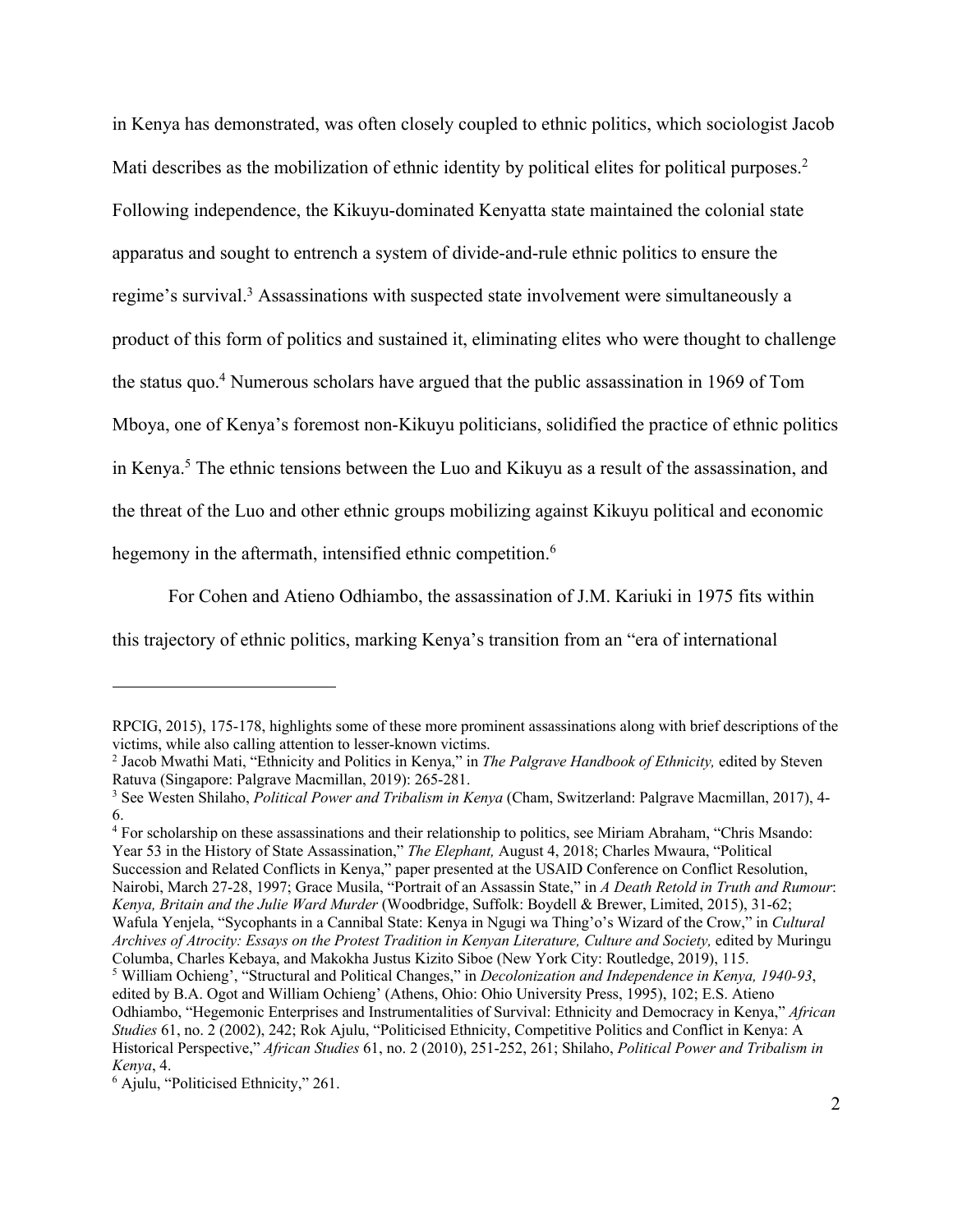politics" to "an age of ethnic chauvinism."7 To the present, despite the return of competitive multi-party politics in 1992, "mobilized ethnicity," as scholar-activist Rok Ajulu put it in 2002, continues to shape Kenyan political competition.<sup>8</sup> Scholars have shown how ethnic identity and the mobilization of ethnic consciousness by political elites continues to shape contemporary Kenyan politics, an over sixty year trajectory of competitive ethnic politics that originated in the colonial period.9 The agency of ordinary Kenyans in the immediate aftermath of the Kariuki assassination disrupts this timeline of elite-led and ethnic-based political mobilization.

This thesis is about J.M. Kariuki, his death, and especially his life after death. It intervenes in the historiography of politics and ethnic-based political mobilization in Kenya by exploring the events in the months following Kariuki's death. Despite the contemporary saliency of ethnicity as a mobilizing force in national politics, I argue that public responses to the Kariuki assassination highlight alternative forms of political mobilization in the Kenyatta era. In 1975, students, backbench parliamentarians, trade unionists, and other elements of Kenyan society demonstrated the powerful and imaginative possibilities of commemoration by mobilizing against the Kenyan government around the memory of Kariuki – a very sanitized memory, it is important to add.<sup>10</sup> Although they did not form a united faction, they represented an opposition to the Kenyan government built around a shared remembrance of Kariuki as a popular martyr for

<sup>7</sup> Cohen and Atieno Odhiambo, *The Risks of Knowledge,* 5. 8 Ajulu, "Politicised Ethnicity," 251.

<sup>9</sup> For example, see Frank Holmquist and Mwangi wa Githinji, "The Default Politics of Ethnicity in Kenya," *The Brown Journal of World Affairs* 16, no. 1 (2009): 101-117; Gilbert Khadiagala, "Political Movements and Coalition Politics in Kenya: Entrenching Ethnicity," *South African Journal of International Affairs* 17, no. 1 (2010): 65-84; Federico Battera, "Ethnicity and Degree of Partisan Attachment in Kenyan Politics," *Journal of Asian and African Studies* 45, no. 1 (2012): 114-125; Michelle D'Arcy and Marina Nistotskaya, "Intensified Local Grievances, Enduring National Control: The Politics of Land in the 2017 Kenyan Elections," *Journal of Eastern African Studies*  13*,* no. 2 (2019): 294-312.

<sup>10</sup> This concept of sanitization is borrowed from Grace Musila. See Musila, *A Death Retold in Truth and Rumour,* 58-61.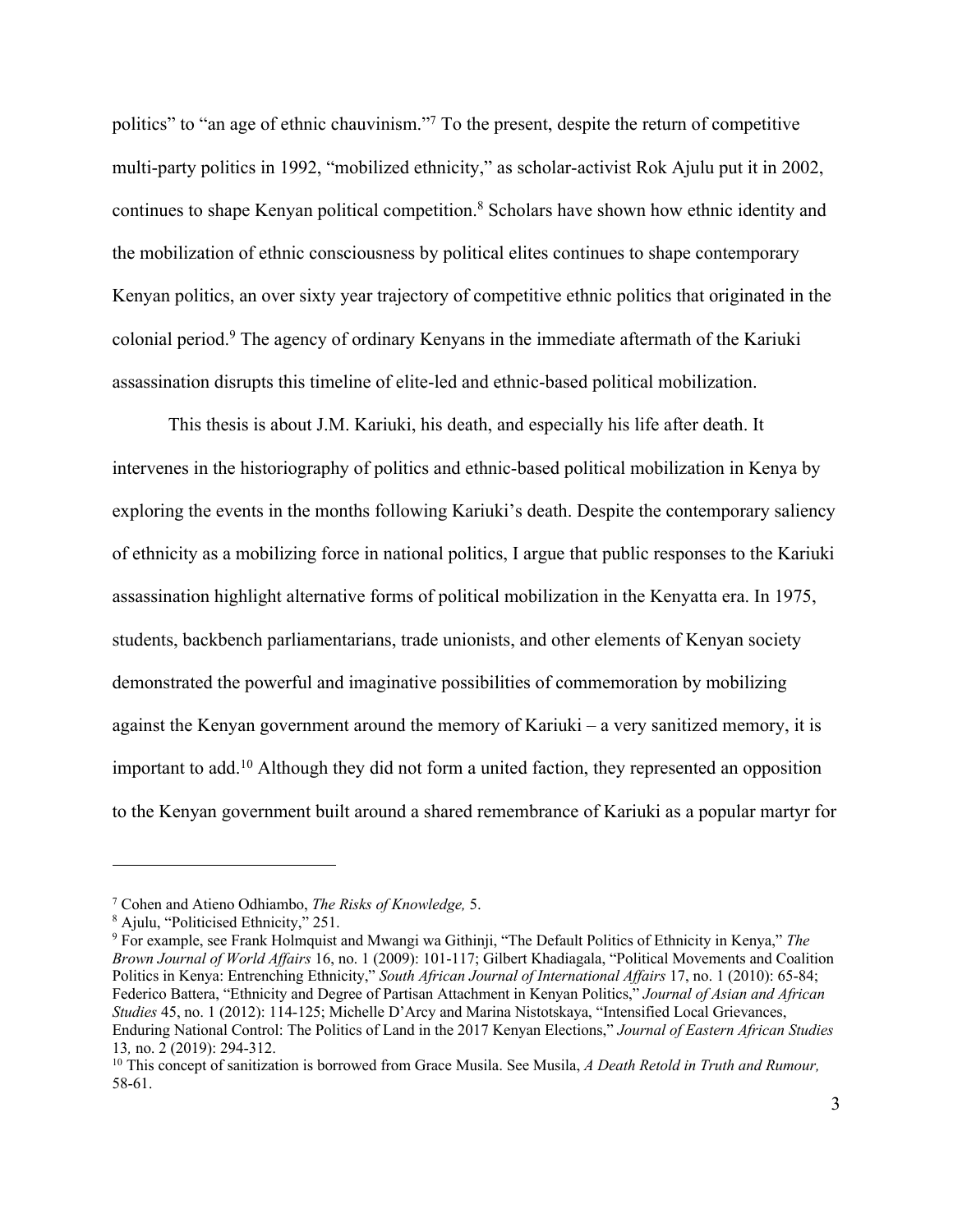political and socioeconomic ideals, one who transcended ethnic boundaries and represented the hope of a more just future. In so doing, this opposition sought to subvert the Kenyan state's authority. The immediate effect of Kariuki's assassination was not the strengthening of eliteorchestrated and divisive ethnic-based politics in Kenya, but precisely the opposite.

From a broader scope, the events that unfolded in Kenya in the spring of 1975 lend insight into what scholars Jonathan Fisher and Nic Cheeseman have labelled the "fragile authoritarianism" that characterized many contemporary African regimes.<sup>11</sup> They argue that this type of fragility, which existed in many post-colonial states across the African continent, was inherited from colonial rule. It meant that although authoritarian African regimes "could deal very effectively and brutally with sporadic challenges to their authority, they were poorly placed to withstand a broader uprising."12 In Kenya in the spring of 1975, as in many other parts of the continent at the time, the promises of independence were revisited. The students, backbench politicians, and trade unionists who were questioning what had happened since Kenya's independence were informed by a global economic crisis, resistance movements against white supremacist regimes in southern Africa, and Marxist revolutions in what was then understood as the "third world." They used Kariuki's death to challenge what they called neocolonialism and demand a more just politics and equitable socioeconomic distribution. While the Kenyatta government ultimately endured this challenge, this opposition successfully called into question the legitimacy of the Kenyatta government. What unfolded in Kenya in the spring of 1975 highlights the fragility of even the authoritarian African states that never faced open revolt.

<sup>&</sup>lt;sup>11</sup> Jonathan Fisher and Nic Cheeseman, *Authoritarian Africa: Repression, Resistance, and the Power of Ideas* (Oxford: Oxford University Press, 2021), 16.

<sup>&</sup>lt;sup>12</sup> Fisher and Cheeseman, *Authoritarian Africa*, 16-17.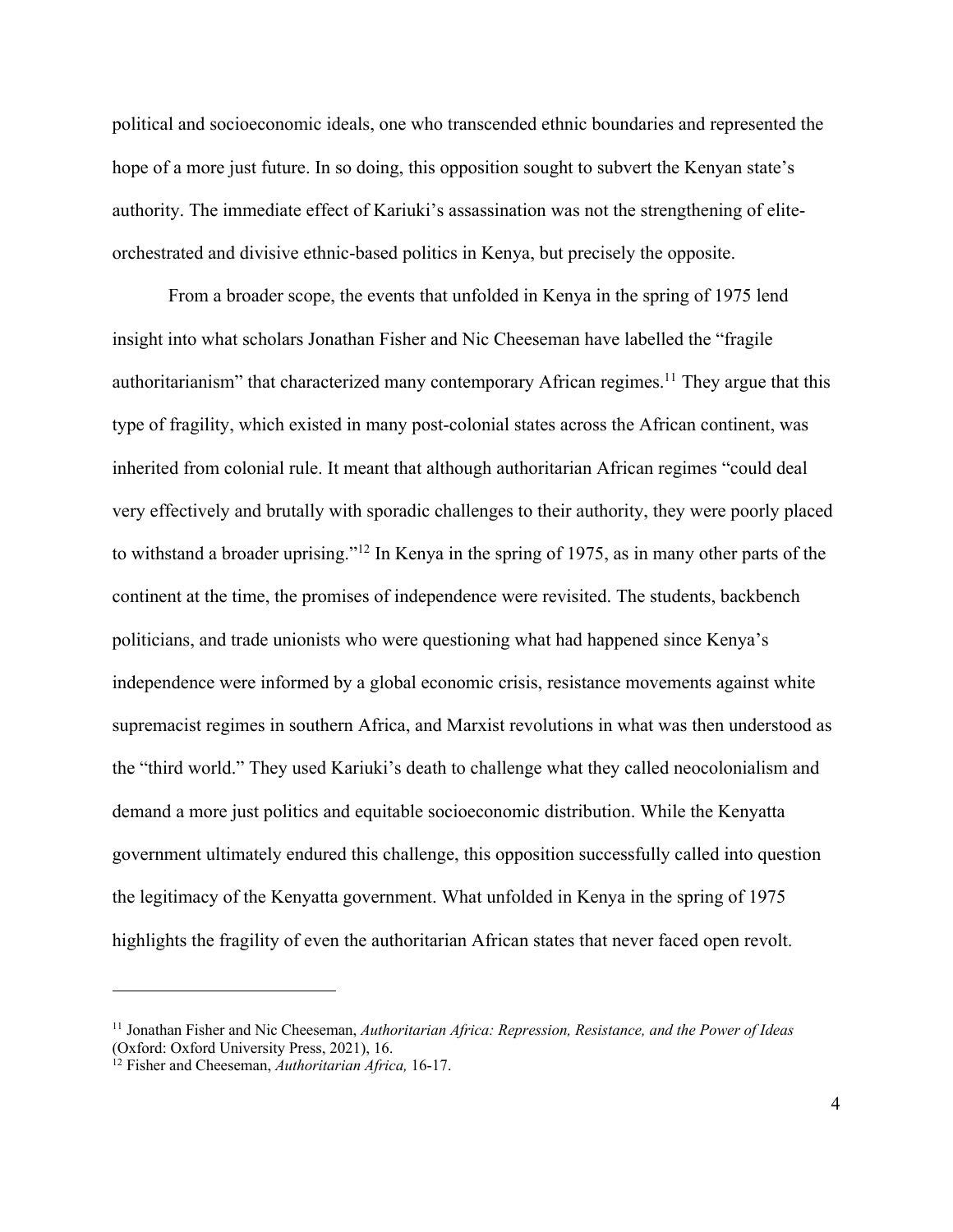The principal sources for this thesis are two of Kenya's foremost contemporary newspapers, *The Standard*, an English language daily, and *The Weekly Review*, an English language political commentary publication founded just before Kariuki's death. Reports from the American embassy in Nairobi, as well as the British High Commission to Kenya, are used to contextualize broader political dynamics in contemporary Kenya, and especially to illuminate the uncertainty of both the American and British governments about Kenyatta's political future after Kariuki's death. This is not a history of popular politics.13 However, a reading of *The Standard*  and *The Weekly Review* newspapers offer fruitful insights into mainstream politics and the public fallout that emerged after Kariuki's murder. In 1975, both newspapers were two of Kenya's most prominent publications. Their open coverage of the Kariuki assassination and the events which unfolded immediately after, diverging from newspapers' typical subservience to the Kenyan state's interests, is itself evidence of the weakness of the Kenyatta regime in the spring of 1975. They demonstrate the plausibility that this opposition to the Kenyatta government could foster meaningful change.

The first section of this thesis situates Kariuki within the trajectory of Kenya's early independence era politics. Second, this thesis considers Kariuki's funeral. In solidarity, attendees transitioned their memorialization of his legacy into a harsh critique of the Kenyan state and the realities of independence. They articulated an opposition to the Kenyatta government that was not mobilized through ethnic affiliation. The third section of this thesis explores how this varying opposition expanded Kariuki's death into a larger political critique that did have immediate,

<sup>&</sup>lt;sup>13</sup> This thesis utilizes English-language sources that were available to me during the COVID-19 pandemic. Other published newspaper sources that would have bolstered this thesis would have included *The Anvil*, a student-run newspaper at the University of Nairobi, as well as Swahili-language weeklies.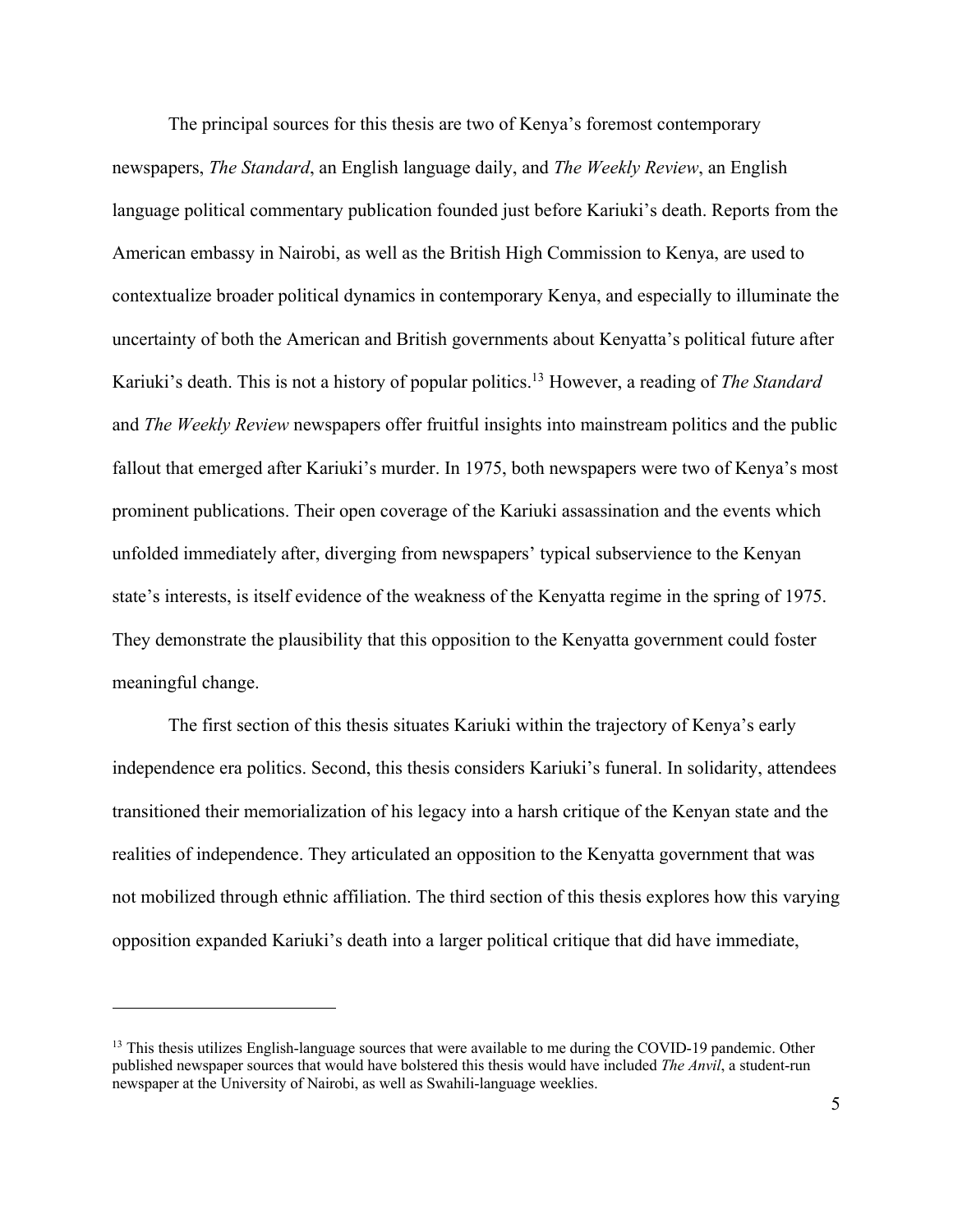material, and lasting effects. Kariuki's assassination did not quell dissent, but rather sparked a new wave of opposition politics in Kenya. The fourth and final section of this thesis turns to the University of Nairobi campus in 1975, where Kenyan students protested Kariuki's assassination. Although the Kenyan government forcefully shut down dissent, the figure of Kariuki both helped link Kenyan students to international anti-colonial politics and opened further space for them to question the nature of Kenya's own independence.

#### **Independence, Kenyan Politics, and the Life of J.M. Kariuki**

Kenya gained its official independence at midnight on December 12, 1963. Earlier that day, Jomo Kenyatta, Kenya's Prime Minister and soon to be first President, received Kenya's articles of independence from the Duke of Edinburgh in a ceremony that reflected the friendly political ties between Britain and Kenya's new leader. Kenyatta ascended to power as the head of Kenya's dominant national political party, the Kenya African National Union (KANU). In elections held earlier in May of that year, KANU had triumphed over its national rival, the Kenya African Democratic Union (KADU), winning the right to send the majority of representatives to Kenya's first independent Parliament, modeled on Britain's Westminster system.<sup>14</sup> The independence ceremony and the ascension to power of an African political elite was cause for celebration, but it was not a unanimous moment of national unity. Deep rifts amongst Kenyan politicians preceded December 12; they would carry forward into the postindependence period. Kenyatta and KANU's comfortable victory, triumphing by a more than

<sup>&</sup>lt;sup>14</sup> This transitioned to a republican system a year later. See Anaïs Angelo, "Independence and the Making of a President," in *Power and the Presidency in Kenya: The Jomo Kenyatta Years* (Cambridge: Cambridge University Press, 2019): 115-140.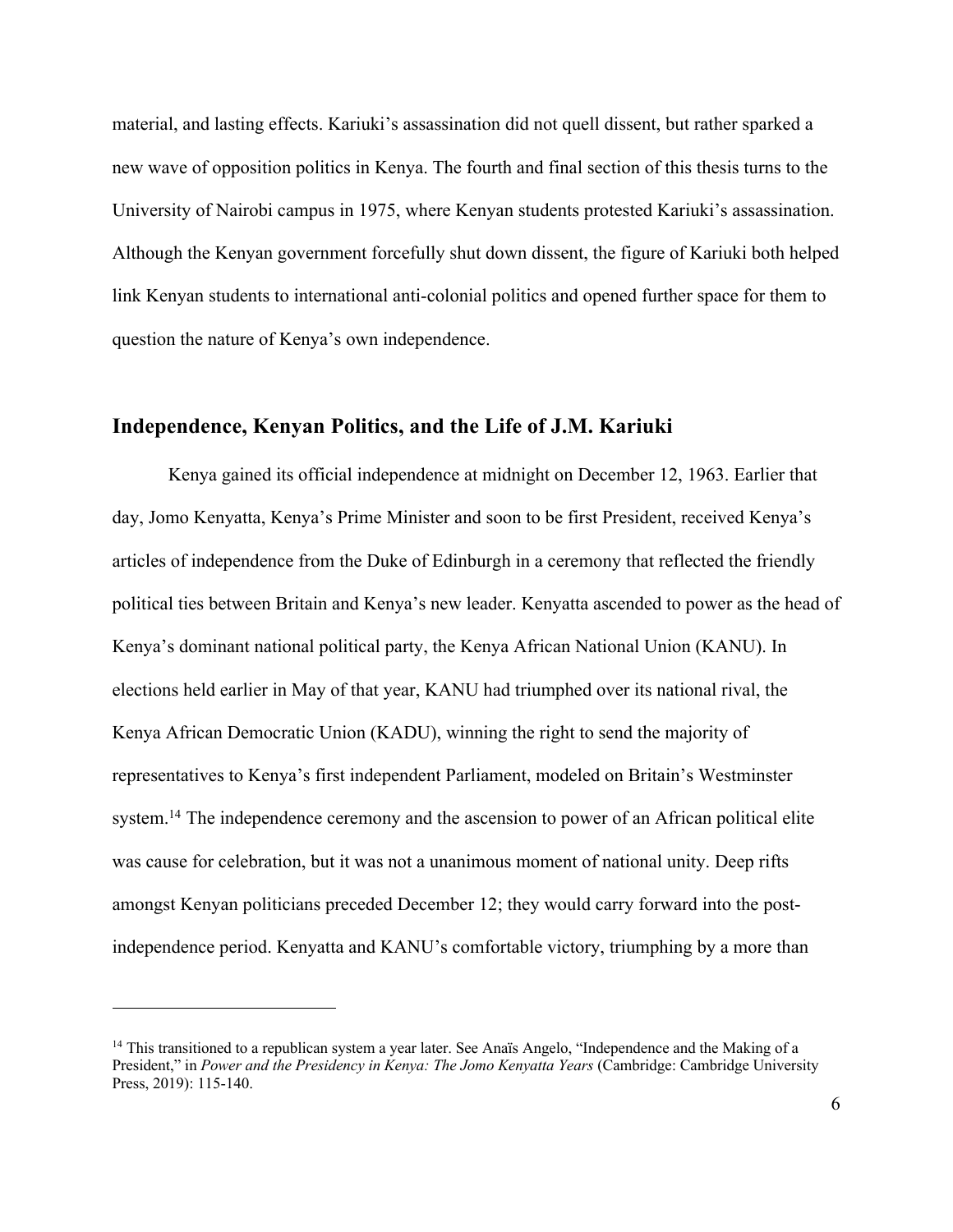two-to-one margin over KADU in both votes and seats won, promised a future of strong centralized state authority in Kenya. Members of KADU had campaigned on the promise of a decentralized system of power, called *Majimbo*, involving a relatively weak central state with strong local authority involvement.<sup>15</sup> They feared that KANU's triumph would lead to Kikuyu and Luo domination of political power in the independence era.

At independence, alongside a small group of Europeans and approximately 177,000 inhabitants of Asian descent, Kenya's single largest ethnic group, the Kikuyu, accounted for some twenty percent of Kenya's population.<sup>16</sup> The Kikuyu along with the Luo, Kenya's second largest ethnic group, had been the most integrated into the administration and economy of British rule, a relationship that advantageously positioned individuals from both ethnic communities to govern after independence.17 The Kikuyu had also suffered harshly in the colonial era. From them, the British forcefully seized extensive tracts of Kenya's most fertile land for white settlement, known as the White Highlands.<sup>18</sup> The Kamba, Kenya's fourth largest ethnic group, also suffered extensive land theft. The Luhya, the third largest ethnic group, were composed of several smaller Bantu communities, as were the Kalenjin, the fifth largest ethnic group in Kenya which actually encompassed several small ethnic groups.<sup>19</sup> Both the Luhya and Kalenjin each

Hope and Despair, 1963-2011 (New Haven, Connecticut: Yale University Press, 2011), 2.<br><sup>16</sup> Charles Hornsby, *Kenya: A History Since Independence* (London: I.B. Tauris & Company, Limited, 2011), 24.<br><sup>17</sup> Branch, *Kenya: Bet and Independence in Kenya, 1940-93*, edited by B.A. Ogot and William Ochieng' (Athens, Ohio: Ohio University

<sup>&</sup>lt;sup>15</sup> David Anderson, "Yours in Struggle for Majimbo'. Nationalism and the Party Politics of Decolonization in Kenya, 1955-64," *Journal of Contemporary History* 40, no. 3 (2005): 547-564; Godwin R. Murunga and Shadrack W. Nasong'o, *Kenya: The Struggle for Democracy* (London: Zed Books, 2007), 96; Daniel Branch, *Kenya: Between* 

<sup>&</sup>lt;sup>18</sup> Hornsby, *Kenya: A History Since Independence*, 22, 26; Atieno Odhiambo, "Hegemonic Enterprises and Instrumentalities of Survival," 234-235.

<sup>19</sup> Hornsby, *Kenya: A History Since Independence,* 22-23; For information on these groups, also see Ajulu, "Politicised Ethnicity," 253.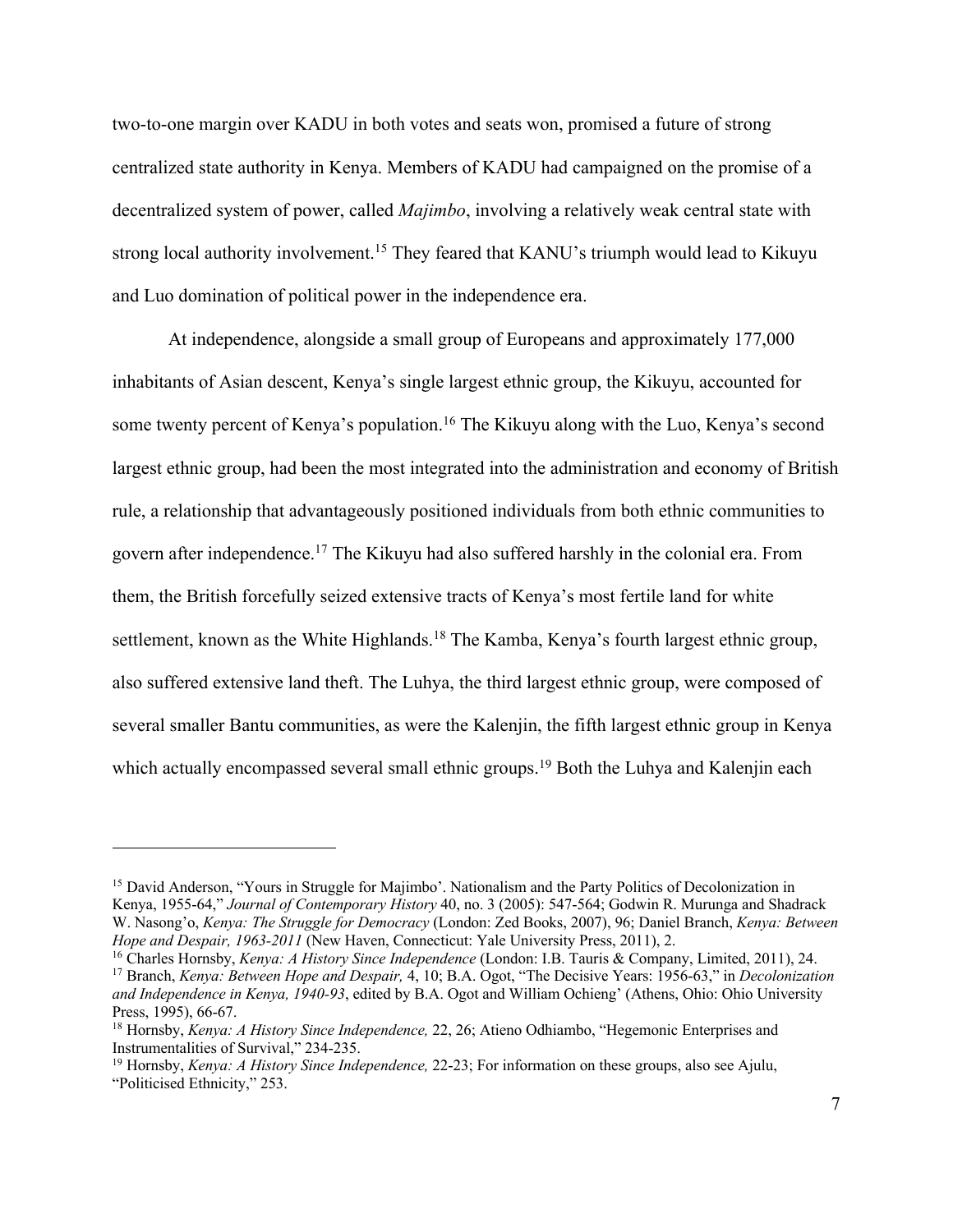identified themselves as a singular ethnic community when it was politically useful to do so.<sup>20</sup> The boundaries between all of these communities were often porous, particularly before the experience of colonialism.21 For historian John Lonsdale, the years just before independence led to a sharpening of these boundaries. This era was characterized by political tribalism, which Lonsdale understands as the practice of divisive, competitive politics between ethnic groups who see both themselves and other ethnic groups as "bounded constituencies."<sup>22</sup> This political tribalism especially emerged through the Kikuyu's experience with colonialism and the "Mau Mau" conflict.

Between 1902 and 1915, Britain appropriated some 7.5 million acres of fertile land in Kenya, largely from the Kikuyu and Kamba. By 1948, over 200,000 Kikuyu were informal squatters in and near the White Highlands as labourers on European farms.<sup>23</sup> Kikuyu grievance was articulated in large part through the Kenya African Union (KAU), the first African nationalist political party in Kenya. It was led by Jomo Kenyatta, a Kikuyu from Kiambu district, from 1947 until the party's ban in 1953.<sup>24</sup> This grievance was more forcefully articulated by Mau Mau, which found its roots in the late 1940s.<sup>25</sup> Militant Kikuyu led mass oathing campaigns, directing Kikuyu, willingly or not, to take action.<sup>26</sup> Kenyatta and other KAU leaders were subsequently arrested in 1952 during the British declared state of emergency, known as the

<sup>20</sup> Hornsby, *Kenya: A History Since Independence,* 25. 21 John Lonsdale, "Kenya's Four Ages of Ethnicity," in *From Divided Pasts to Cohesive Futures,* edited by Hiroyuki Hino, Arnim Ranger, John Lonsdale, and Frances Stewart (Cambridge: Cambridge University Press, 2019), 15-16.

<sup>22</sup> John Lonsdale, "Moral & Political Argument in Kenya," in *Ethnicity and Democracy in Africa,* edited by Bruce Berman, Will Kymlicka, and Dickson Eyoh (Woodbridge, Suffolk: Boydell & Brewer, Limited, 2004), 76-77, 79. <sup>23</sup> Hornsby, *Kenya: A History Since Independence*, 26, 39.

<sup>24</sup> Ogot, "The Decisive Years: 1956-63," 52.

<sup>&</sup>lt;sup>25</sup> Nicholas Kariuki Githuku, "Mau Mau Crucible of War: Statehood, National Identity and Politics in Postcolonial Kenya," PhD diss., (West Virginia University, 2014), 75.

<sup>&</sup>lt;sup>26</sup> Hornsby, *Kenya: A History Since Independence*, 43.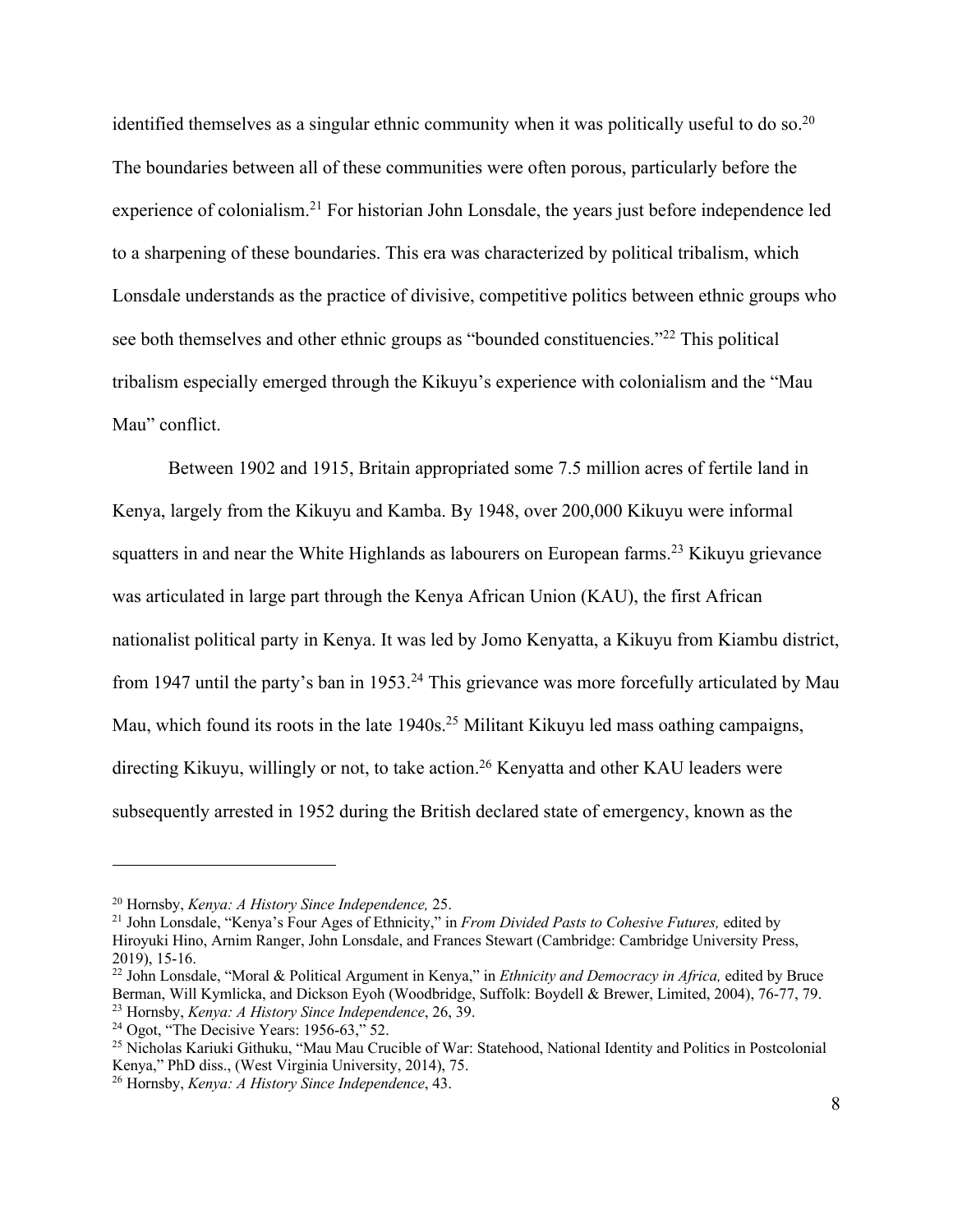Emergency, for their suspected involvement in catalyzing Mau Mau.27 Kenyatta, as would become especially clear after his eventual release in 1961, did not support the militancy. Historian Anaïs Angelo argues that his mistaken and politicized arrest, sentencing, and imprisonment would eventually provide Kenyatta an "ambiguous authority" that would position him for national leadership.<sup>28</sup>

The conflict between Kikuyu Mau Mau militants and British forces and their Kikuyu "loyalists," whose participation in the Home Guard numbered about 100,000, has been the subject of considerable debate.<sup>29</sup> Mau Mau fighters posed a genuine threat to British hegemony and European land ownership in Kenya. Kikuyu loyalists, however, while they fought alongside the British, did not necessarily fight in defense of colonialism. Rather, they were motivated by a host of factors that included pre-Mau Mau intellectual disagreements amongst Kikuyu about social organization, genuine opposition to Mau Mau violence founded on Christian beliefs, forced participation through fear and pre-conflict loyalties, and, in a minority of cases, economic self-interest.<sup>30</sup> Over the war's course, tens of thousands of Kikuyu on both sides of the conflict died due to violence, famine, and disease.<sup>31</sup> The conflict ended in 1955 with the official defeat of

<sup>27</sup> Githu Muigai, "Jomo Kenyatta & the Rise of the Ethno-Nationalist State in Kenya," in *Ethnicity and Democracy in Africa,* edited by Bruce Berman, Will Kymlicka, and Dickson Eyoh (Woodbridge, Suffolk: Boydell & Brewer, Limited, 2004), 206-208.<br><sup>28</sup> Angelo, *Power and the Presidency in Kenya*, 2, 67.

<sup>&</sup>lt;sup>29</sup> See Githuku, "Mau Mau Crucible of War," 8-9, for a literature review; E.S. Atieno Odhiambo, "The Formative Years: 1945-55," in *Decolonization and Independence in Kenya, 1940-93*, edited by B.A. Ogot and William

<sup>&</sup>lt;sup>30</sup> David Anderson, "Making the Loyalist Bargain: Surrender, Amnesty and Impunity in Kenya's Decolonization, 1952-63," *The International History Review* 39, no. 1 (2017), 50-51. 31 Estimations of the dead vary. See Angelo, *Power and the Presidency in Kenya*, 14; Lonsdale, "Kenya's Four Ages

of Ethnicity," 42. Violence was extreme. Over one thousand suspected Mau Mau freedom fighters were hung by the British. During the course of the Emergency, tens of thousands of suspected Mau Mau were held in prisons, detention, and labour camps, where many were brutally treated. See David Anderson, *Histories of the Hanged: The Dirty War in Kenya and the End of Empire* (New York City: W. W. Norton & Company, 2005), 6-7, 312-313.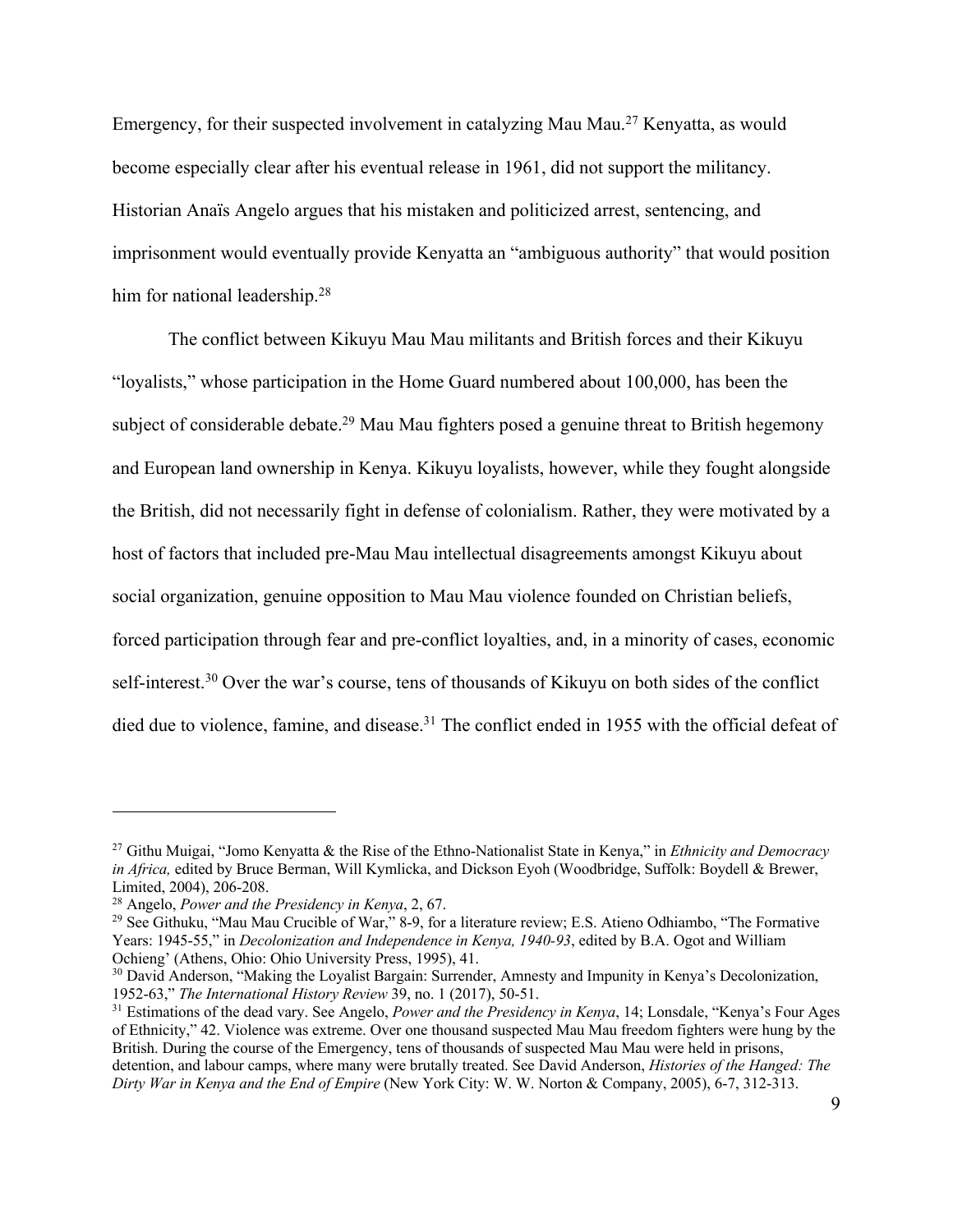Mau Mau forces, although resistance would continue for years, and produced multiple politicized memories of its purpose and what it had achieved. Historian Marshall Clough says that Mau Mau somewhat defies categorization, having been credibly described by participants as "a nationalist revolt, an anti-colonial war, a resistance movement, a class struggle, a peasant uprising, a movement of cultural renewal, an ethnic revolt, and a civil war."32 One of the most enduring legacies of the conflict was the emergence of what Lonsdale calls a "successor ruling elite to the British." As Britain hurried Kenya towards independence, they ensured that their loyalist Kikuyu allies who, during the conflict, "had learned how to use the state's regressive power," were best positioned to ascend to political leadership.<sup>33</sup> The ascendancy of these Kikuyu loyalists would directly lead to a Kikuyu solidification of economic, political, and eventually military power after independence.

Both KANU and KADU were formed in 1960. KANU was founded in Kiambu district as a Kikuyu-Luo alliance and the direct successor to the KAU. Its Kikuyu leaders were loyalists, but its ranks included Mau Mau fighters in junior positions as part of a limited Kikuyu reconciliation.34 The party had nationalist aspirations, yet it also lacked ideological unity. It split between a wing friendly to a mixed capitalist model of development and a more radical socialistleaning faction, evidenced by the politics of its two leading Luo members, Oginga Odinga, who was one of the party's masterminds, and Tom Mboya, KANU's most effective organizer who had risen to prominence for his leadership in Kenya's labour politics. Between 1956-1960,

<sup>32</sup> See Marshall Clough, *Mau Mau Memoirs: History, Memory and Politics* (Boulder, Colorado: Lynne Rienner Publishers, 1998), 241. See pages 241-248 for a broader analysis and literature review.

 $33$  Lonsdale, "Kenya's Four Ages of Ethnicity," 43; Atieno Odhiambo, "Hegemonic Enterprises and Instrumentalities of Survival,"  $234-236$ .

<sup>&</sup>lt;sup>34</sup> Anderson, *Histories of the Hanged*, 334.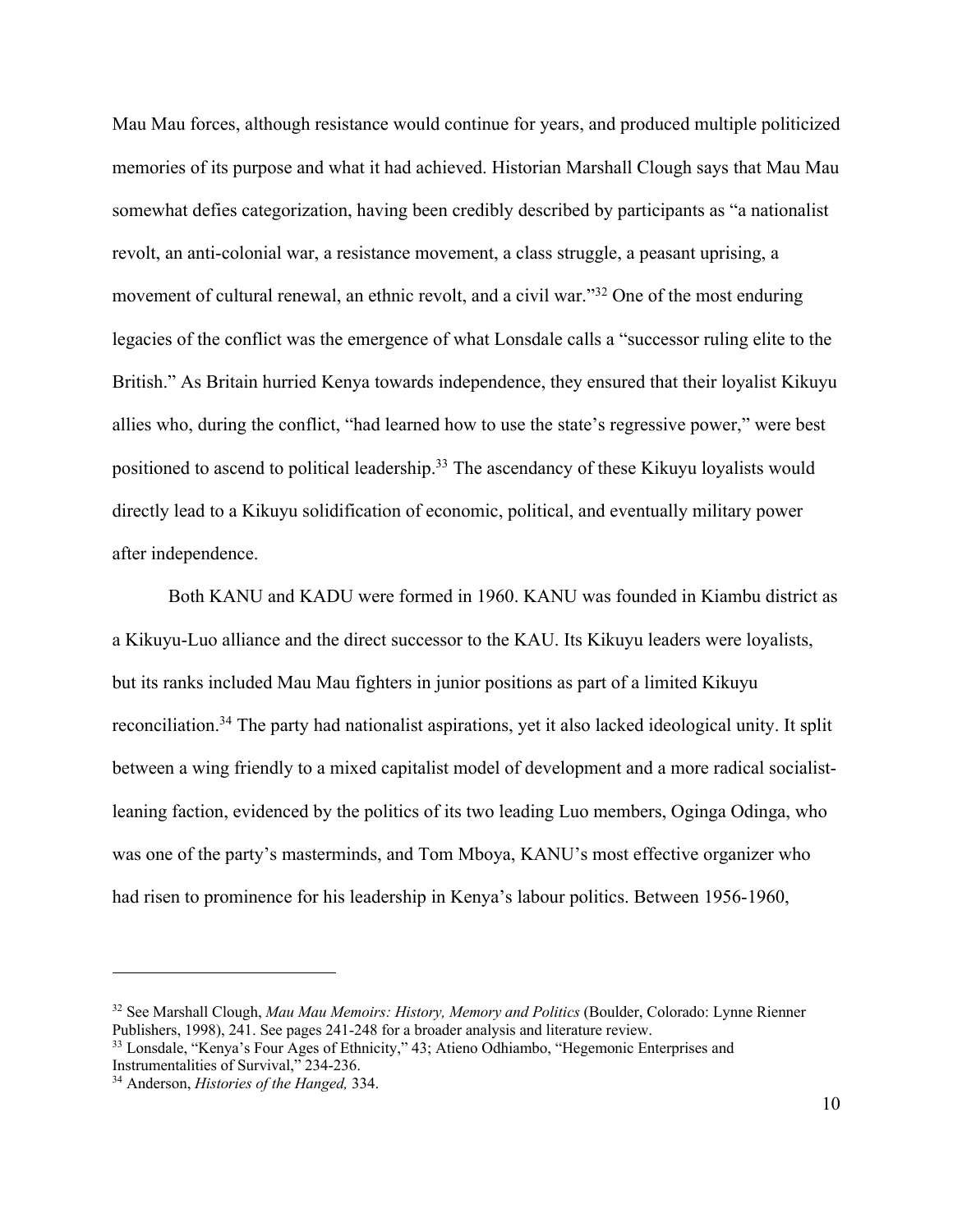Mboya had developed relations with the United States and organized the "African airlift," dispatching more than 1,000 students to study at American universities. He was looked on favourably by the British and United States for his anti-communist affiliations and approaches to development that were friendly to Western financial and political interests. Concurrently, Odinga arranged for hundreds of Kenyan students to study in Communist countries.35 KANU's founders intended that Jomo Kenyatta, still imprisoned, would be the party's eventual president, an elder figurehead who would unite its factions in preparation for national leadership.<sup>36</sup> KADU was founded just a month later from several smaller political parties representing smaller ethnic groups. Its leaders, including Ronald Ngala and Daniel Arap Moi, feared Kikuyu-Luo domination should KANU lead Kenya into independence.<sup>37</sup> Both parties relied on "local ethnoregional bases" for support. KANU, as the coalition of Kenya's two largest ethnic groups, almost inevitably gathered more support in the leadup to Kenya's first elections.<sup>38</sup>

Kenyatta inherited the leadership of KANU and ascended to the Presidency of Kenya due to the lack of any other viable candidates with national appeal. His imprisonment and detachment from Kenya's political fray in the 1960s had made him the single most visible national figure. He was capable of appealing to both former Kikuyu loyalists, who Kenyatta surrounded himself with, and former Kikuyu Mau Mau veterans, many of whom held out hope

<sup>35</sup> Hornsby, *Kenya: A History Since Independence,* 54, 58; Branch, *Kenya: Between Hope and Despair* 5-6, 41; For the best discussion of the students dispatched to study in Communist countries and the contestation between Mboya and Odinga, see Daniel Branch, "Political Traffic: Kenyan Students in Eastern and Central Europe, 1958-69,"<br>Journal of Contemporary History 53, no. 4 (2018): 811-831.

<sup>&</sup>lt;sup>36</sup> Hornsby, *Kenya: A History Since Independence*, 44, 61; Branch, *Kenya: Between Hope and Despair*, 7-8, 48.<br><sup>37</sup> Branch, *Kenya: Between Hope and Despair*, 12-13.<br><sup>38</sup> Hornsby, *Kenya: A History Since Independence*,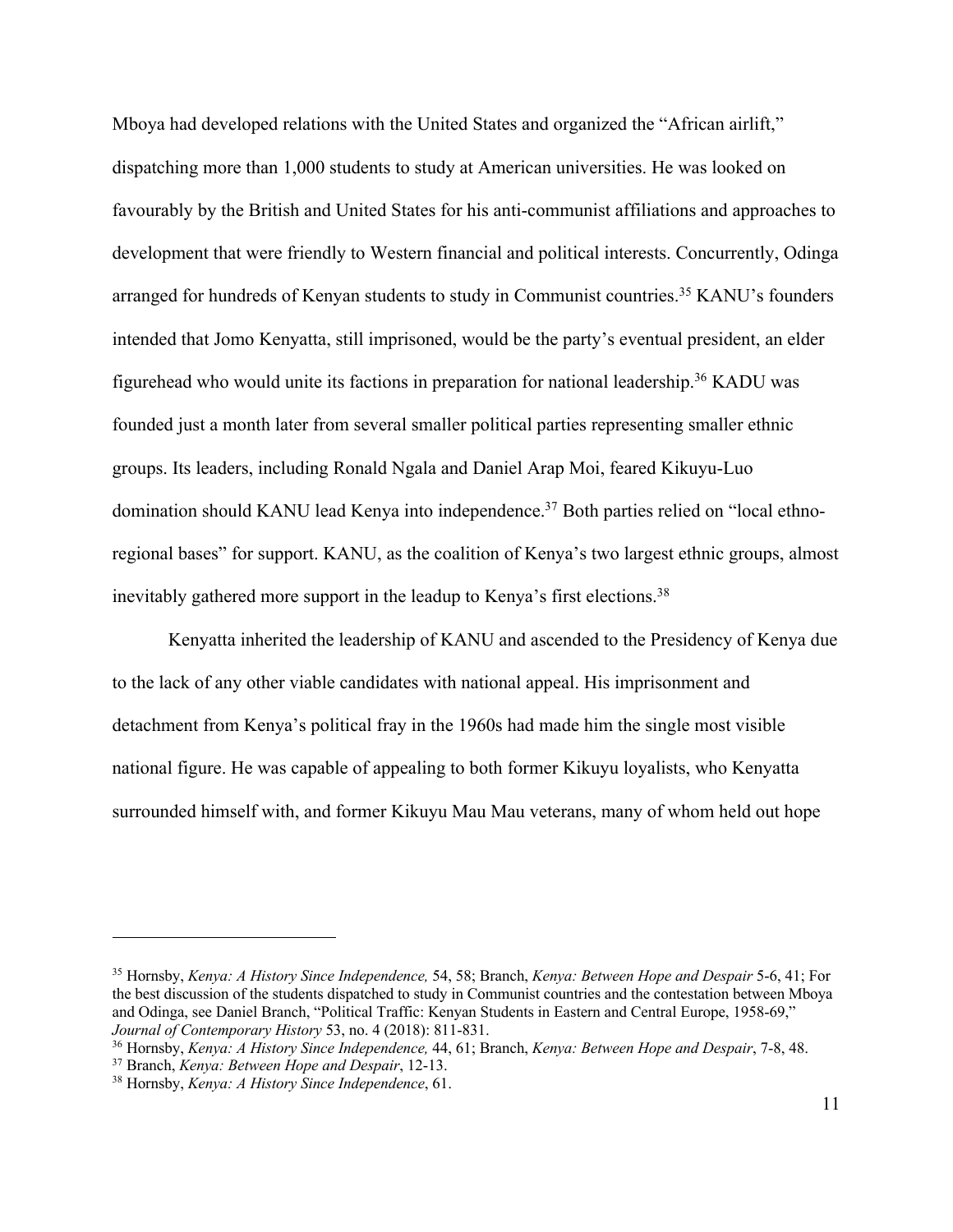that Kenyatta was one of their own.39 He simultaneously was seen as a viable leader by the British who, after imprisoning Kenyatta and asserting that he was a Communist sympathizer through the 1950s, reversed their position and determined he would be friendly to British and white-settler interests.<sup>40</sup> Despite accepting the leadership of KANU in 1961, Kenyatta himself was deeply distrustful of party politics. He preferred a brand of politics based on personal dealings between politicians and the leaders of ethnic groups. <sup>41</sup> His authority was built around collaboration with Kiambu "big men" from his home district, the so-called "Kiambu mafia," who were advantageously positioned to dominate Kenya's post-independence economy and political structures through their close integration into the colonial economy around Nairobi.<sup>42</sup> Kenyatta's personal presidential power was formally entrenched through a series of constitutional amendments almost immediately after independence.<sup>43</sup>

Kenyatta did not seek to mitigate the political tribalism which emerged from the colonial era, but pursued what Lonsdale calls a form of post-independence ethnic politics founded on Kenyatta's long-held personal convictions that there was "no worse delinquency than 'detribalization.'"44 Kenyatta imagined that strong, distinct ethnic organizations were the

<sup>39</sup> See Angelo, *Power and the Presidency in Kenya*, page 2, as well as chapter two, "From Prison to Party Leader, an Ambiguous Ascension (1958–1961)," 66-94, for the best discussion of this ascension; Ogot, "The Decisive Years: 1956-63," 66.

<sup>&</sup>lt;sup>40</sup> Angelo, *Power and the Presidency in Kenya*, 127.<br><sup>41</sup> See Jennifer Widner, *The Rise of a Party-State in Kenya: From "Harambee" to "Nyayo!" (Berkeley, California:* University of California Press, 1992), 55, 61; David Throup, "Jomo Kenyatta and the Creation of the Kenyan State (1963-1978)," in *The Oxford Handbook of Kenyan Politics,* edited by Nic Cheeseman, Karuti Kanyinga, and Gabrielle Lynch (Oxford: Oxford University Press, 2020), 46; Angelo, *Power and the Presidency in Kenya*, 93; Ogot, "The Decisive Years: 1956-63," 66.

<sup>&</sup>lt;sup>42</sup> Shilaho, *Political Power and Tribalism in Kenya*, 43; Atieno Odhiambo, "Hegemonic Enterprises and Instrumentalities of Survival," 240-241; Widner, *The Rise of a Party-State in Kenya*, 53.

<sup>&</sup>lt;sup>43</sup> Ochieng', "Structural and Political Changes," 94.<br><sup>44</sup> John Lonsdale, "Moral & Political Argument in Kenya," 85, 88-89; Angelo, in *Power and the Presidency in Kenya*, provides a good summary of Kenyatta's views of tribalism. See pages 47-50 in particular.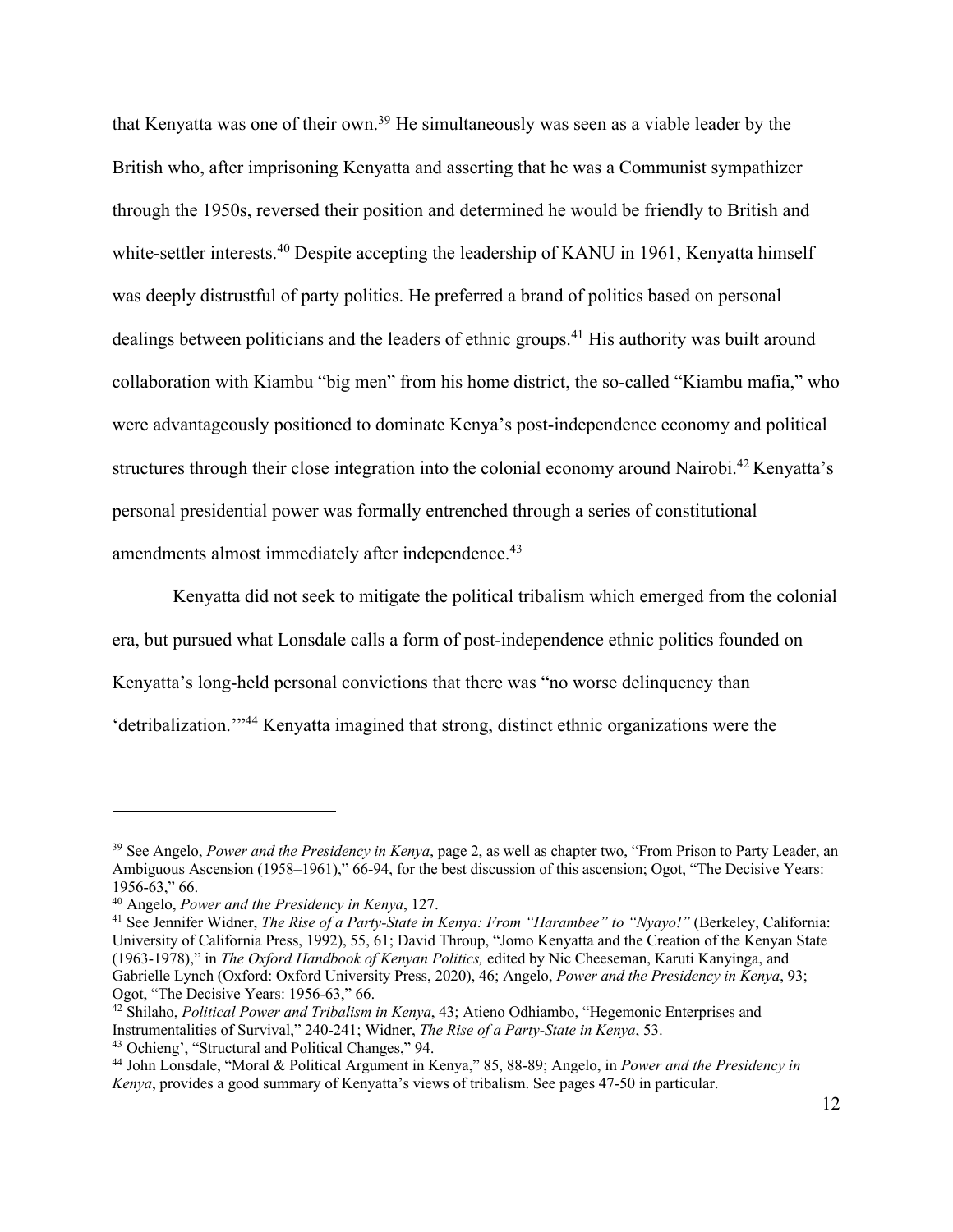appropriate basis for a strong nation.<sup>45</sup> He sought to patch over the serious tensions that had emerged amongst Kikuyu due to Mau Mau by urging participants, particularly former Mau Mau freedom fighters, to forget the past. <sup>46</sup> Angelo has explained how Kenyatta used his own ambiguous involvement with Mau Mau to silence veterans who demanded the expulsion of Kikuyu loyalists from land holdings and government positions. This silencing included Kenyatta appropriating Mau Mau symbology to bolster his own authority, as well as either co-opting or, in some cases, assassinating former Mau Mau leaders who posed possible threats.<sup>47</sup> Kikuyu, particularly those who had been loyalists, dominated key positions in the post-independence Kenyan government. Mau Mau veterans who could have internally challenged this Kikuyu hegemony were repressed.

Ideologically, Kenyatta disdained Communism and distrusted the socialist politics of Odinga.48 Within a year of independence, KADU had collapsed and several of its most prominent members, such as Jean-Marie Seroney, had crossed the floor to KANU.<sup>49</sup> With the collapse of party politics, the regime's primary vulnerability was its post-independence land distribution policies. Upholding pre-independence promises to Britain and to Kenya's whitesettler population, Kenyatta never appropriated and redistributed Europeans' extensive land holdings to Kenya's landless poor and displaced Mau Mau veterans, as Odinga proposed.<sup>50</sup>

<sup>&</sup>lt;sup>45</sup> Lonsdale, "Moral & Political Argument in Kenya," 89-90.<br><sup>46</sup> Anderson, *Histories of the Hanged*, 335-336; Angelo, *Power and the Presidency in Kenya*, 48.<br><sup>47</sup> Anaïs Angelo, "Jomo Kenyatta and the Repression of the *Eastern African Studies* 11, no. 3 (2017), 444-445.

<sup>&</sup>lt;sup>48</sup> Angelo, *Power and the Presidency in Kenya*, 53; Throup, "Jomo Kenyatta and the Creation of the Kenyan State," 45-48.<br><sup>49</sup> Ogot, "The Decisive Years: 1956-63," 76.

<sup>&</sup>lt;sup>50</sup> Ochieng', "Structural and Political Changes," 94, 98; Angelo, *Power and the Presidency in Kenya*, 97-99; Daniel Branch, "Loyalists, Mau Mau, and Elections in Kenya: The First Triumph of the System, 1957-1958," *Africa Today*  53, no. 2 (2006), 42-43.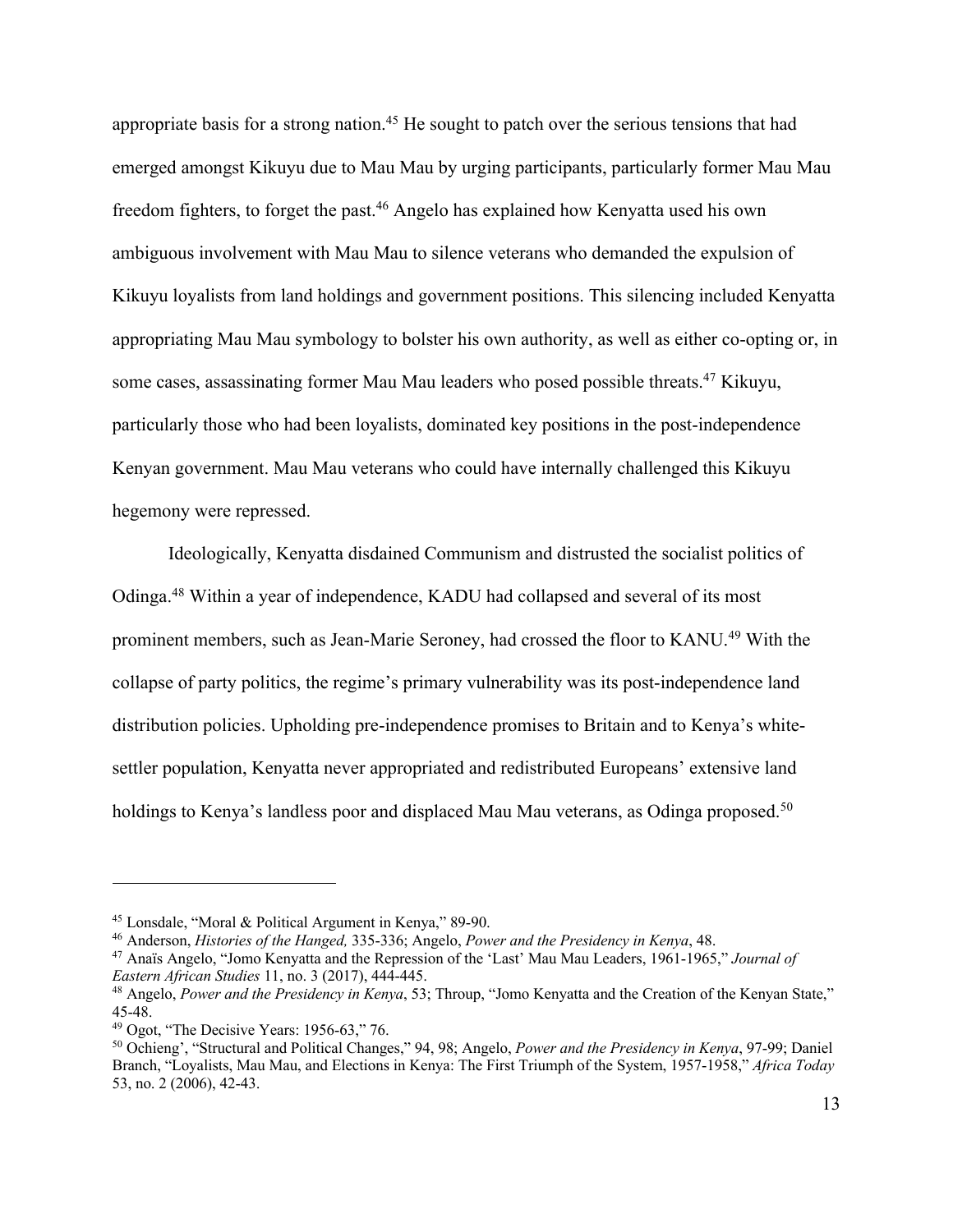Extensive land was distributed as gifts to Kenyatta's Kikuyu supporters and other Kenyan elites.51 While land was distributed to tens of thousands of Kenyans through a combination of British loans and land abandoned by Europeans who left Kenya at independence, the land issue was never settled during the Kenyatta era and led to radicals within KANU accusing the government of betraying the ideals and promises of independence.<sup>52</sup>

Throughout the 1960s, Kenyatta countered this critique with the force of an increasingly authoritarian state. The Kenyan "bureaucratic-executive" state, as scholars Daniel Branch and Nic Cheeseman have called it, was built on a system of elite domination which adeptly survived challenges to its authority through its "capacity to demobilise popular forces."53 It was guarded by the inheritance of Britain's colonial-era security apparatuses, which were designed to repress and detain critics.54 Within KANU itself, the popularity of Mboya and Odinga, respectively with the Western and Eastern blocs in the Cold War conflict, made them both credible rivals to Kenyatta's leadership, but also ideological rivals with one another. Kenyatta exploited their friction, supporting Mboya's approach to development. <sup>55</sup> By the mid 1960s, Kenyatta was aligned with the anti-Communist wing of KANU and led an assault on radical politics in Kenya. Based on unsubstantiated warnings from Malcolm MacDonald, the British High Commissioner to Kenya, of an unfolding Communist coup, Kenyatta severed Kenya's ties with socialist states.<sup>56</sup>

<sup>51</sup> For instance, see Angelo, *Power and the Presidency in Kenya*, 190-191. 52 Nicholas Nyangira, "Ethnicity, Class, and Politics in Kenya," in *The Political Economy of Kenya,* edited by Michael G. Schatzberg (New York City: Praeger Publishers, 1987), 26-28; Ochieng', "Structural and Political Changes," 94.

<sup>&</sup>lt;sup>53</sup> Daniel Branch and Nic Cheeseman, "The Politics of Control in Kenya: Understanding the Bureaucratic-Executive state, 1952-78," *Review of African Political Economy* 33, no. 107 (2006), 15.<br><sup>54</sup> Oloka-Onyango, "From the Outside Looking In," 179.

<sup>&</sup>lt;sup>55</sup> Ochieng', "Structural and Political Changes," 96-97; Throup, "Jomo Kenyatta and the Creation of the Kenyan State (1963-1978)," 45-50.<br><sup>56</sup> Throup, "Jomo Kenyatta and the Creation of the Kenyan State (1963-1978)," 48; Branch, *Kenya: Between Hope* 

*and Despair, 1963-2011*, 48-49.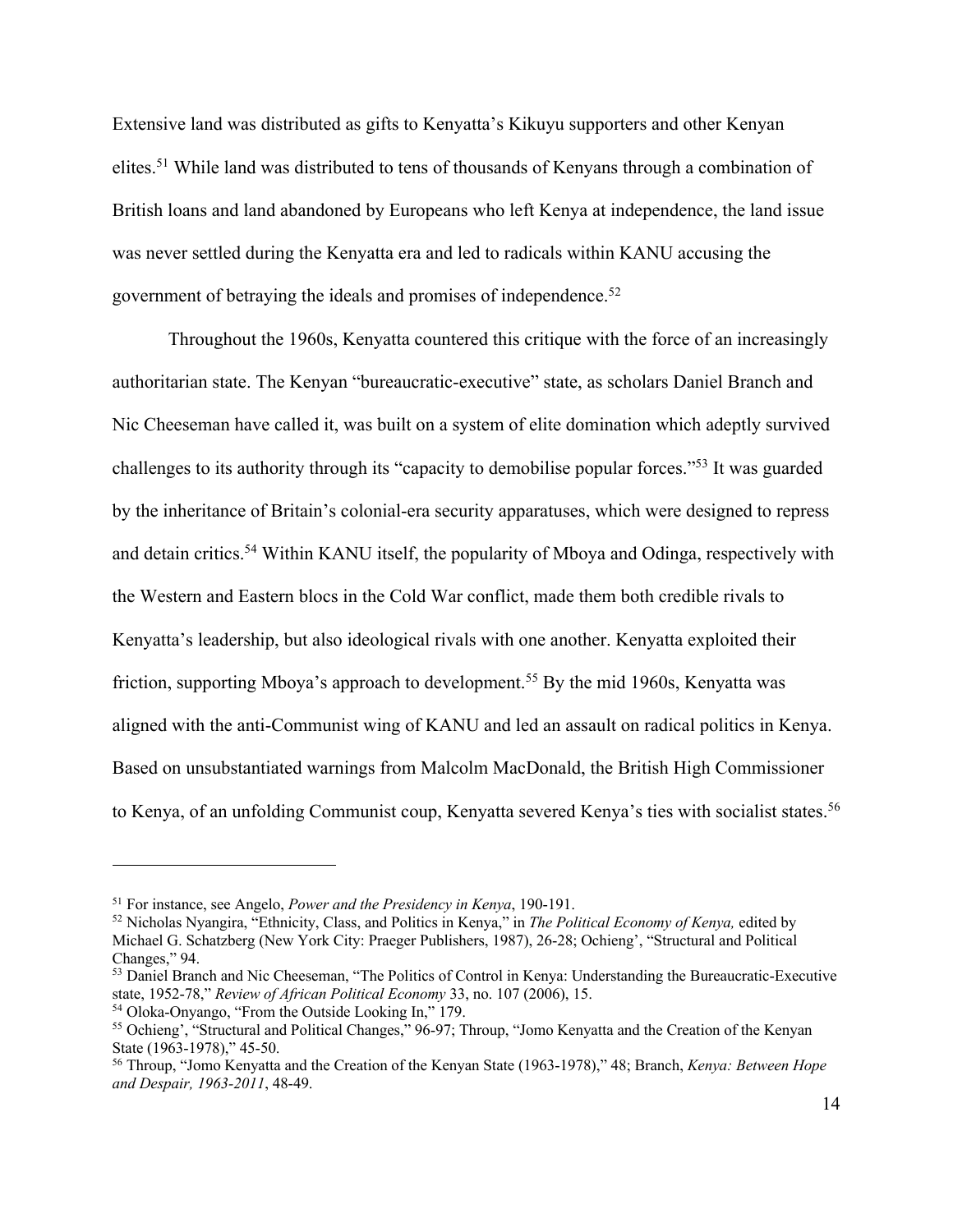In 1965, Pio Pinto, one of Odinga's closest allies and a leading radical politician in his own right, was assassinated with likely Kenyan state involvement.<sup>57</sup> In 1966, with the effective death of KANU's radical politics, Odinga helped form the Kenya People's Union (KPU) party, creating a new ideological rival to KANU. Although Odinga's socialist politics were never widely popular with most Kenyans, his calls for land redistribution remained a touchstone issue for the many Kenyans disillusioned with what independence had produced.<sup>58</sup>

Odinga's resignation from KANU also marked the end of Mboya's use to Kenyatta. By 1966, Mboya only represented a threat to the hegemonic power of Kenyatta and the Kiambu clique ensconced around him. In 1969, Mboya was publicly assassinated with alleged state involvement. <sup>59</sup> Months later, the KPU was banned and Odinga was detained. With both of Kenya's most prominent Luo politicians effectively eliminated, Kikuyu political and administrative hegemony in Kenya was affirmed.<sup>60</sup> This authority was guaranteed through a new alliance with the Kalenjin, and the naming of Daniel Arap Moi to vice president.<sup>61</sup> The Kenyatta government embraced a system of ethnic politics, centered around political elites mobilizing support from their ethnic constituencies to protect their own interests.<sup>62</sup> Henceforth, scholar Wanjala Nasong'o argues, "Kikuyu control of the political system became so complete that cleavages in the system only occurred within the ethnic group."63

<sup>57</sup> Branch, *Kenya: Between Hope and Despair, 1963-2011*, 45-47.

<sup>58</sup> Branch, *Kenya: Between Hope and Despair, 1963-2011*, 53-54.

 $59$  Throup, "Jomo Kenyatta and the Creation of the Kenyan State," 50.<br> $60$  Throup, "Jomo Kenyatta and the Creation of the Kenyan State," 51.

<sup>&</sup>lt;sup>61</sup> Branch, *Kenya: Between Hope and Despair*, 1963-2011, 46, 69.<br><sup>62</sup> Mati, "Ethnicity and Politics in Kenya," 273-274.<br><sup>63</sup> Wanjala S. Nasong'o, "Kenya at Fifty and the Betrayal of Nationalism: The Paradoxes of Two Fam in *Kenya After 50; Reconfiguring Historical, Political, and Policy Milestones,* edited by Michael Mwenda Kithinji, Mickie Mwanzai Koster, and Jerono P. Rotich (New York City: Palgrave Macmillan, 2016), 179.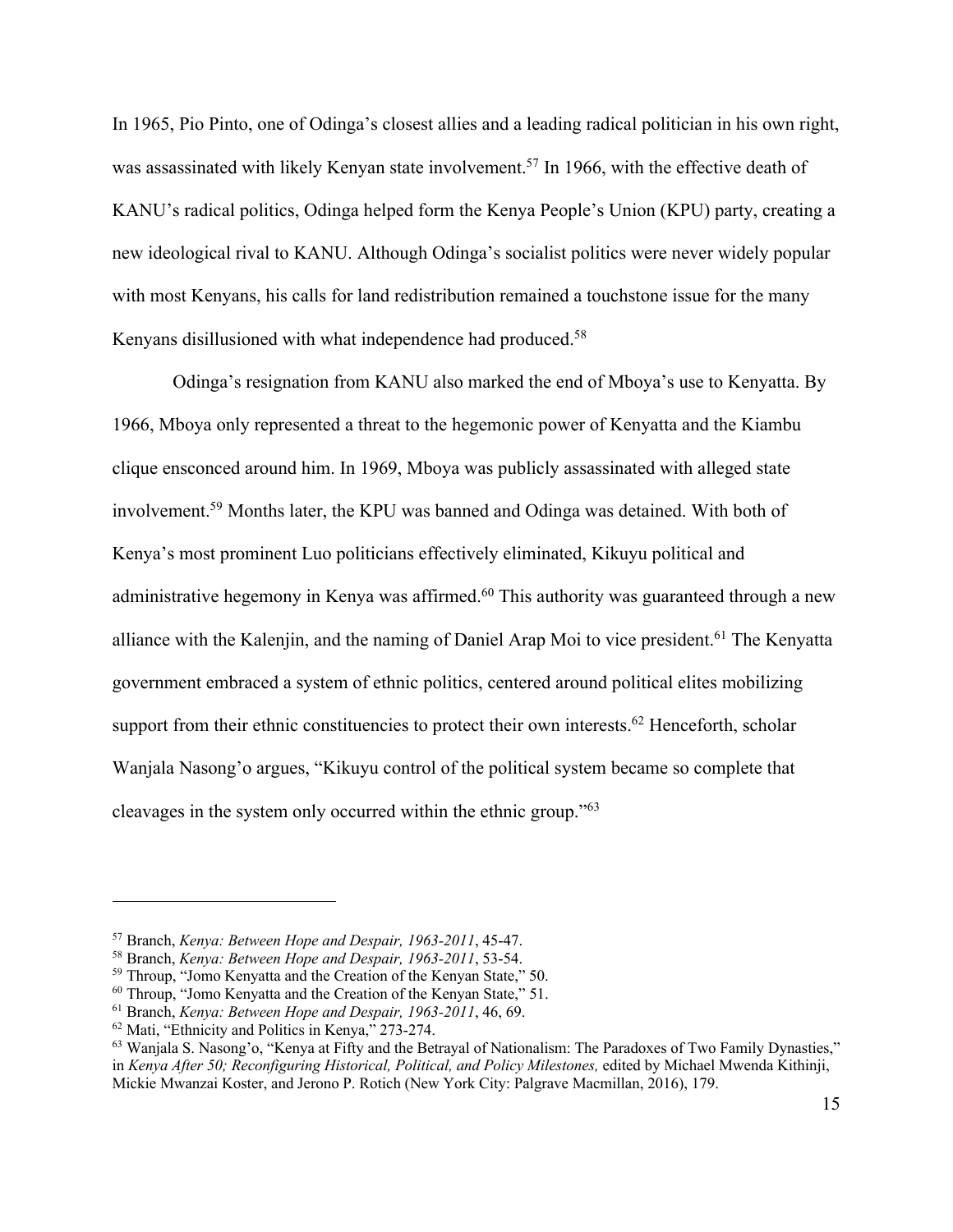J.M. Kariuki's own trajectory reflected these developments. Born in 1929 in Kenya's Rift Valley, his Kikuyu parents were squatters on a white farm.<sup>64</sup> He said he was inspired as a youth to become politically active in Kikuyu and Kenyan politics after hearing Kenyatta speak in 1947, and eventually joined the KAU.<sup>65</sup> His suspected militant activities led to his seven-year detention in the midst of the Emergency. <sup>66</sup> After release, Odinga and British anti-colonial organizations funded his education at Oxford, During his brief studies there, Kariuki reflected on his experiences and completed his autobiography, '*Mau Mau' Detainee* (1963).<sup>67</sup> The memoir was the first of many subsequent memoirs produced by Mau Mau veterans that challenged British accounts of the conflict and argued that Mau Mau were anti-colonial freedom fighters, not terrorists.68 The autobiography also declared Kariuki's effusive support for Jomo Kenyatta: "Kenyatta is greater than any Kikuyu, he is greater than any Luo or Nandi or Masai or Giriama, he is greater than any Kenyan, he is the greatest African of them all," Kariuki wrote.<sup>69</sup> As a prominent, well-off Kikuyu, Kariuki was advantageously positioned to occupy a leadership role in Kenya's post-independence politics. In 1963, he took a post as both Kenyatta's private secretary as well as won election to Kenya's parliament, occupying a seat in Kenya's parliament until his death.70

<sup>64</sup> Josiah Mwangi Kariuki, '*Mau Mau' Detainee*: *The Account by a Kenya African of His Experiences in Detention Camps, 1953-1960* (London: Oxford University Press, 1963), 1. 65 Kariuki, '*Mau Mau' Detainee,* 17. 66 Kareithi Munuhe, editor, *JM Kariuki in Parliament Volume 1* (Nairobi: Gazelle Books Company, 1975), 6.

<sup>67</sup> Flavio Traoré, "Memory in translation: Mau Mau Detainee and its Swahili Translation," *Swahili Forum* 21 (2014), 43.

<sup>68</sup> Mickie Mwanzia Koster, "Mau Mau Inventions and Reinventions," in *Contemporary Africa: Challenges and Opportunities,* edited by Toyin Fall and Emmanuel Mbah (New York City: Palgrave Macmillan, 2014), 33; Clough, *Mau Mau Memoirs,* 241.

<sup>69</sup> Kariuki, '*Mau Mau' Detainee,* 179. 70 Widner, *The Rise of a Party-State in Kenya,* 86-91; Also see Kareithi Munuhe, editor, *JM Kariuki in Parliament Volume 2* (Nairobi: Gazelle Books Company, 1976), 2; Munuhe, *JM Kariuki in Parliament Volume 1*, 6.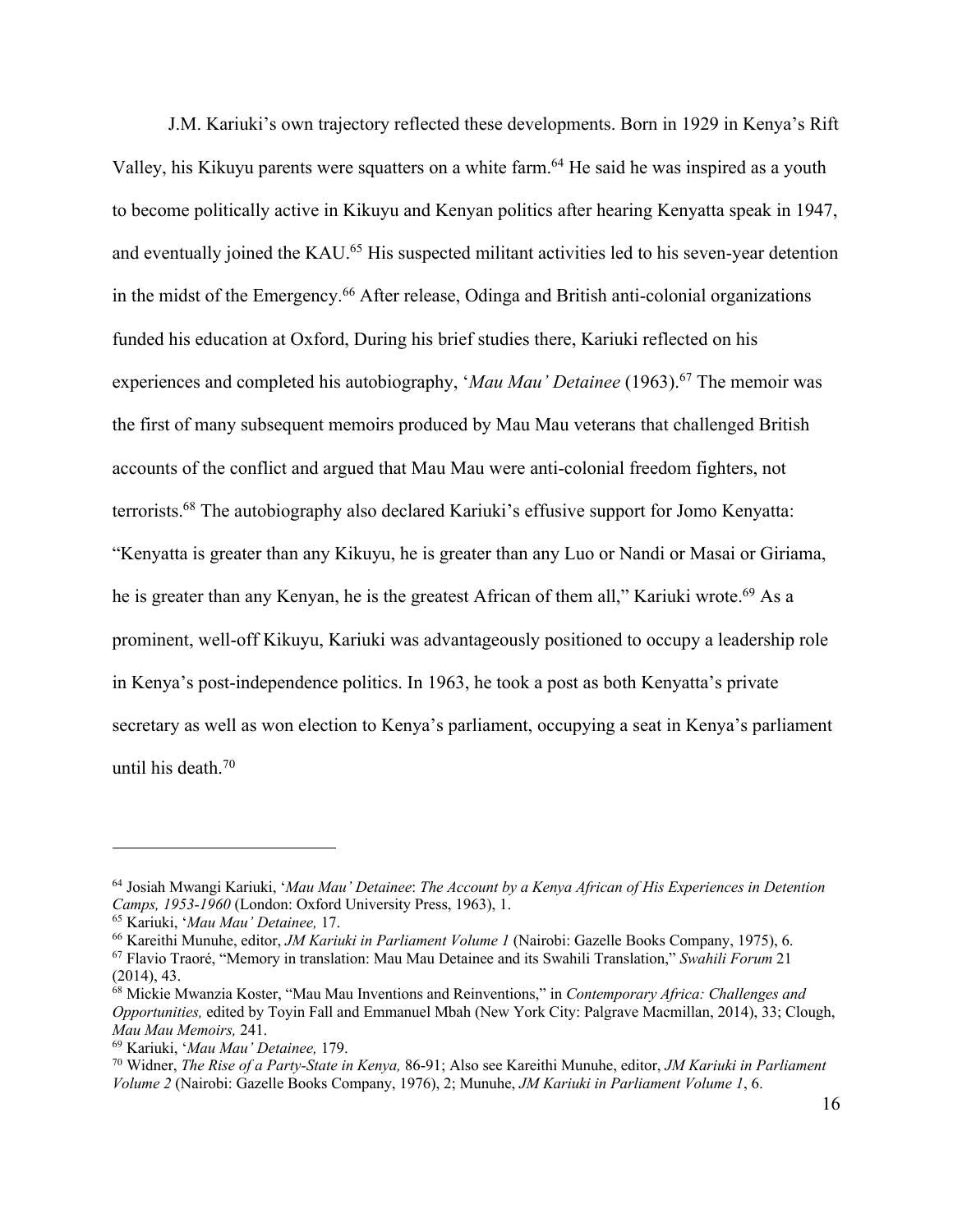From 1963 onward, Kariuki was a beneficiary of Kenyatta's patronage politics that enriched associates of the president. Although he hailed from Nyeri district and was never an insider within Kenyatta's Kiambu circle, Kariuki had actively bolstered Kenyatta's ascendancy to power. Before independence, this included fundraising for Kenyatta to revamp KANU in preparation for its defeat of KADU. After independence, he was rewarded with a nearly onethousand-acre estate, shortly followed by the two-hundred-acre Kanyamwi Estate.<sup>71</sup> These estates were only a small portion of Kariuki's profiteering. Journalist John Kamau has recently reported that Kariuki's financial interests ranged from holdings in the casino business, even as Kariuki served as the chairman of the Betting Control and Licensing Board, to stakes in the mining industry, to either owning or sitting on the boards of numerous companies.<sup>72</sup> He actively leveraged this wealth to bolster his own public image. He generously dispensed funds to community projects, and, per reports from the British High Commission to Kenya, created companies to funnel foreign donations, largely from the United States, to Kenyans of all ethnic backgrounds.73

Kariuki concurrently and increasingly denounced this exact system of unequal wealth distribution.74 In parliament, he delivered heartfelt speeches calling for government aid to Kenya's poor and appealed to the ideals of Abraham Lincoln in his demands for stronger democratic principles within Kenya. He became popular amongst his fellow Mau Mau veterans

<sup>&</sup>lt;sup>71</sup> John Kamau, "Mystery of JM Kariuki's millions," *Nation*, March 25, 2017.<br><sup>72</sup> Kamau, "Mystery of JM Kariuki's millions."<br><sup>73</sup> Confidential, "The Kenyan Opposition: Visit of Mr. and Mrs. Wareham," C.T. Hart to Mr. Wi BNA, FCO 31/2019, 102; For additional information, see Widner, *The Rise of a Party-State in Kenya*, 86-88.

<sup>74</sup> Munuhe, *JM Kariuki in Parliament Volume 2,* 3.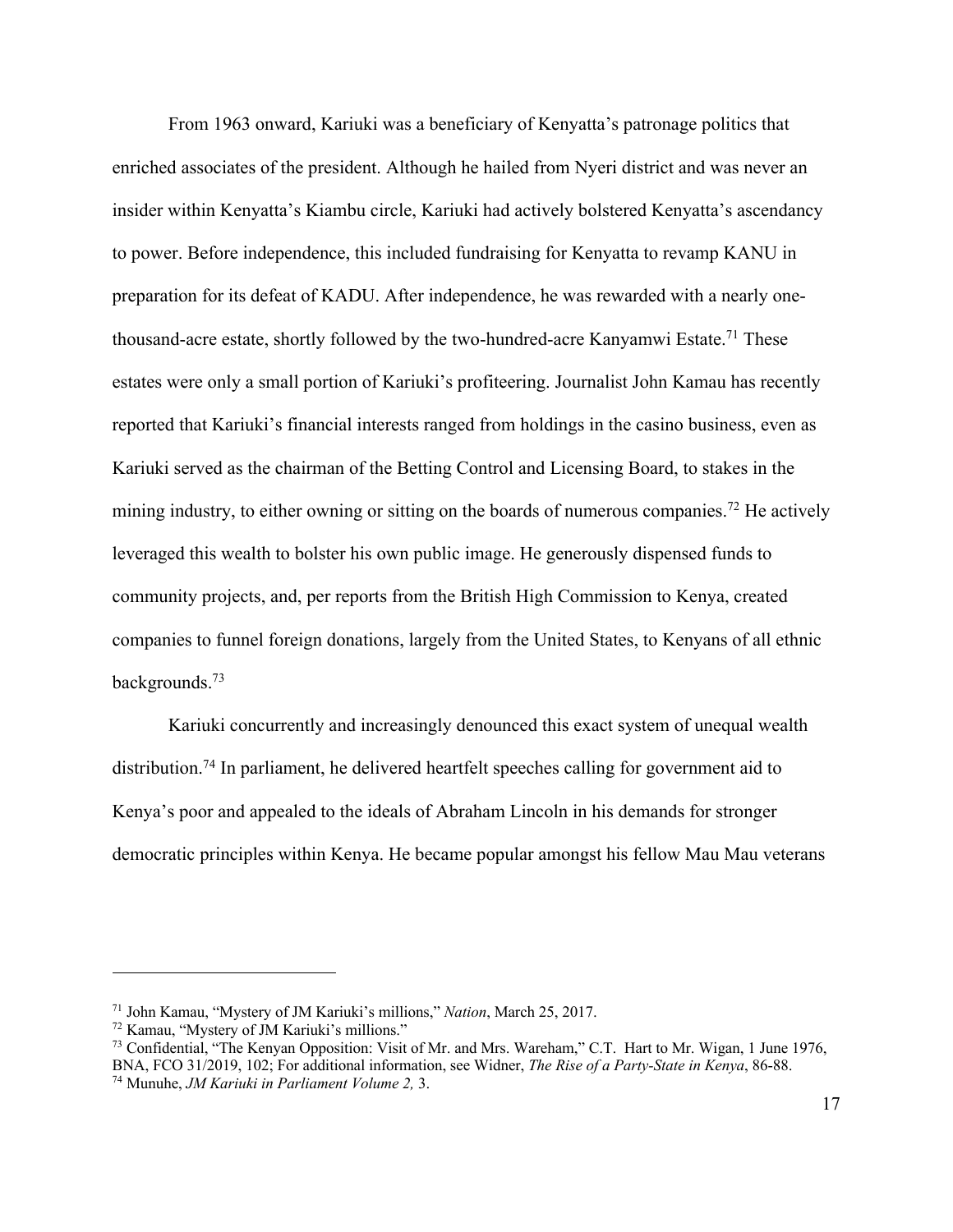for denouncing unequal European land ownership throughout Kenya.75 After 1969, with the effective collapse of multi-party politics in Kenya, opposition politics in Kenyan subsequently operated internally within KANU. MPs such as Bildad Kaggia, Martin Shikuku, and Jean-Marie Seroney developed a "backbench group" in parliament, and became known for expressing populist grievances and asserting parliamentary power.76 Kariuki eventually joined this internal KANU opposition to the Kenyatta government and became one of its leading voices.<sup>77</sup> Scholar Charles Hornsby writes that many Kenyans increasingly saw Kariuki as the defender of "socialism, collectivism and the Kikuyu underclass," a genuine champion of those whose voices were excluded from elite politics.78 These robust defenses of the rights of Kenya's landless and poor catalyzed Kariuki's fall from Kenyatta's grace. In 1974, a year before Kariuki's death, the Kenyan state banned Kariuki from publicly campaigning for re-election. The prohibition, which did not prevent Kariuki's eventually comfortable return to parliament, demonstrated both Kariuki's widespread popularity in Kenya, and the depth of the contradiction he embodied. As *The Weekly Review* remarked in 1975, Kariuki was a "fabulously wealthy" man who lived like a member of the "jet set," yet who unabashedly criticized those who lived likewise.<sup>79</sup>

Kariuki's stance as a populist champion who transcended ethnic boundaries defined his public legacy following his death. The numerous contradictions he embodied were erased from

<sup>75</sup> Munuhe, *JM Kariuki in Parliament Volume 1,* 12, 17; Munuhe, *JM Kariuki in Parliament Volume 2*, 3; Angelo,

*Power and the Presidency in Kenya, 255.*<br><sup>76</sup> Githuku, "Mau Mau Crucible of War," 200; For a good discussion of this period of politics, also see Widner, *The Rise of a Party-State in Kenya, 68, 89-105.* 

*Rise of a Party-State in Kenya,* 68, 89-105. 77 Hornsby, *Kenya: A History Since Independence*, 206. Githuku, "Mau Mau Crucible of War," 255-256, 271.

<sup>78</sup> Hornsby, *Kenya: A History Since Independence,* 281.

<sup>79</sup> Quoted from Wunyabari O. Maloba, *The Anatomy of Neo-Colonialism in Kenya: British Imperialism and Kenyatta: 1963-1978* (London: Palgrave Macmillan, 2017), 261; Some scholars have sought to reconcile this contradiction. For instance, see Gene Dauch, "Kenya: J.M. Kariuki ou l'Éthique Nationale du Capitalisme," *Politique Africaine* 2, no. 8 (1982): 21-43.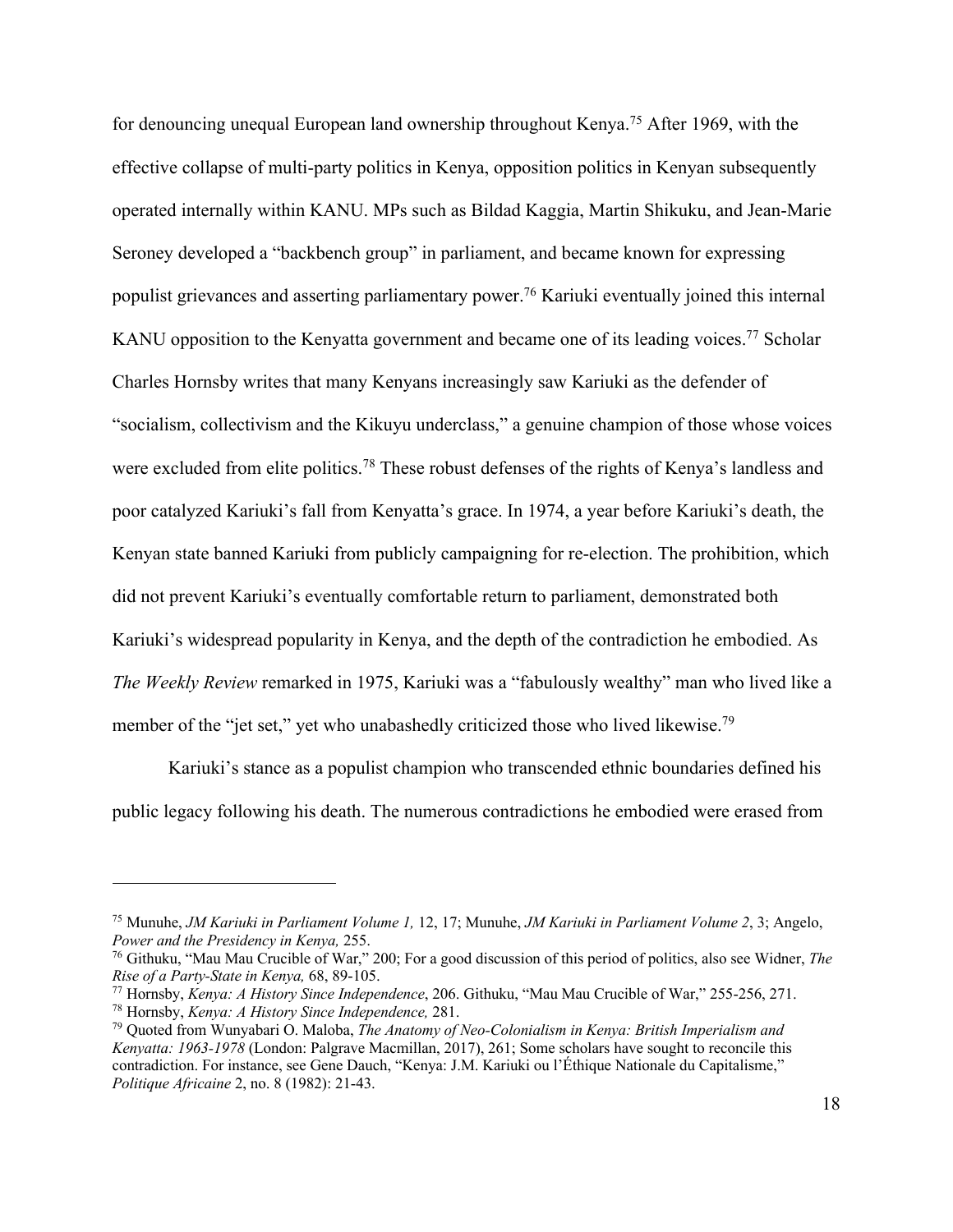public discourse, not unlike that of other deceased Kenyan politicians.<sup>80</sup> From here, this thesis does not strive to evaluate the worthiness of Kariuki's popular legacy, judging him through a pros and cons list of his deeds. Rather, I examine how Kariuki's achievements and career were memorialized with political ramifications. Like most of the popular responses to assassinations in Kenya, Kenyans remembered Kariuki through claims he had stood opposed to those in power.81 However, given that Kariuki had been a member of Kenya's hegemonic Kikuyu elite, Kenyans did read his death as an attack on his ethnic community. Nor did the Kikuyu, as a collective, rally around the Kenyatta state that had allegedly assassinated one of their own. In the resulting absence of antagonistic partitions between ethnic groups, Kenyans levied critiques against the Kenyatta government through the lens of class and political ideals, rather than ethnicity.

#### **The Moment After Death: Street Protests and the Funeral**

In March 1975, protestors swept through the streets of Nairobi. Although a memorialization of Kariuki, these protests on March 12 and in the days following nearly immediately denounced the Kenyan state for its alleged involvement in Kariuki's death. Public suspicions that the Kenyan state had been involved in Kariuki's death far outraced any firm evidence. Youth marched through the streets of Nairobi announcing, "JM is dead!" and "Our man has been killed!" As students marched, shops and bars closed their doors. By the evening of March 12, as armed security forces entered Nairobi, students and police clashed in back-and-

<sup>80</sup> Musila, *A Death Retold in Truth and Rumour,* 58.

<sup>81</sup> Yenjela**,** "Sycophants in a Cannibal State," 115.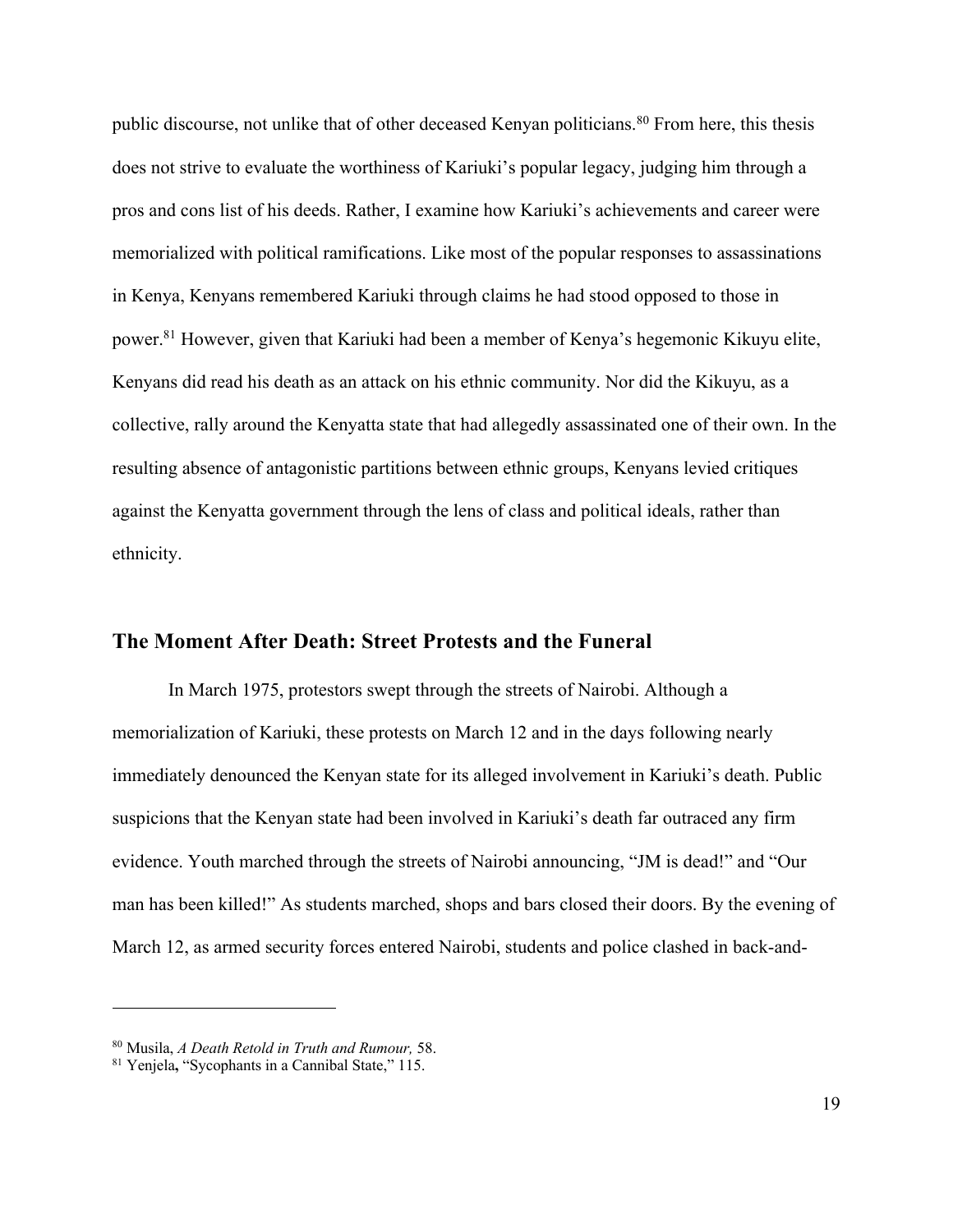forth hails of stones and tear gas.82 Protests immediately after the confirmation of Kariuki's death spanned a further three days. Over their course, anti-government songs and leaflets circulated in Nairobi.83 These instantaneous denouncements of the Kenyatta government emerged from political and socioeconomic grievances that had been escalating since independence. Protestors were enraged and energized by Kariuki's assassination, mobilized not by elites appealing to their ethnic constituencies but rather through shared disgust with yet another alleged manifestation of state violence. In the following weeks, the opposition politics they engaged in solidified around a shared remembrance of Kariuki as a martyr who had represented the possibility of a more just future.

This opposition solidified at J.M. Kariuki's funeral, held on Sunday, March 16. It was inflected by a marked sense of righteous anger, inflamed by the dubious manner in which Kariuki's body had been discovered. Since March 3, police at the Nairobi City Mortuary had been aware of an unidentified body discovered in the scrublands of Ngong Hills just north of Nairobi. They had made minimal efforts to identify the corpse. Terry Kariuki, one of J.M.'s wives, made three trips in a span of ten days to the Nairobi City Mortuary before she was able to enter the mortuary and confirm, by chance, suspicions of her husband's death.<sup>84</sup> The public was made aware over the following days that Kariuki's corpse had been discovered in a badly disfigured state. Suspicions that the government had been attempting to hide Kariuki's body, as

<sup>82</sup> *The Standard,* 13 March 1975, 5; *The Standard*, 14 March 1975, 1.

<sup>83</sup> Gerard Loughran, *Birth of a Nation: The Story of a Newspaper in Kenya* (London: I.B. Tauris & Co., Limited, 2010), 125.

<sup>84</sup> *The Standard,* 12 March 1975, 1; Also see Kenya National Assembly, *Report of The Select Committee on the Disappearance and Murder of the Late Member for Nyandarua North, The Hon. J.M. Kariuki. M.P.* (Nairobi, 1975), 28, 31.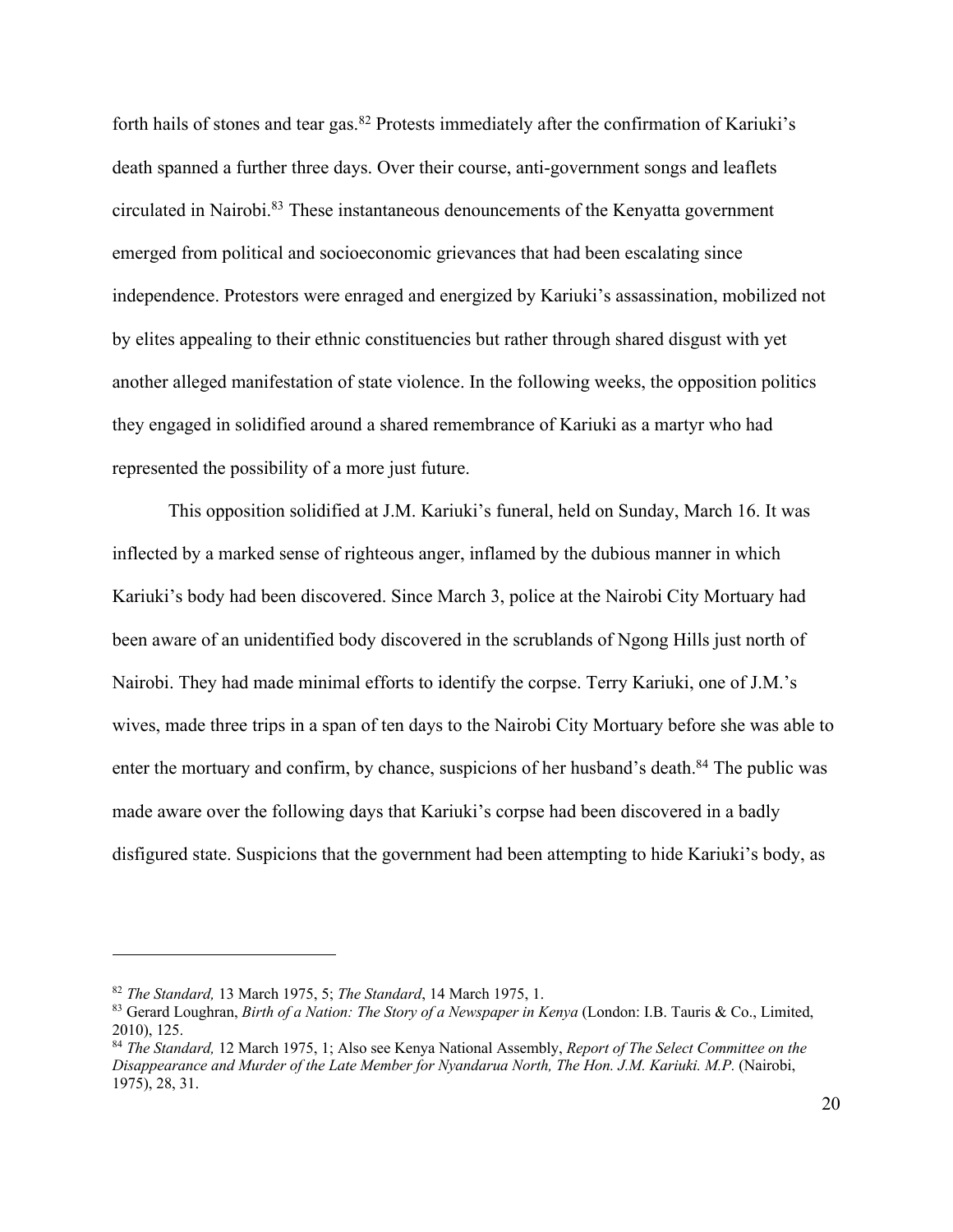well as news of the evident gratuitous violence done to his corpse, angered the public.<sup>85</sup> Between March 12 and March 16 public discontent heightened in pitch.

Kariuki's funeral was a major public event. Thousands of Kenyans lined the one-mile funeral procession from Nairobi's City Mortuary to his residence in the city. Many observers reportedly openly wept as Kariuki's body passed by. From his residence, his body was then carried on its final journey to Kariuki's Kanyamwi estate in Gilgil, some one hundred kilometres northwest of Nairobi.86 *The Weekly Review* estimated 20,000 individuals attended Kariuki's funeral, although tallies varied.<sup>87</sup> From its start, the funeral became a continuation of the street protests. Students were present, despite having struggled to fund their travel to Kanyamwi.88 "Kariuki's funeral was one long political ceremony," as *The Weekly Review* later put it.89 Attendees at the funeral, primarily politicians, transformed Kariuki's assassination into a tragedy for the nation. They framed Kariuki's assassination as a state attack against the ideals of democracy, freedom, and land equality.

The sociologist Gary Alan Fine has labelled such individuals "reputational entrepreneurs" to help explain how the legacies of deceased individuals are constructed, and how posthumous legacies can be deployed for political purposes.<sup>90</sup> Many attendees at Kariuki's funeral pursued

<sup>&</sup>lt;sup>85</sup> News of Kariuki's defiled corpse spread rapidly, including news that he had apparently been tortured before death. See "Tensions Rise as Body of Missing MP Found," American Embassy Nairobi to Secretary of State, Washington DC, 12 March 1975, TNA, 1975NAIROB02098.

<sup>86</sup> "Kenya Says Farewell," *The Weekly Review,* <sup>24</sup> March 1975, 14-15. 87 "Kenya Says Farewell," *The Weekly Review,* 24 March 1975, 14; The American Embassy estimated a much smaller number, some 5,000 attendees. See "Funeral of J.M. Kariuki," American Embassy Nairobi to Secretary of State, Washington DC, 17 March 1975, TNA, 1975NAIROB02222.

<sup>&</sup>lt;sup>88</sup> *The Standard, 24 March 1975, 1.*<br><sup>89</sup> Kenya Says Farewell," *The Weekly Review, 24 March 1975, 15.* 

<sup>&</sup>lt;sup>90</sup> Gary Alan Fine, "Reputational Entrepreneurs and the Memory of Incompetence: Melting Supporters, Partisan Warriors, and Images of President Harding," *American Journal of Sociology* 101, no. 5 (1996), 1162-1163; This approach is also shaped by Marianne Wheeldon's use of Fine's concept in *Debussy's Legacy and the Construction of Reputation* (New York City: Oxford University Press, 2017).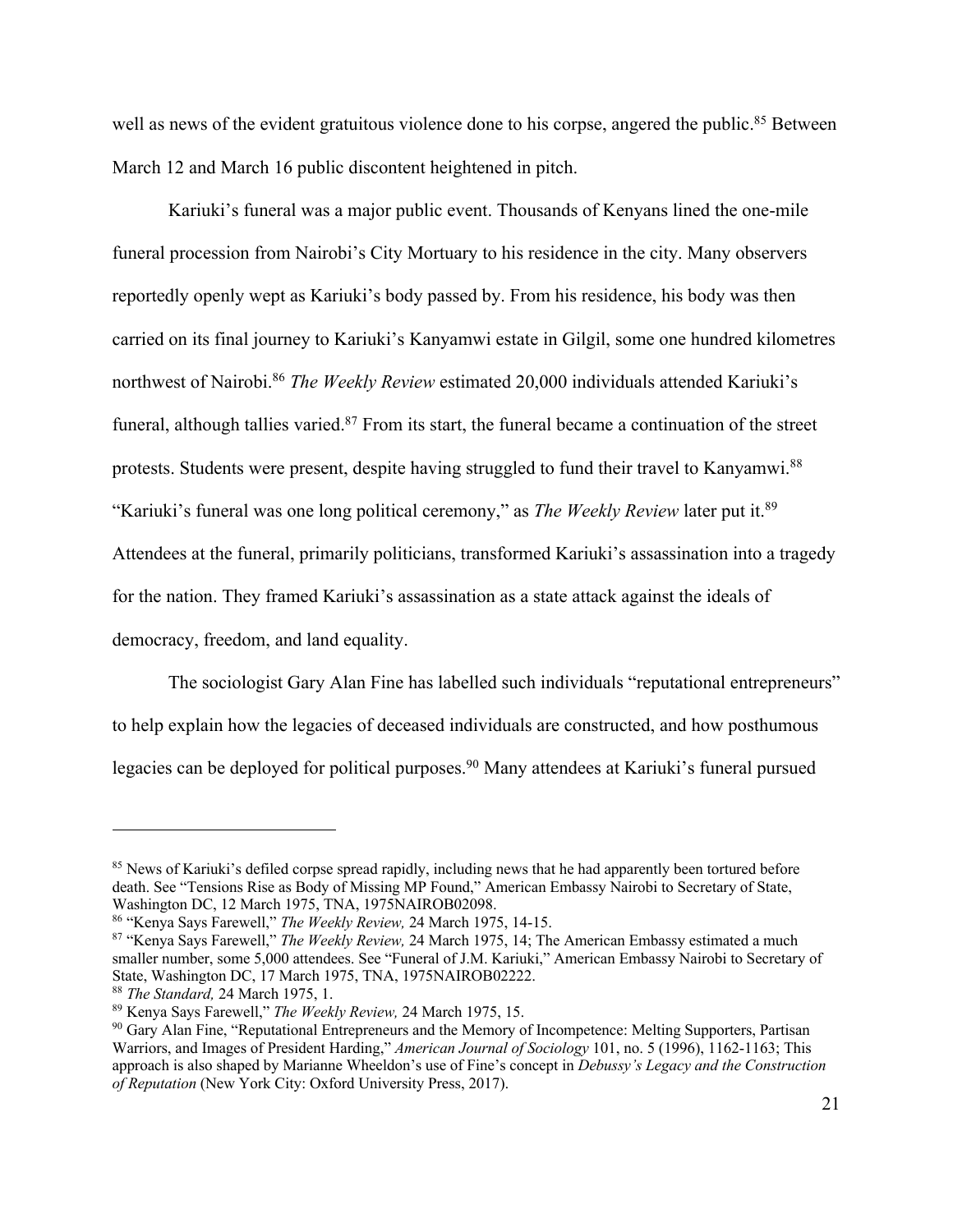their own political claims, enabled by the very real belief amongst many Kenyans that Kariuki could have fostered concrete change in Kenya. Negative aspects of Kariuki's legacy were sanitized. No attendee at the funeral commented on the contradiction of Kariuki's funeral being held at his sprawling Kanyamwi Estate.<sup>91</sup> Ngeri Kihoro, a student spokesperson eulogizing Kariuki on "behalf of the University of Nairobi and the youth of Kenya who had idolized him," unironically remarked, "J.M. believed, and told us that it was bad and inhuman for a person to own thousands of acres of land when many *wananchi* ["the people"] go about without even a single acre."92

The opposition to the Kenyatta state that rallied at Kariuki's funeral did not mobilize through ethnic affiliations. Present at the funeral were Kikuyu from Kariuki's home district of Nyeri, but also hundreds of individuals hailing from a plurality of ethnic backgrounds.<sup>93</sup> Many of the latter were Kenya's most outspoken political figures. Their numbers included numerous parliamentary Kikuyu opponents to Kenyatta, such as Charles Rubia and Waruru Kanja, and also backbench colleagues such as Jean-Marie Seroney, one of Kenya's most prominent Kalenjin politicians and a staunch antagonist to Kenyatta. Numerous Luhya politicians were also present, including Martin Shikuku and Elijah Mwangale, who was set to soon chair the commission investigating Kariuki's murder.<sup>94</sup> Tom Mboya's younger brother, Alphonse Okuku Ndiege, was also present. Following Mboya's murder, Okuku had taken up his brother's legacy. In 1974 he

<sup>91</sup> *The Standard,* 17 March 1975, 7. Brief video footage of the funeral can also be seen. See AP Archive, "SYND 17 3 75 Funeral of Kariuki," YouTube Video, 2:26, July 23, 2015, https://www.youtube.com/watch?v=wJQxp0ZWnk4.

<sup>92</sup> Kenya Says Farewell," *The Weekly Review,* 24 March 1975, 18; *The Standard*, 17 March 1975, 7.

<sup>&</sup>lt;sup>93</sup> See "Funeral of J.M. Kariuki," American Embassy Nairobi to Secretary of State, Washington DC, 17 March 1975, TNA, 1975NAIROB02222.

<sup>&</sup>lt;sup>94</sup> Although he would later become known for a more subdued political stance, Mwangale was at the time recognized for openly defying prominent parliamentarians affiliated with the government See Aggrey Wafula Mabolo, "A Political Biography of Elijah Wasike Mwangale: 1939-1992," MA thesis (Nairobi: University of Nairobi, 2016), 56.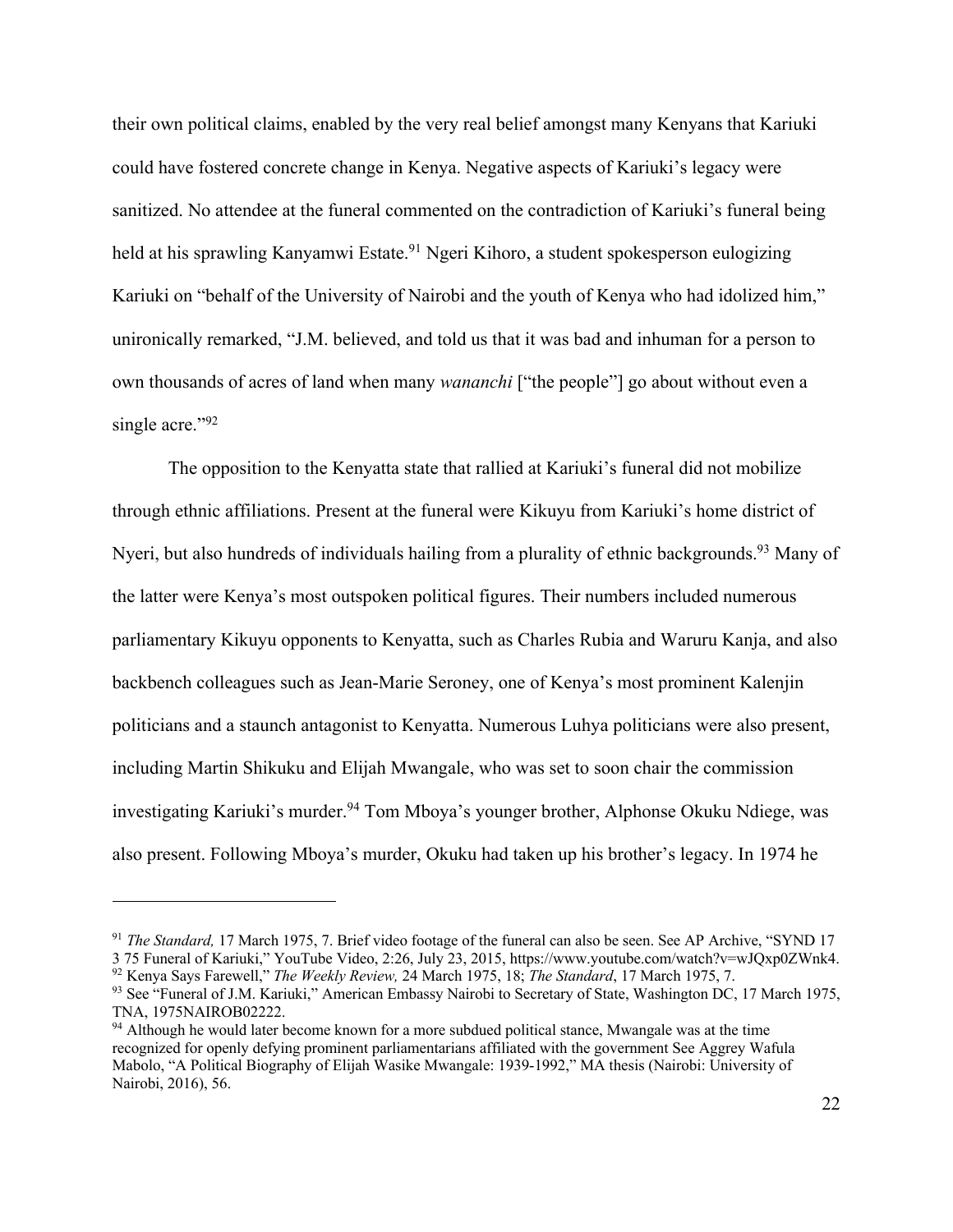was elected as the parliamentary representative for a Luo stronghold, Mbita. By the time of Kariuki's funeral, he was the leader of an informal group that sustained Mboya's memory and politics in parliament.<sup>95</sup> This collection of attendees at Kariuki's funeral, very much a who's who of prominent political figures opposed to the Kenyatta government, embodied the political vision that was emboldened by Kariuki's death.

The speeches at Kariuki's funeral were politically charged.96 *The Weekly Review* noted that politicians were each given a turn to deliver accusatory speeches denouncing the government, with their criticisms building on and enabling each other.<sup>97</sup> "We know of these dirty plans by a certain clique," Waruru Kanja, who was an MP, friend, and ally of Kariuki, said.<sup>98</sup> Greeted with enthusiasm, he continued on to say that democracy was dead within Kenya and that Kariuki's vision of a more equitable future would live on.<sup>99</sup> Charles Rubia said an "elimination" list" existed within Kenya, which both he and Martin Shikuku were on for their political action.100 Shikuku, for his part, said that "to be able to live in Kenya today, one is expected to be stupid, a boot-licker, or corrupt."<sup>101</sup> Alphonse Oduku Ndiege linked the genealogy of assassinations within Kenya to the authoritarian state.102 The statements were a public and collectively articulated denouncement of the Kenyatta government. What was not said at

<sup>95</sup> David Goldsworthy, *Tom Mboya: The Man Kenya Wanted to Forget* (New York City: Africana Publishing Company, 1982), 286.<br><sup>96</sup> "Funeral of J.M. Kariuki," American Embassy Nairobi to Secretary of State, Washington DC, 17 March 1975,

TNA, 1975NAIROB02222.

<sup>97</sup> Kenya Says Farewell," *The Weekly Review,* 24 March 1975, 17.

<sup>98</sup> Kenya Says Farewell," *The Weekly Review,* 24 March 1975, 17. 99 *The Standard,* 17 March 1975, 7.

<sup>100</sup> "Kenya Says Farewell," *The Weekly Review,* 24 March 1975, 17. 101 "Kenya Says Farewell," *The Weekly Review,* 24 March 1975, 17; *The Standard*, 17 March 1975, 7.

<sup>102</sup> "Kenya Says Farewell," *The Weekly Review,* 24 March 1975, 17.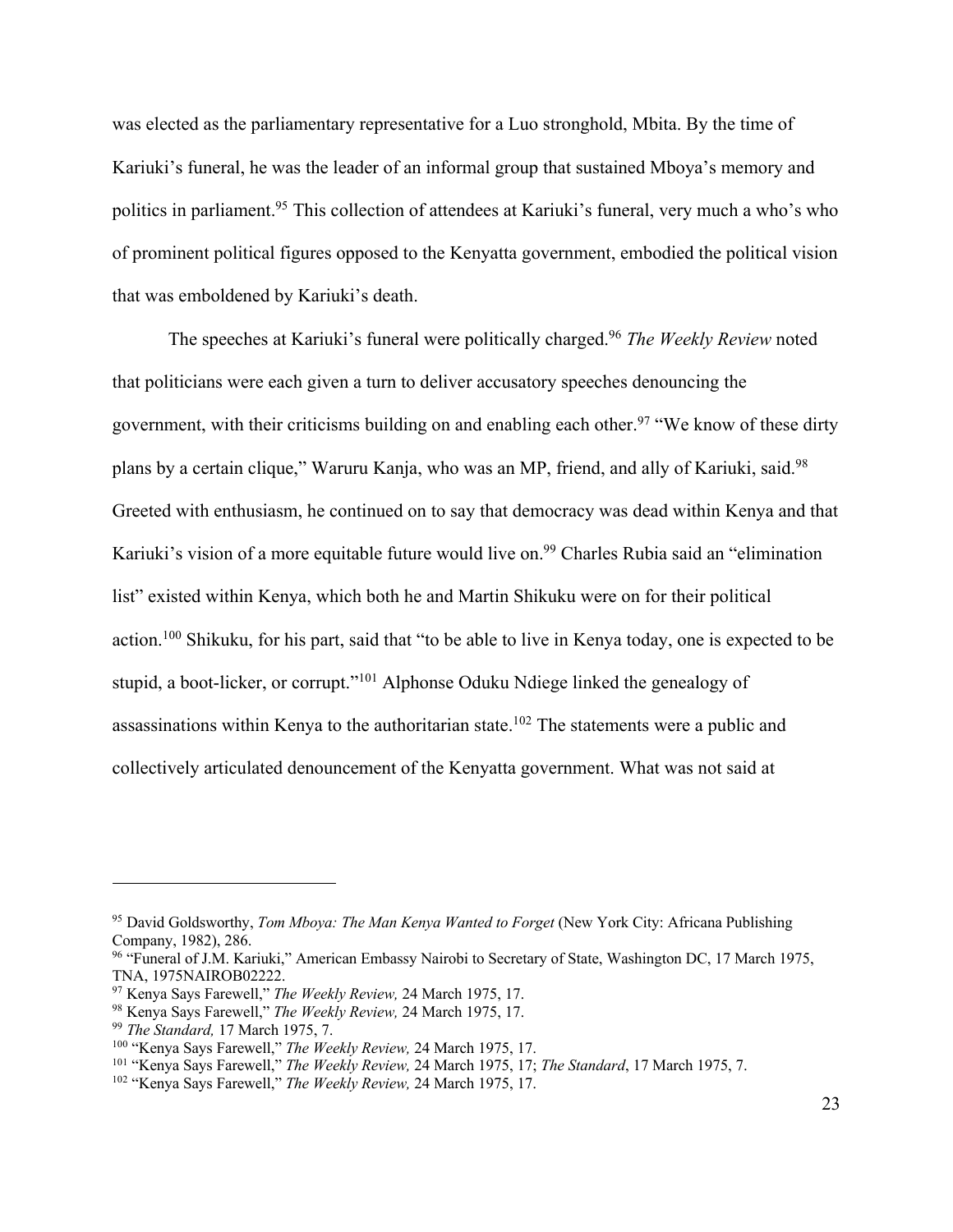Kariuki's funeral was equally important. While politicians, as reputational entrepreneurs, sought to capitalize on Kariuki's popularity, none of their public denunciations were based on ethnicity.

This reckoning contrasts sharply to Tom Mboya's funeral, held six years prior. Like Kariuki, Mboya had cultivated a national focus in life.<sup>103</sup> However, Mboya's funeral was shaped by ethnic-based political divisions, characterized by anti-Kikuyu sentiment. At a memorial held three days after Mboya's death, mourners met Kenyatta's motorcade with a hail of stones and pro-KPU slogans. Security forces responded with tear gas as a riot erupted. The following day, when Mboya's body was carried to its final resting place, a largely Kikuyu crowd responded to the attack on Kenyatta's motorcade. Both Mboya's funeral procession, as well as Luo shops in western Nairobi, were attacked.<sup>104</sup> The ethnic tension produced at Mboya's funeral intensified in the following months. In October 1969, as Kenyatta attempted to inaugurate a new hospital in Kisumu, Odinga's hometown, he was met with signs reading "Where is Tom?" Days later, Odinga was arrested and detained without trial, along with the leadership of the KPU. These events catalyzed the ban of the KPU and what Mati has called "the death of open contention based on ideological and opposition party politics," leading to a "systematic 'political tribalisation' of the contention."105

At Kariuki's funeral, by contrast, mourners interpreted Kariuki's murder as an attack by the state on the ideals of Kenya's independence. The diversity of speakers and their rhetoric gave

<sup>&</sup>lt;sup>103</sup> Poppy Cullen, "Funeral Planning: British Involvement in the Funeral of President Jomo Kenyatta," *The Journal* of Imperial and Commonwealth History 44, no. 3 (2016), 516.

<sup>&</sup>lt;sup>104</sup> Branch, *Kenya: Between Hope and Despair*, 80-82; Jacob Mwathi Mati, *Political Protest in Contemporary Kenya: Change and Continuities* (London: Routledge, 2020), 12; David Throup and Charles Hornsby, *Multi-Party Politics in Kenya: The Kenyatta & Moi States & The Triumph of the System in the 1992 Election (Athens, Ohio:* Ohio University Press, 1998), 14.

<sup>105</sup> Goldsworthy, *Tom Mboya: The Man Kenya Wanted to Forget,* 285-286; Mati, *Political Protest in Contemporary Kenya,* 11-12.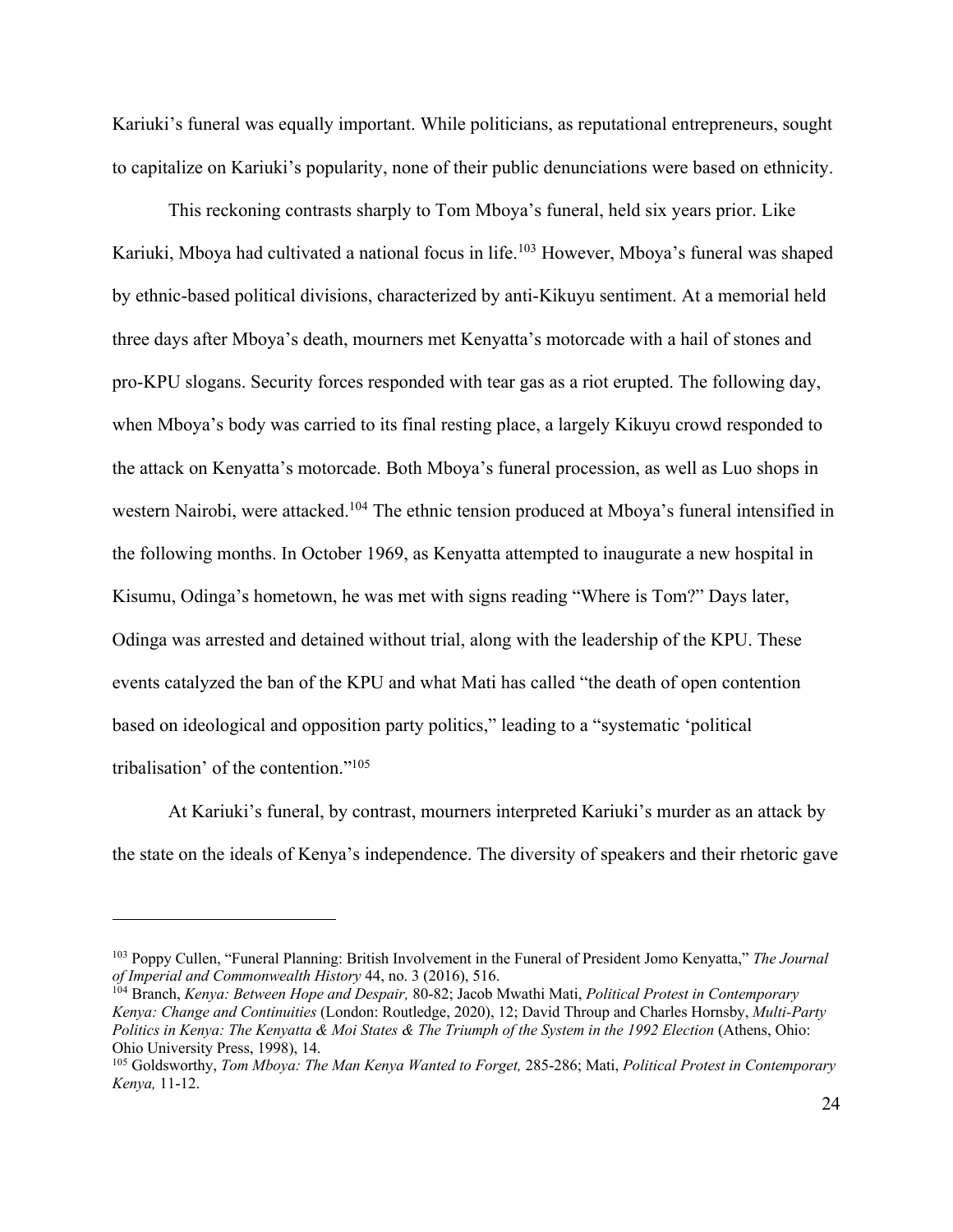a sense that the whole nation was mourning, which Sir Antony Duff, the British High Commissioner to Kenya, said appropriately reflected Kariuki's work "outside tribal boundaries."106 At the funeral itself, a close friend of Kariuki's stressed that the event must maintain a "national outlook."107 This national tone was not a concretized vision. It was, however, a moment in which collective anger surpassed ethnic divisions, and individuals who had once participated in and advocated for multi-party politics along ideological or regional lines found an opportunity to exercise their voice. Kenyans across ethnic boundaries nearly instantaneously expanded their political critique following Kariuki's death and recognized the possible power they possessed, well before any investigation or conclusive evidence linking the Kenyan state to his assassination.<sup>108</sup> Little heed was given to Kenyatta's own publicly expressed sentiments that Kariuki was a "fallen angel," a one-time political insider friendly to Kenyatta who had been "going bad."<sup>109</sup> Bolstered by a heroized memory of Kariuki, this opposition presented a serious challenge to the Kenyan state's authority and mode of governance.

This defiance was enabled by the peculiar absence of the authoritarian state. The Kenyan government lacked a meaningful official response to Kariuki's death, caught between public outrage and fears that Kariuki's death would re-open rifts amongst Kikuyu and catalyze revenge assassinations. On March 12, as street protestors turned their suspicions towards the Kenyan state, the Kiambu faction within the government sought personal safety.<sup>110</sup> Numerous

<sup>106</sup> Githuku, "Mau Mau Crucible of War," 259. 107 *The Standard*, 17 March 1975, 7.

<sup>&</sup>lt;sup>108</sup> "Aftermath of Kariuki Slaying," American Embassy Nairobi to Secretary of State, Washington DC, 14 March 1975, TNA, 1975NAIROB02187*.* Following Robert Ouko's death in 1990, Cohen and Atieno Odhiambo say that Kenyans similarly also recognized the "powers that might reside in more expansive, continuing, and additional new inquiries" into Ouko's demise. See Cohen and Atieno Odhiambo, *The Risks of Knowledge*, 260.

<sup>&</sup>lt;sup>109</sup> Quoted from Branch, *Kenya: Between Hope and Despair*, 118.<br><sup>110</sup> Confidential, Duff to Aspin, FCO31/1883, 24 March 1975, 37; Confidential, Mansfield to Ewans, FCO31/1885, 3 September 1975, 100.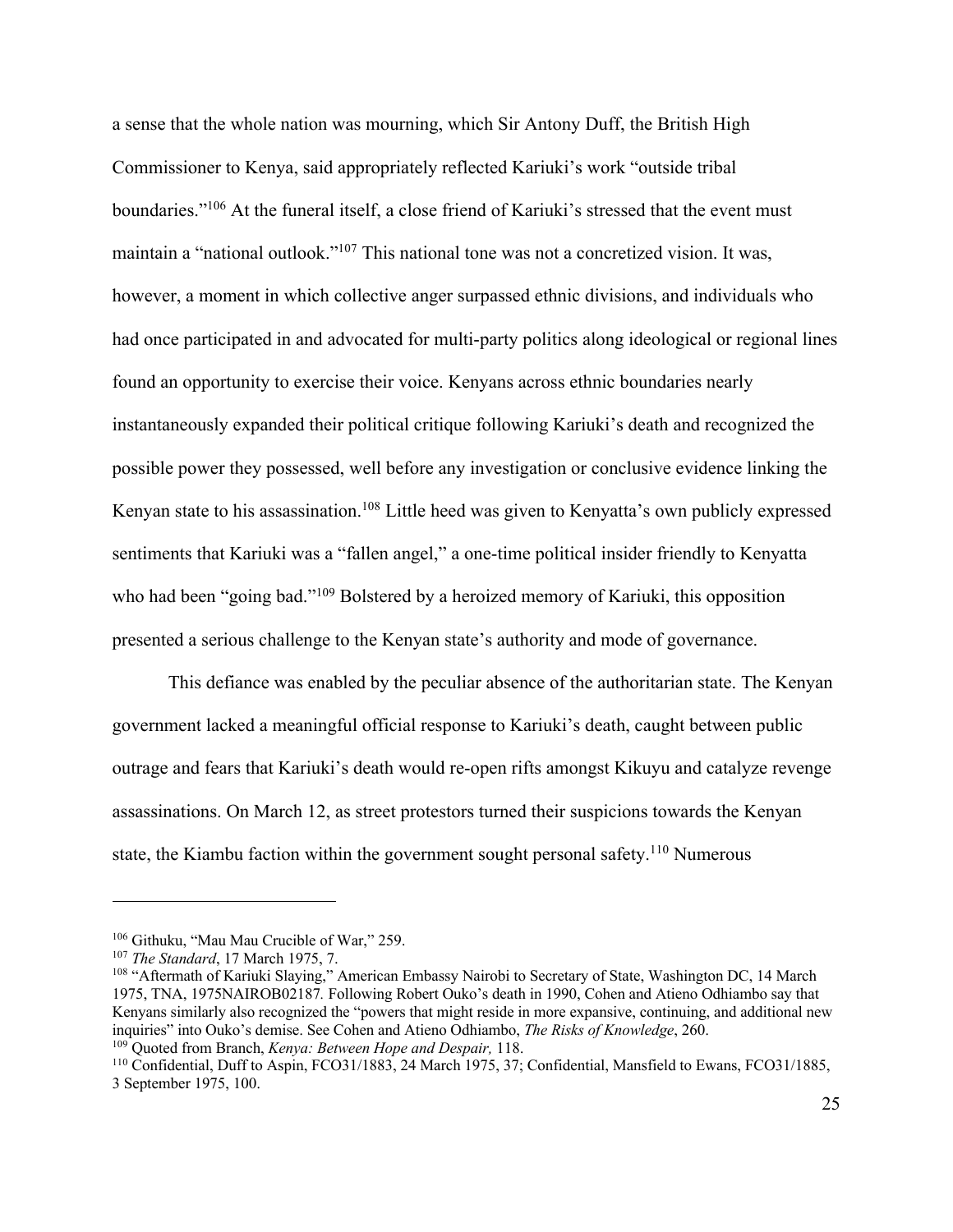government ministers either went into hiding or chose to maintain a low profile in the following days. The upper echelon of Kenya's government was unprepared for the vitriolic responses to Kariuki's death.<sup>111</sup> The physical absence of prominent government figures in public was accompanied by no meaningful official government response to Kariuki's death, nor any official response to the public suspicions cast toward it. The only criticism of Kariuki which publicly circulated were rumours, likely government initiated, that Kariuki had been the possible leader of the Maskini Liberation Front, a supposed terrorist organization that may not have even existed. The obvious effort to discredit Kariuki was flimsy and believed by few.<sup>112</sup> At the funeral itself, the sole official government representative was shouted down by gathered attendees when he attempted to deliver his official speech.113 In 1975, Hilary Ng'weno, the founder of *The Weekly Review*, wrote that Kariuki's death threatened to collapse the room for dissent in Kenya.<sup>114</sup> The state absence immediately after Kariuki's death was announced briefly produced the precisely opposite effect, however. The lack of an interfering government at Kanyamwi Estate gave the attendees a freedom to express themselves.

Despite their outward boldness, many of the condemnations of the Kenyatta state articulated at Kariuki's funeral were less ambitious than they may have seemed. Shikiku, Rubia, and Kanja were members of the old guard of Kenyan politics. Students, although present at Kariuki's funeral, did not feature prominently amongst those who spoke and did not articulate

<sup>&</sup>lt;sup>111</sup> "Funeral of J.M. Kariuki," American Embassy Nairobi to Secretary of State, Washington DC, 17 March 1975, TNA, 1975NAIROB02222; Loughran *Birth of a Nation*, 125; Maina wa Kĩnyattĩ, *History of Resistance in Kenya 1884-2002* (Kenya: Mau Mau Research Center, 2019), 328. 112 Amos Kareithi, "When a Special Branch Spy Hid at City Mortuary to steal JM Kariuki's Body," *The Standard,*

March 10, 2019; For the American analysis, see "Bombings and Other Disturbances in Kenya," American Embassy Nairobi to Secretary of State, Washington DC, 7 March 1975, TNA, 1975NAIROB01992. 113 *The Standard*, 17 March 1975, 1, 7.

<sup>114</sup> Maloba, *The Anatomy of Neo-Colonialism in Kenya*, 268.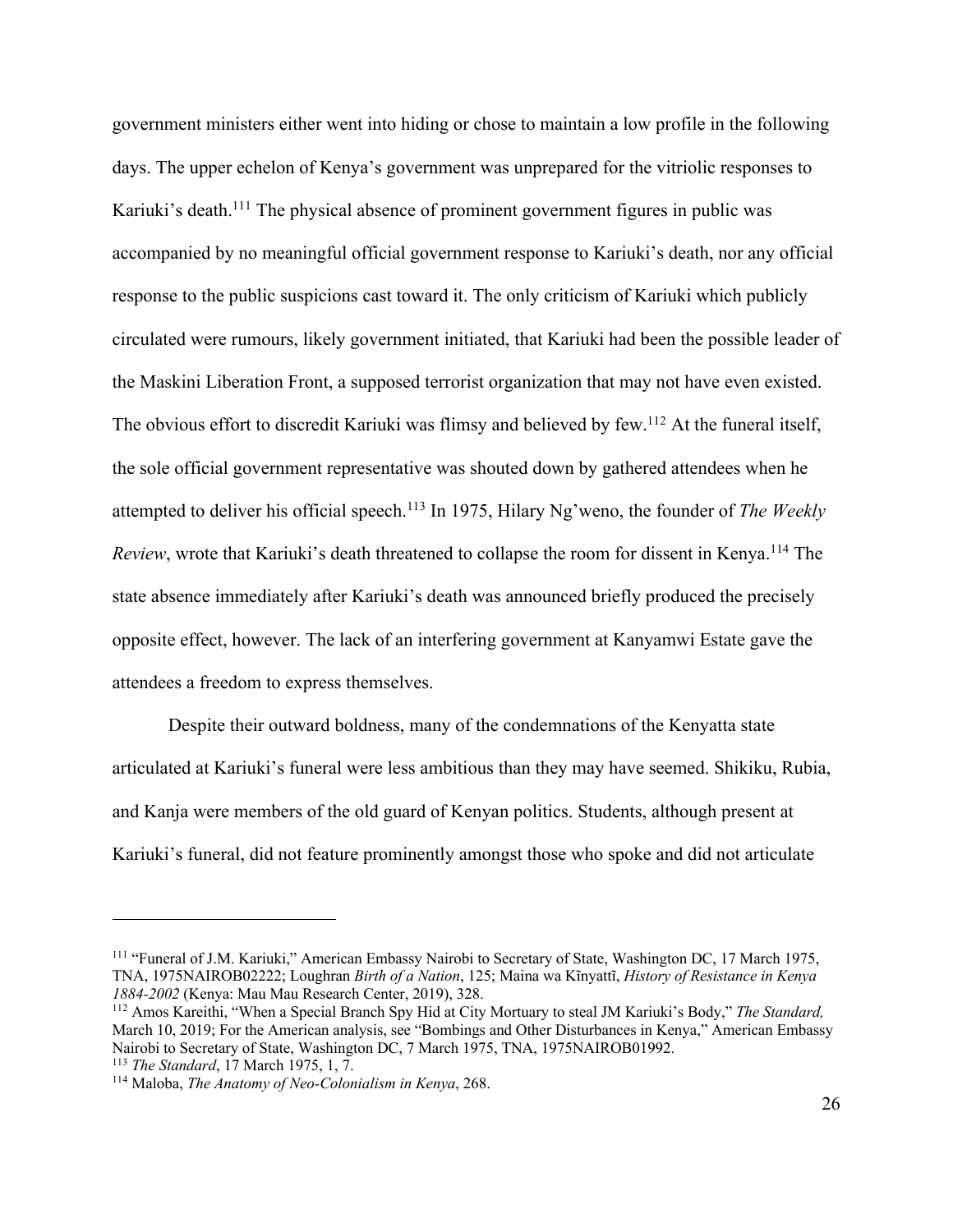the more radical socialist, anti-colonial politics circulating on the University of Nairobi campus. The men speaking at Kariuki's funeral were not would-be revolutionaries, despite their wideranging critiques of the entire contemporary system of Kenyan politics. Some were, like Kariuki, populist radicals in Kenya's parliament who, for the most part, only demanded in speeches a more equitable form of wealth distribution.<sup>115</sup> They were not Communists seeking to topple the status quo. In the absence of the sort of factionalism that had solidified after Mboya's assassination, the critical outcome of Kariuki's funeral was the coalescing of an opposition to the Kenyatta government that was not inflamed by ethnic competition, and that expanded and deepened its critique in subsequent months.

## **Opposition Politics and the Fragility of the Kenyan State**

These critiques that emerged in 1975 were not an aberration, and nor were they solely incited by Kariuki's assassination. They were part of a longer trajectory of disaffection with the Kenyatta regime through the late 1960s and early 1970s. This opposition was provoked in 1975 not just by Kariuki's assassination, but by affairs outside of Kenya's borders that conspired to weaken the Kenyan state's authority, economically and politically. The effects of the 1973 global oil and commodity shock had hit African economies especially hard. Countries were dependent on exporting a narrow range of agricultural and mineral products, a paradigm inherited from colonial predecessors. Having taken on debt from foreign lenders through the 1960s in order to fund the modernization aspirations of independence, the joint combination of soaring world

<sup>115</sup> Widner, *The Rise of a Party-State in Kenya*, 97.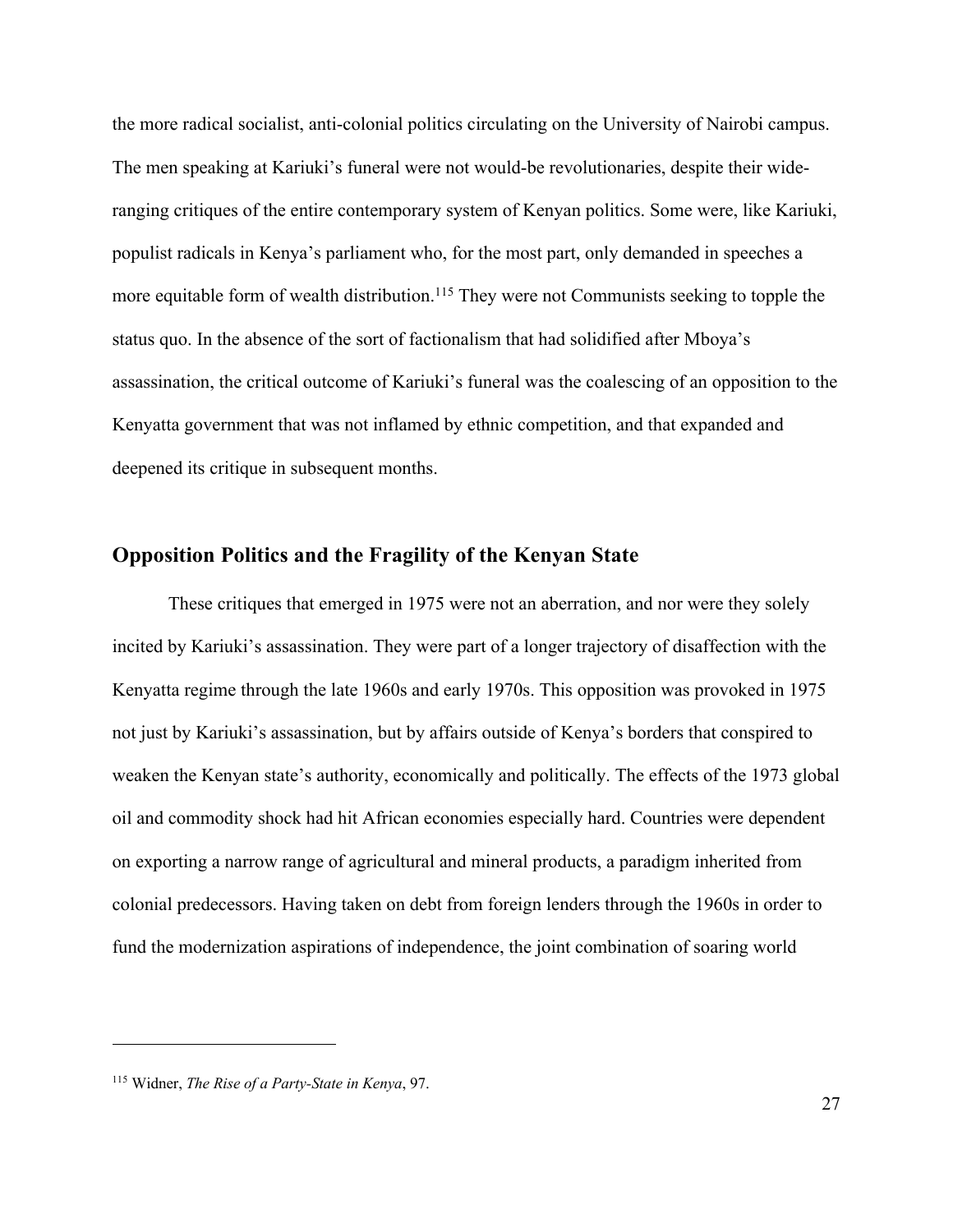interest rates and a downturn in demand for African export products was a catastrophe for many African states.<sup>116</sup> Kenya was no exception to these trends.<sup>117</sup>

The full impact of Kariuki's assassination must be understood within this broader context. Kariuki's death, far from quelling dissent towards rising economic inequalities and disappointment with the fruits of independence, which Kariuki, to the government's discomfort, consistently pointed out, therefore catalyzed a fresh wave of anti-government opposition. This opposition built directly on the tone of Kariuki's funeral. It did not have the goal of undoing the contemporary system of politics inflamed by political tribalism, but the waves of critique levied against the Kenyatta government were not directed by an ethnic coalition seeking to undo Kikuyu hegemony and supplant their control of the state.<sup>118</sup> Nor were the varying condemnations of the Kenyatta government put forth in the spring of 1975 for its political transgressions and allowance of class inequalities mediated by or interpreted through the lens of ethnicity, as typically occurred in this system of ethnic politics.<sup>119</sup> Instead, Kenyans challenged Kenyatta and the Kiambu clique surrounding his government based on mutual dissatisfaction with the trajectory of Kenya since independence. This opposition found spaces for collective dissent and to imagine the possibilities of meaningful change. The end result, Lonsdale argues, would be the

<sup>117</sup> Robert Maxon and Peter Ndege, "The Economics of Structural Adjustment," in *Decolonization and Independence in Kenya, 1940-93*, edited by B.A. Ogot and William Ochieng' (Athens, Ohio: Ohio University Press, 1995), 151, 153, 163; Gerrishon K. Ikiara, Joshua Olewe-Nyunya, and Walter Odhiambo, "Kenya: Formulation and the Implementation of Strategic Trade and Industrial Policies," in *The Politics of Trade and Industrial Policy in Africa,* edited by Charles Soludo, Osita Ogbu, and Ja-Joon Chang (Trenton, New Jersey: Africa World Press, 2004),

<sup>&</sup>lt;sup>116</sup> Frederick Cooper, *Africa Since 1940: The Past of the Present* (Cambridge: Cambridge University Press, 2002), 106.

 $118$  Lonsdale has contemplated whether, at some future point, there will be a movement to build a "common" citizenship against the prejudices inflamed by political tribalism" in Kenya. See Lonsdale, "Moral & Political Argument in Kenya," 81; For this discussion of ethnic politics and ethnic coalitions, see Lonsdale, "Kenya's Four Ages of Ethnicity," 22.<br><sup>119</sup> See Ajulu, "Politicised Ethnicity," 251-266.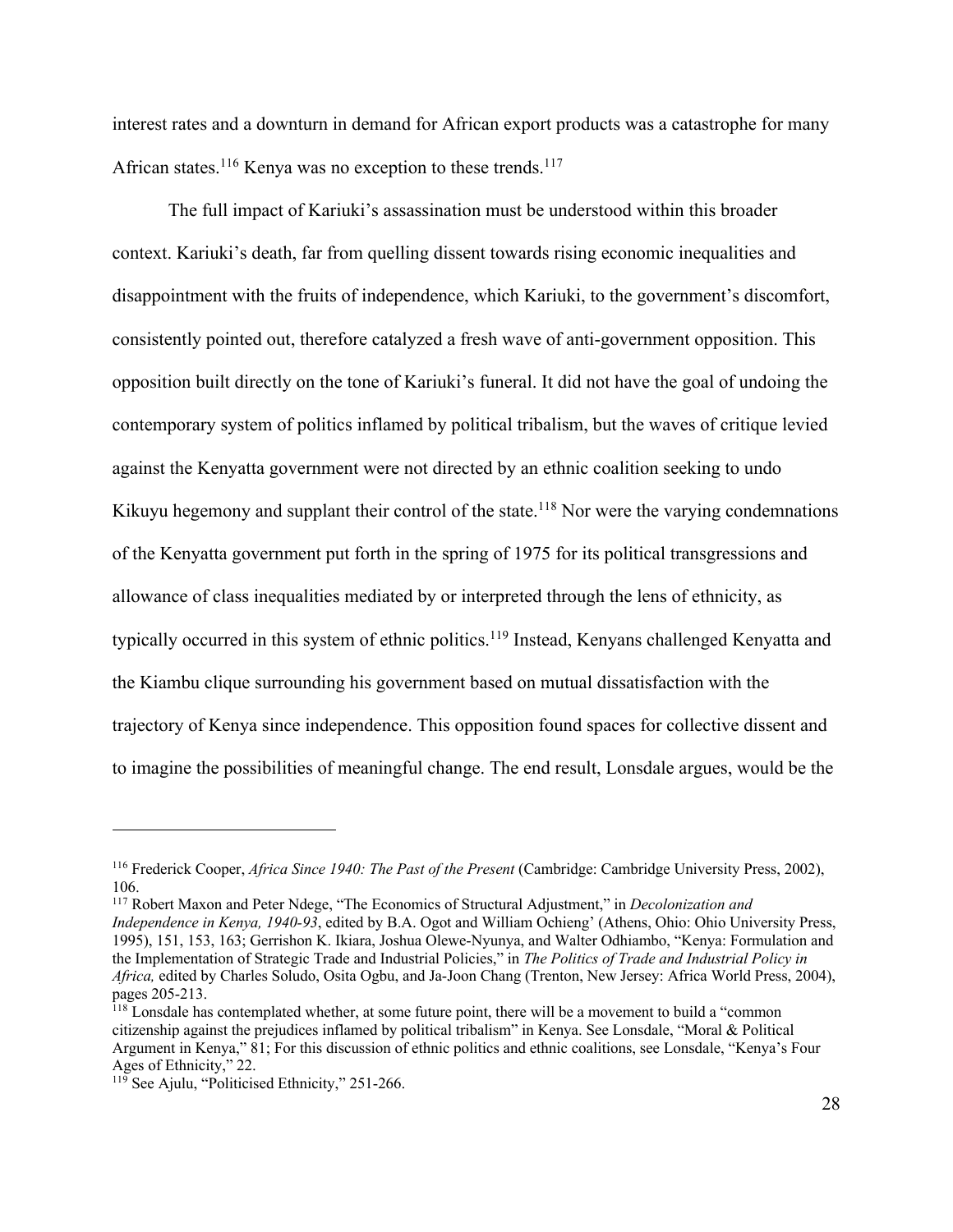collapse of the legitimacy of Kenyatta's presidency in 1975.120 In Kenya, four interconnected case studies of dissent – accusations that Kariuki's death was a manifestation of neo-colonial violence, the Select Committee which investigated Kariuki's murder, the resurgence of Kenya's organized labour, and the Kenyan government's unravelling control over public discourse – highlight the fragility of the Kenyatta government in 1975.

Indeed, the legitimacy of the Kenyatta government was nearly immediately called into question in the aftermath of Kariuki's assassination. After Kariuki's death was announced to the public, some Kenyans understood the murder as part of a larger problem of neocolonialism. Their instant suspicions that Britain was both involved in the assassination and propping up Kenyatta's presidency indicated that, particularly given widespread disappointment with the failure of development promises in Kenya, there already existed public analyses that neocolonial interests continued to influence Kenya, well before Kariuki's assassination. Marching through the streets of Nairobi in the days just after Kariuki's death was announced, Kenyan students chanted "British imperial forces out," brandishing signs reading "British troops go back to North Ireland."121 Their denunciations became front-page news in *The Standard* newspaper, and the subject of numerous concerned reports from the British High Commission in Nairobi to its government in the United Kingdom. On March 18, Duff reported to London that "we are regarded by the critics as a sinister *eminence grise* and by some members of the Establishment as a kind of scaffolding that keeps the building intact."122 These accusations of neo-colonialism first

<sup>&</sup>lt;sup>120</sup> Lonsdale, "Kenya's Four Ages of Ethnicity," 50.<br><sup>121</sup> *The Standard*, 15 March 1975, 1; Githuku, "Mau Mau Crucible of War," 263.

<sup>122</sup> Poppy Cullen, *Kenya and Britain after Independence: Beyond Neo-Colonialism* (London: Palgrave Macmillan, 2017), 223.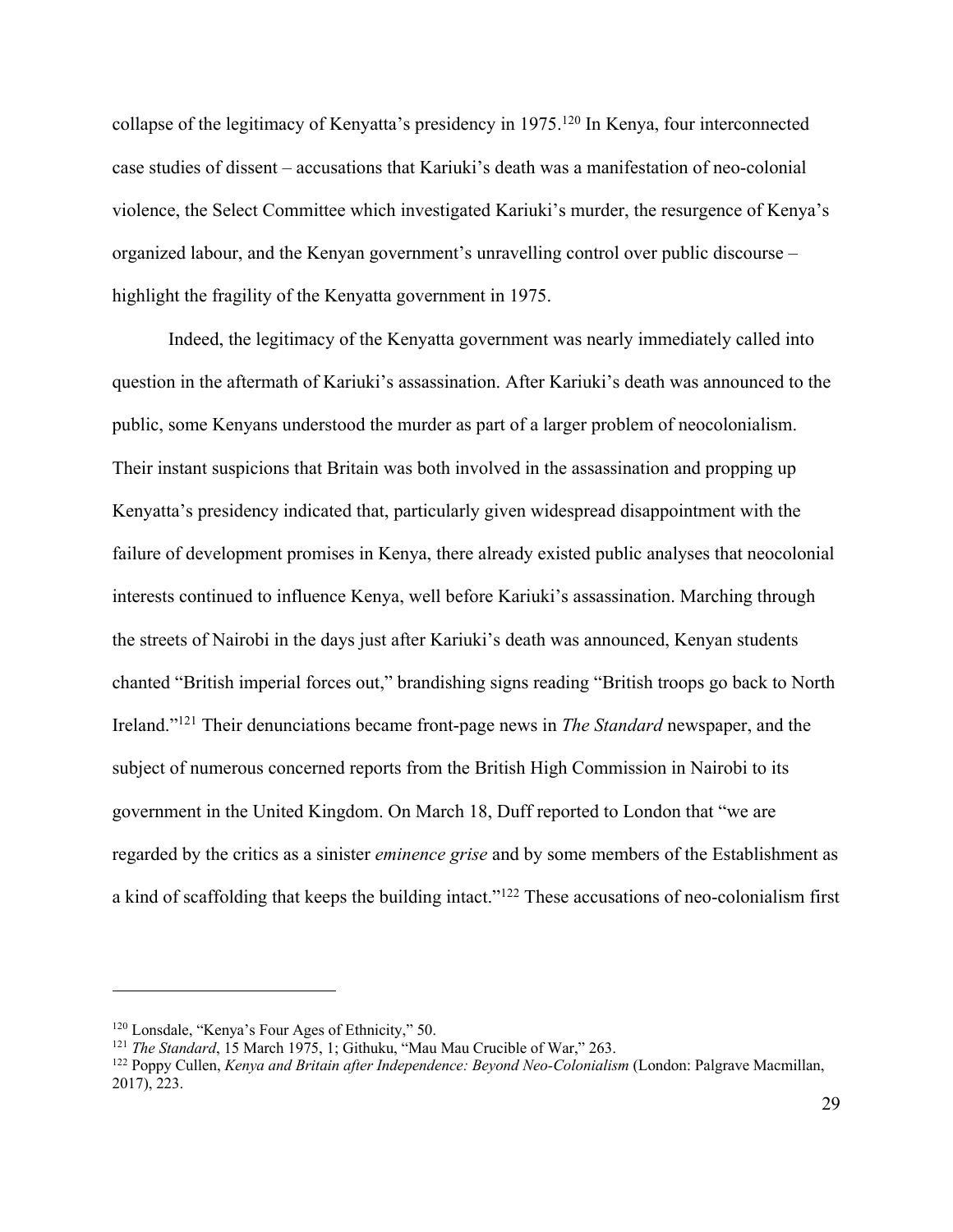opened space for Kenyans to articulate their grievances with the Kenyatta government at Kariuki's funeral, and importantly undermined the state's authority.

Suspicions of British involvement, although largely unfounded, were not isolated to Kenyan students. On March 19, the Kenyan Central Organization of Trade Unions (COTU) issued a public statement hinting that the presence of British troops within Kenya "could be interpreted by our people to mean that Britain is a collaborator in the wanton and beastly murder of J.M."123 The COTU statement recounted Britain's colonial-era crimes and demanded, "on behalf of all the working people of Kenya," the immediate withdrawal of all foreign forces from Kenyan soil. Reports of British military forces in Kenya, possibly complicit in Kariuki's death, circulated credibly enough that the British High Commission worried that the *New York Times* possessed a report claiming British and Kenyan forces were clashing in the Rift Valley.124 Protests in the streets of Nairobi thus rapidly took on an anti-state tone leveraged against not just the Kenyan state but against Britain and the nature of British-Kenyan relations after independence. Some Kenyans, in suggesting British involvement in Kariuki's death, explicitly entertained the idea that there was a continuity of empire.

Britain and Kenya had maintained close relations after 1964 through both numerous institutional continuities as well as through direct military collaboration, amongst other links.<sup>125</sup>

<sup>&</sup>lt;sup>123</sup> Confidential, Duff to FCO, FCO31/1883, 19 March 1975, 33.<br><sup>124</sup> "The Difficult Job of Keeping a Nation Informed," *The Weekly Review*, 24 March 1975, 11; Confidential, Duff to FCO, FCO31/1883, 19 March 1975, 34.

<sup>&</sup>lt;sup>125</sup> See Mumo Nzau, "The Strategic Art of Appeasing Old Lovers while Courting New Friends: Kenya's Foreign Relations in Retrospect," in *Kenya After 50; Reconfiguring Historical, Political, and Policy Milestones,* edited by Michael Mwenda Kithinji, Mickie Mwanzai Koster, and Jerono P. Rotich (New York City: Palgrave Macmillan, 2016), 145; Daniel Branch, "Violence, Decolonisation and the Cold War in Kenya's North-Eastern Province, 1963- 1978," *Journal of Eastern African Studies* 8, no. 4 (2014), 642-647; Cullen, *Kenya and Britain after Independence,*  215-216.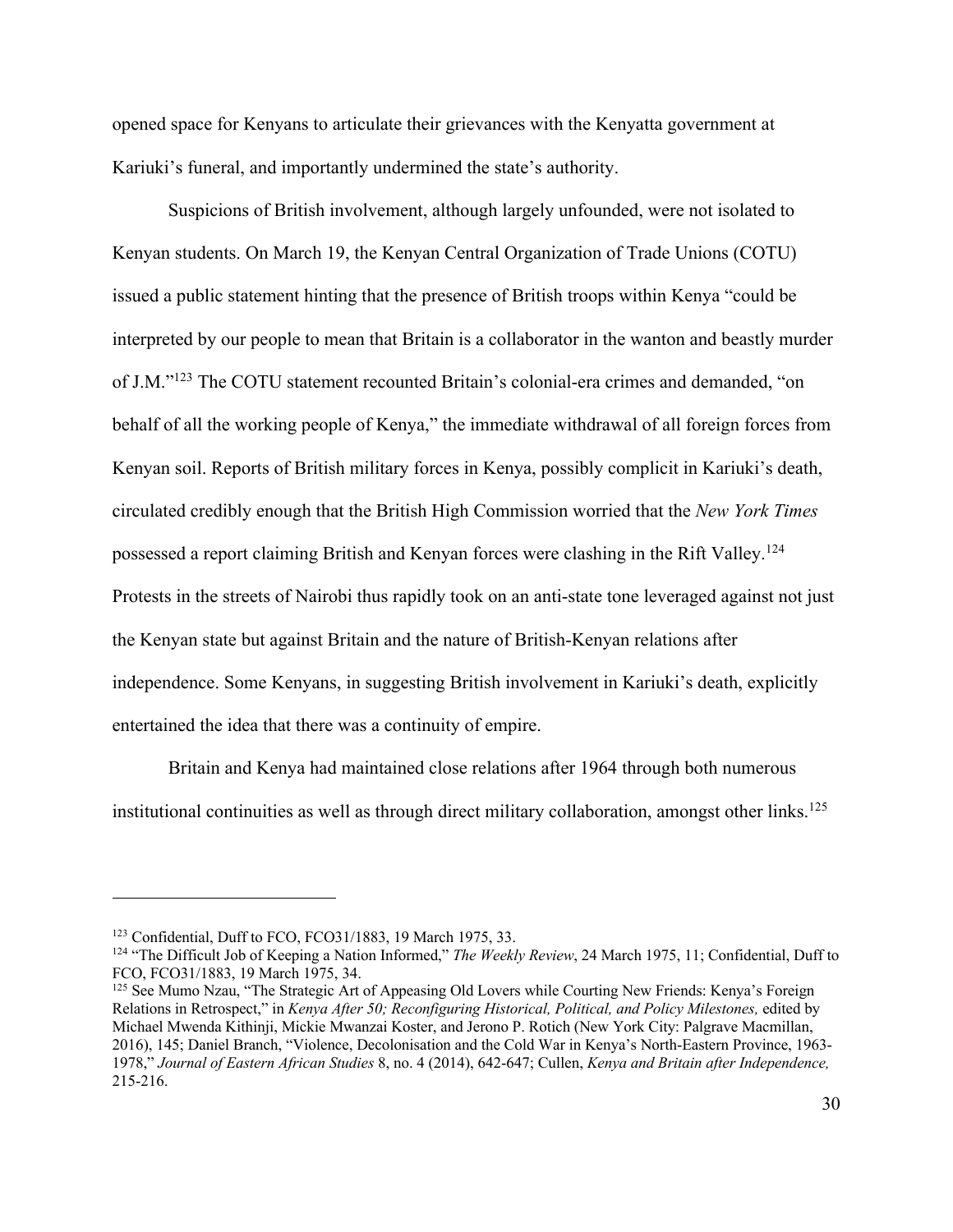Scholarship has clarified that these linkages, however, were more complex and symbiotic than simple neo-colonialism.<sup>126</sup> Available evidence indicates that Britain was as surprised by Kariuki's death as the Kenyan public and that the only British troops in Kenya were apparently a couple of hundred road-building engineers.<sup>127</sup> Suspicions otherwise amongst Kenyans, regardless of their veracity, are deeply important. In suggesting the Kenyan state was propped up by the former imperial power, Kenyans were questioning the nature of independence and publicly doubting the legitimacy of the Kenyatta government. These denouncements also importantly buoyed others opposed to the regime and provided those opposed to the Kenyatta government a certain righteousness.

These doubts spilled over into Kenya's parliament, which enquired into the issue in the middle of March as the Kenyan and British governments each scrambled to provide a response to the rumours.128 The assassination provided backbench parliamentarians a newfound authority. Through the 1970s, what political scientist Jennifer Widner has called the battle for "political space" unfolded between populist backbench parliamentarians, led by Kariuki and Seroney, versus the government and its associated frontbench parliamentarians.<sup>129</sup> By 1975, backbenchers were struggling to defend their ability to freely question government policy.<sup>130</sup> A Parliamentary committee, officially titled The Select Committee on the Disappearance and Murder of the Late Member for Nyandarua North, the Hon. J.M. Kariuki, M.P, was quickly convened after the public announcement of Kariuki's death. Amongst its fifteen parliamentary members sat

<sup>126</sup> Poppy Cullen, "Funeral Planning," 514-515; Nic Cheeseman, "Introduction: Political Linkage and Political Space in the Era of Decolonization," *Africa Today* 53, no. 2 (2006), 20.

<sup>&</sup>lt;sup>127</sup> Cullen, *Kenya and Britain after Independence*, 223; *The Standard*, 18 March 1975, 5.<br><sup>128</sup> Confidential, Duff to FCO, FCO31/1883, 19 March 1975, 33.<br><sup>129</sup> Widner, *The Rise of a Party-State in Kenya*, 97-98.<br><sup>130</sup>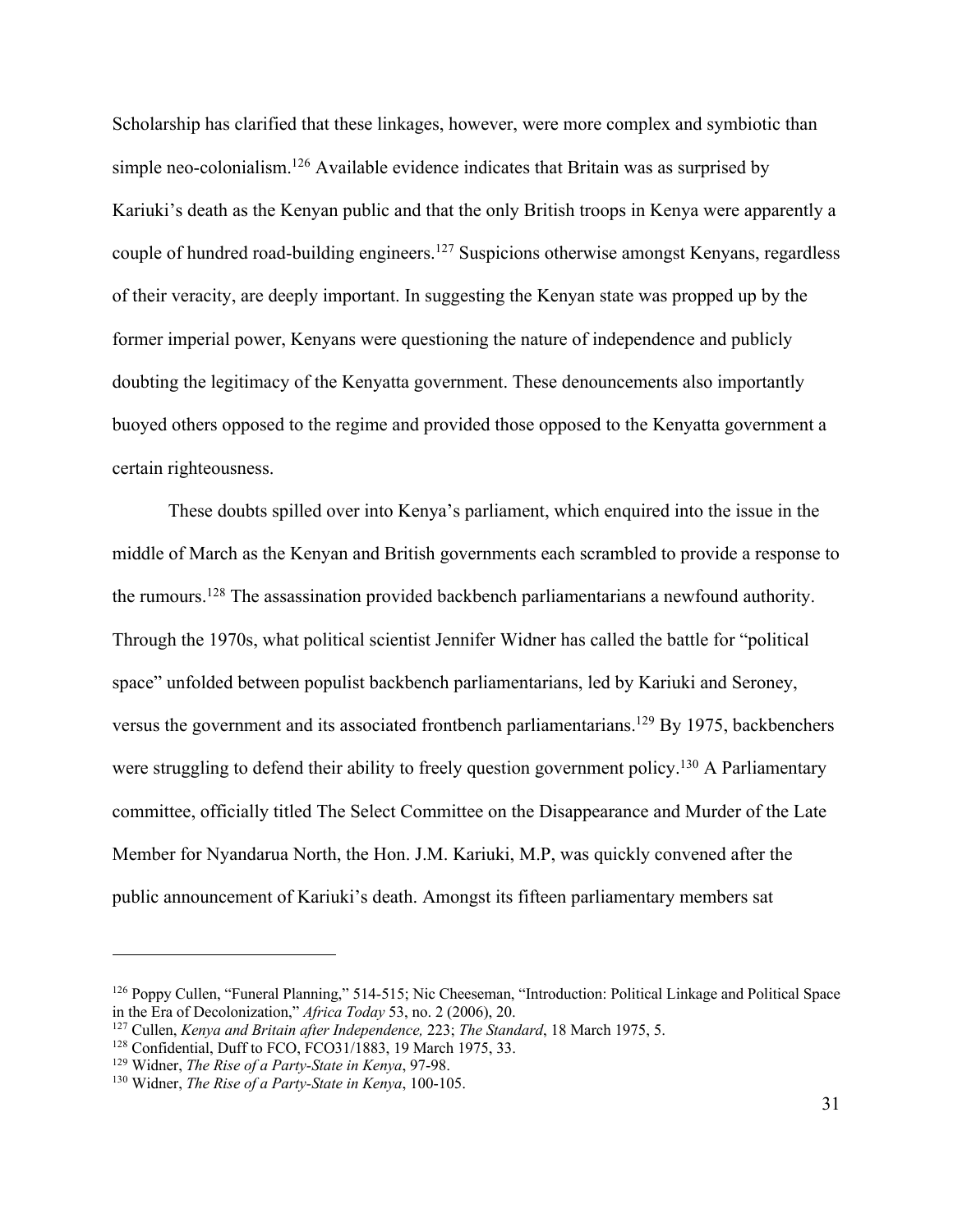lawyers, former mayors, and veteran politicians, including several of Kariuki's allies who had spoken at his funeral.131 Over the next two-and-a-half months the Select Committee formally met forty-six times and conducted 123 interviews with witnesses.132 From its inception, the Committee condemned the Kenyan government and all but put it on trial for Kariuki's murder. Its Chairman, Elijah Mwangale, likened his members' task to the U.S. Congress' Watergate Committee, whose investigation had culminated in President Nixon's resignation the year before.133

The Committee was able to operate with relative freedom through the course of its investigation due to the Kenyan public's expectation that it was their best hope of discovering Kariuki's assassins.<sup>134</sup> Public outrage and demands for accountability after Kariuki's death were otherwise unprecedented during Kenyatta's rule.135 In March, the British High Commission determined that the Committee would likely pose a serious challenge to Kenyatta since Kenyans across ethnic boundaries agreed that "Kariuki was murdered at the President's behest."136 Several Kenyan newspapers said the same. "If any group of 15 people can get to the bottom of the circumstances surrounding Kariuki's death, this Committee will," *The Weekly Review* wrote, "for it has the determination and the support of the general public behind it."137 Other weeklies

<sup>&</sup>lt;sup>131</sup> Kenya National Assembly, *Report of The Select Committee*, 1.<br><sup>132</sup> Kenya National Assembly, *Report of The Select Committee*, 1.<br><sup>133</sup> "It Will Not Be Easy" *The Weekly Review*, 24 March 1975, 7.<br><sup>134</sup> In March, *Th* the work of the Select Committee than on the investigations of the police." See "It Will Not Be Easy" *The Weekly Review,* <sup>24</sup> March 1975, 7; Branch, *Kenya: Between Hope and Despair,* 115. 135 Branch, *Kenya: Between Hope and Despair,* 117; "Following A Middle Course," *The Weekly Review,* 24 March

<sup>1975, 12; &</sup>quot;Aftermath of Kariuki Slaying," American Embassy Nairobi to Secretary of State, Washington DC, 14 March 1975, 1975NAIROB02187. 136 Confidential, Duff to FCO, FCO31/1883, 13 March 1975, 24-25. 137 "It Will Not Be Easy" *The Weekly Review,* <sup>24</sup> March 1975, 7.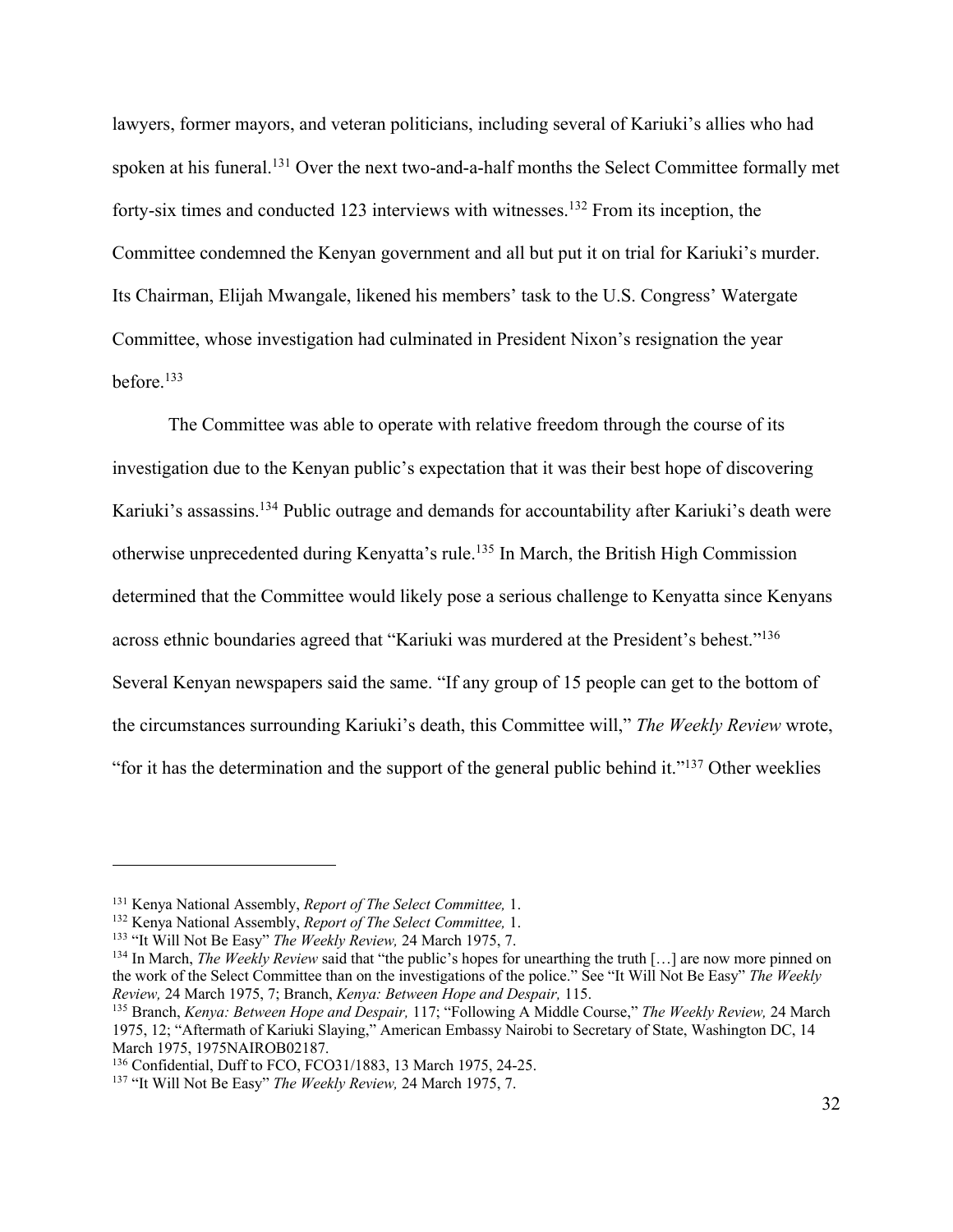were even more hopeful.<sup>138</sup> Over the next months, politicians such as Mark Mwithaga, Charles Rubia, Waruru Kanja, Maina Wanjigi, Chelagat Mutai, and Jean-Marie Seroney mirrored public anger in parliament.<sup>139</sup> Several continued to echo the harsh statements heard at Kariuki's funeral, causing *The Weekly Review* to write, "Kariuki's death and the public anger and grief it has aroused seems to have brought MPs closer together and given them the courage to make utterances which under normal circumstances they would not dare make."140 The evidence of the serious challenge these politicians posed to Kenyatta in 1975 was the success of their investigative work. Prior committees investigating alleged state malfeasance of a similar nature had often been little more than puppet bodies designed to clear the state's name.<sup>141</sup>

The document which emerged in early June from the Select Committee's investigation was notable for a number of reasons. A section of the report recounted Kariuki's spotless ideals and legacy. The bulk of the report itself reflected an impressive piece of investigative work and a brazen political indictment of the Kenyatta government. It asserted that the ongoing police investigation was a sham and that the Kenya Police Force engaged in a "massive and determined cover-up campaign" to protect Kariuki's assassins.142 It listed numerous individuals, including the commander of the General Services Unit (GSU), a militarized wing of the Kenyan police, as well as the Commissioner of Police, along with many other officials and district-level politicians, as worthy of investigation for either direct participation or complicity in the murder of

<sup>138</sup> *Baraza*, 20 March 1975, 1.

<sup>139</sup> Githuku, "Mau Mau Crucible of War," 200; Widner, *The Rise of a Party-State in Kenya*, 68. 140 "Following A Middle Course," *The Weekly Review,* 24 March 1975, 12.

<sup>141</sup> See Cohen and Atieno Odhiambo, *The Risks of Knowledge*, 44, 282; The American embassy in Nairobi initially expected this Committee would be as impotent as its predecessors. See "Aftermath of Kariuki Slaying," American Embassy Nairobi to Secretary of State, Washington DC, 14 March 1975, 1975NAIROB02187. 142 Kenya National Assembly, *Report of The Select Committee,* 8.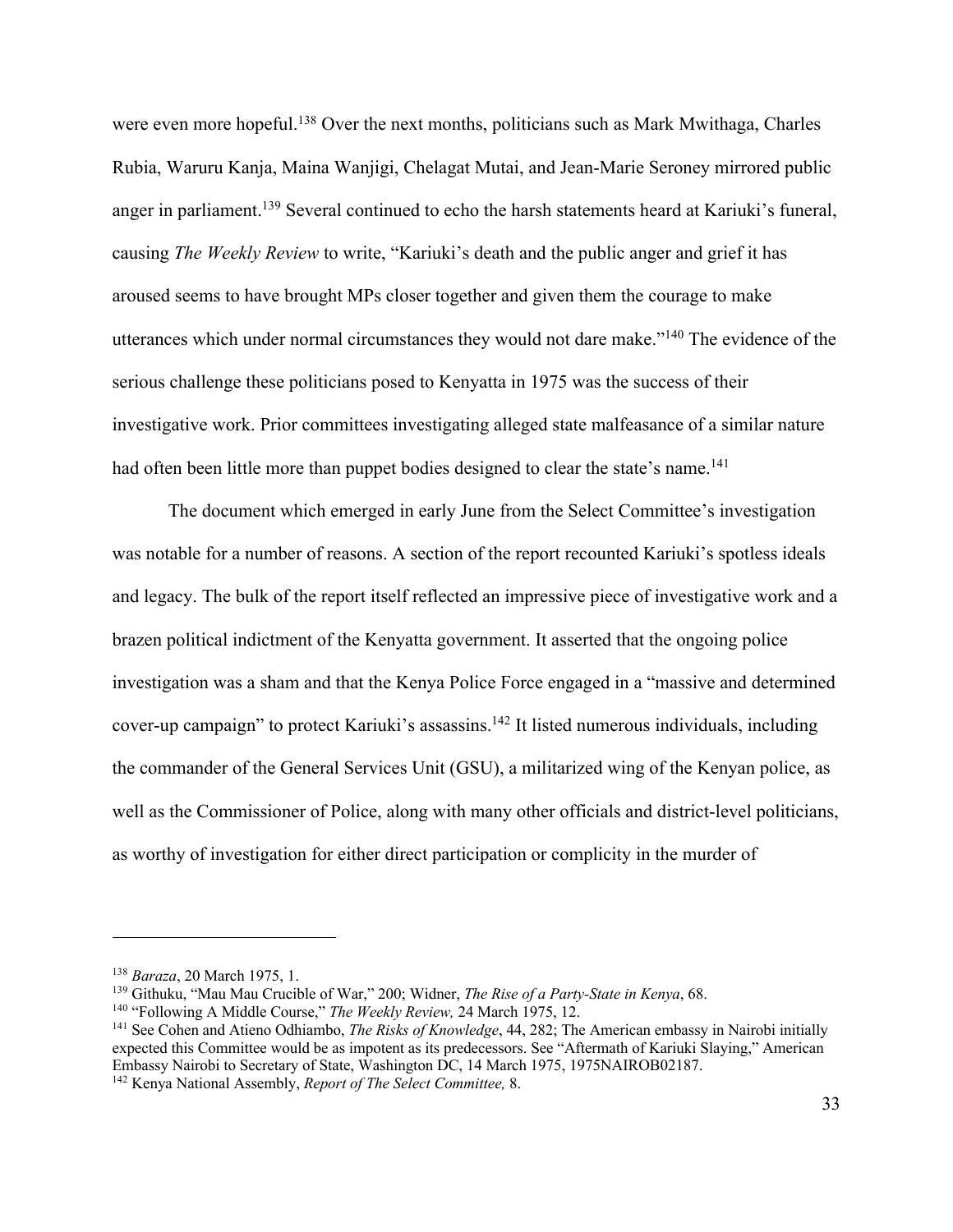Kariuki.143 The initial report, presented to Kenyatta on June 3, also named both Mbiyu Koinage, who was Kenyatta's brother-in-law, closest ally, and Minister of State, as well as Wanyoike Thungu, who was a member of Kenyatta's personal bodyguard, as complicit in Kariuki's death.144 Kenyatta personally removed the two names from the report before it was tabled before parliament, leaving most of the indictment of his state intact.<sup>145</sup> His allowance of the rest of the report to be published can be understood as evidence of the strong confidence Kenyatta had in the capacity of his government to survive any public backlash. However, especially given the high public interest in the Select Committee's investigative work, his limited response to the condemning investigation can also be interpreted as the uncertain actions of an aging president. Kenyatta limited his overreach to only removing Koinage and Thungu's names in the likely recognition that their publication would mark the death knell of his presidency. The rest of the report's details of likely police and government-official involvement in Kariuki's murder were freely published in Kenyan newspapers in the following days.146 Nor was word of Kenyatta's erasures well contained. On June 4, although the Kenyan press did not yet hold a copy of the original report, the American Embassy in Nairobi had firm news of the deleted names, and the erasures circulated in the British press by August.147 The unchecked diffusion of the report's

<sup>145</sup> A recent *Daily Nation* report, as well as Kenya's 2008 Truth, Justice, and Reconciliation Commission (TJRC), have demonstrated just how close to the truth the Committee likely came. See Hornsby, *Kenya: A History Since Independence*, 285; Truth, Justice, and Reconciliation Commission of Kenya, "Final Report - TRJC Report Volume 4" (2013), 25.

<sup>143</sup> Kenya National Assembly, *Report of The Select Committee,* 36-38. 144 Hornsby, *Kenya: A History Since Independence* 284-285; Throup and Hornsby, *Multi-Party Politics in Kenya*, 15, 20.

<sup>146</sup> For instance, see *The Standard*, 4 June 1975, which covered Kenyatta's reception of the report and its details on its front page.

<sup>&</sup>lt;sup>147</sup> "Kariuki Murder Report Release," American Embassy Nairobi to Secretary of State, Washington DC, 4 June 1975, 1975NAIROB04564; "All the President's Men," American Embassy London to Secretary of State, Washington DC, and American Embassy Nairobi, 13 August 1975, 1975LONDON12518.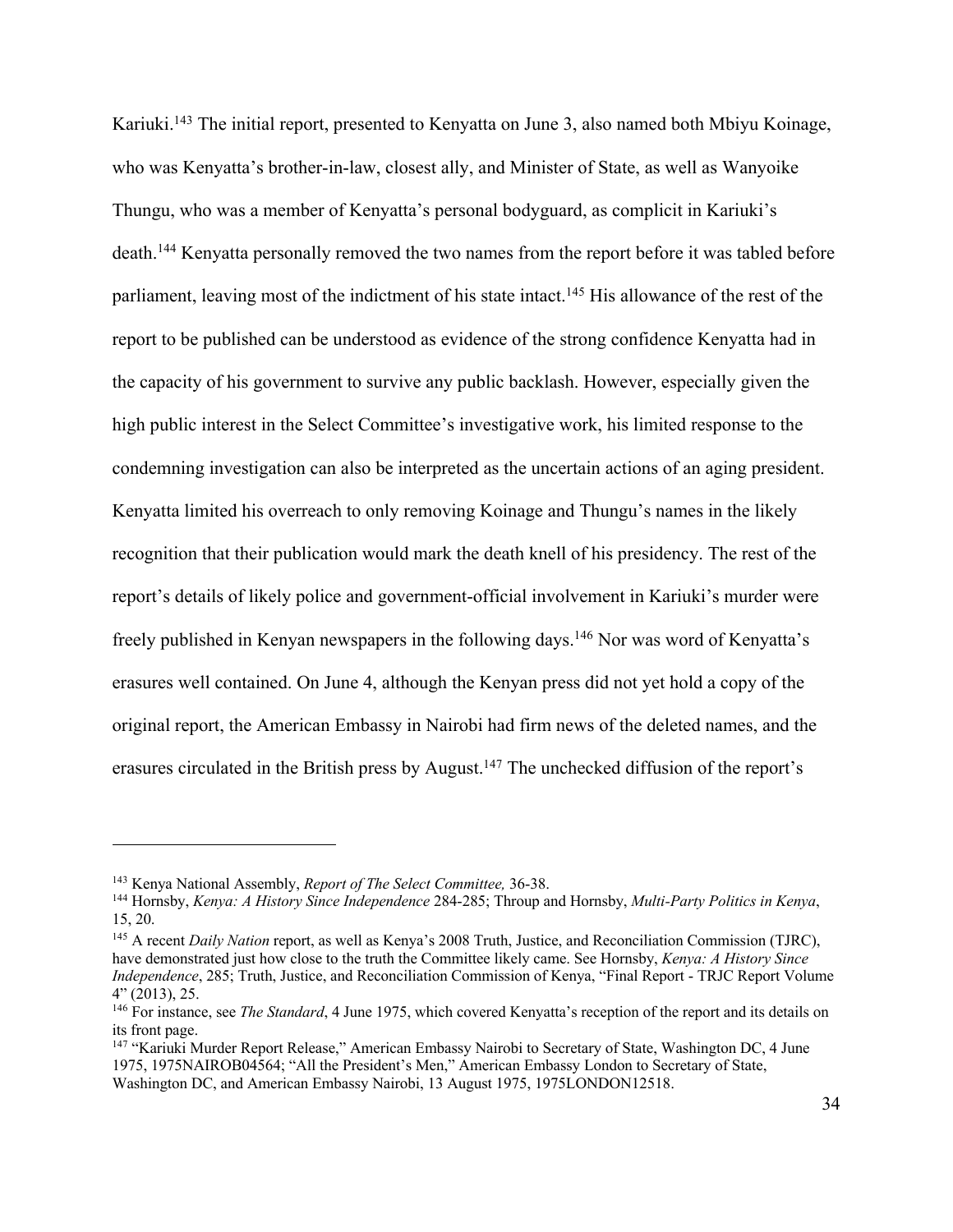content likely spoke to the uncertain capacity of the Kenyan government and its security institutions.

The formal investigation and interrogation of the Kenyatta government ceased at the tabling of the report before parliament. The Kenyan government never pursued the labelled suspects. But the Committee's impact extended beyond just its report. Throughout the course of its investigation, it demonstrated the apparent impotence of the Kenyan state in the aftermath of Kariuki's death, and the possibility for others to express their own grievances without retribution. Through April and May, Kenyatta was ostensibly aware of the possibility for widespread dissent to his regime. He resorted to reminding Kenyans of his personal authority through several public appearances alongside the Kenyan military.<sup>148</sup> The stony silence from thousands of citizens that greeted his presence at a military march-and-fly past in Nairobi on March 21, usually cheered, signaled the blow his personal image had suffered. It also indicated the Kenyan state's declining ability to quell dissent through non-coercive means, typically enabled by the genuine popularity of Kenyatta as *Mzee*, the guiding elder of the nation.<sup>149</sup> In this context, Kenya's organized labour opportunistically chose the spring of 1975 as a moment to assert longstanding demands. In April 1975, Juma Boy, the Chairman of COTU and an MP and friend of Kariuki, publicly announced that the hundreds of thousands of union members under COTU's umbrella would strike unless they received immediate wage increases. His announcement openly flouted Kenyatta's presidential ban on all strikes in Kenya and challenged

<sup>148</sup> "The Death Probe Continues," *The Weekly Review,* 31 March 1975, 7; *The Standard,* 30 April 1975, 1; *The Standard,* 23 May 1975, 1; "Kenyatta Stages Military Demonstration," American Embassy Nairobi to Secretary of State, Washington DC, 21 March 1975, 1975NAIROB02407.

<sup>&</sup>lt;sup>149</sup> See Branch and Cheeseman, "The Politics of Control in Kenya," 16, 24.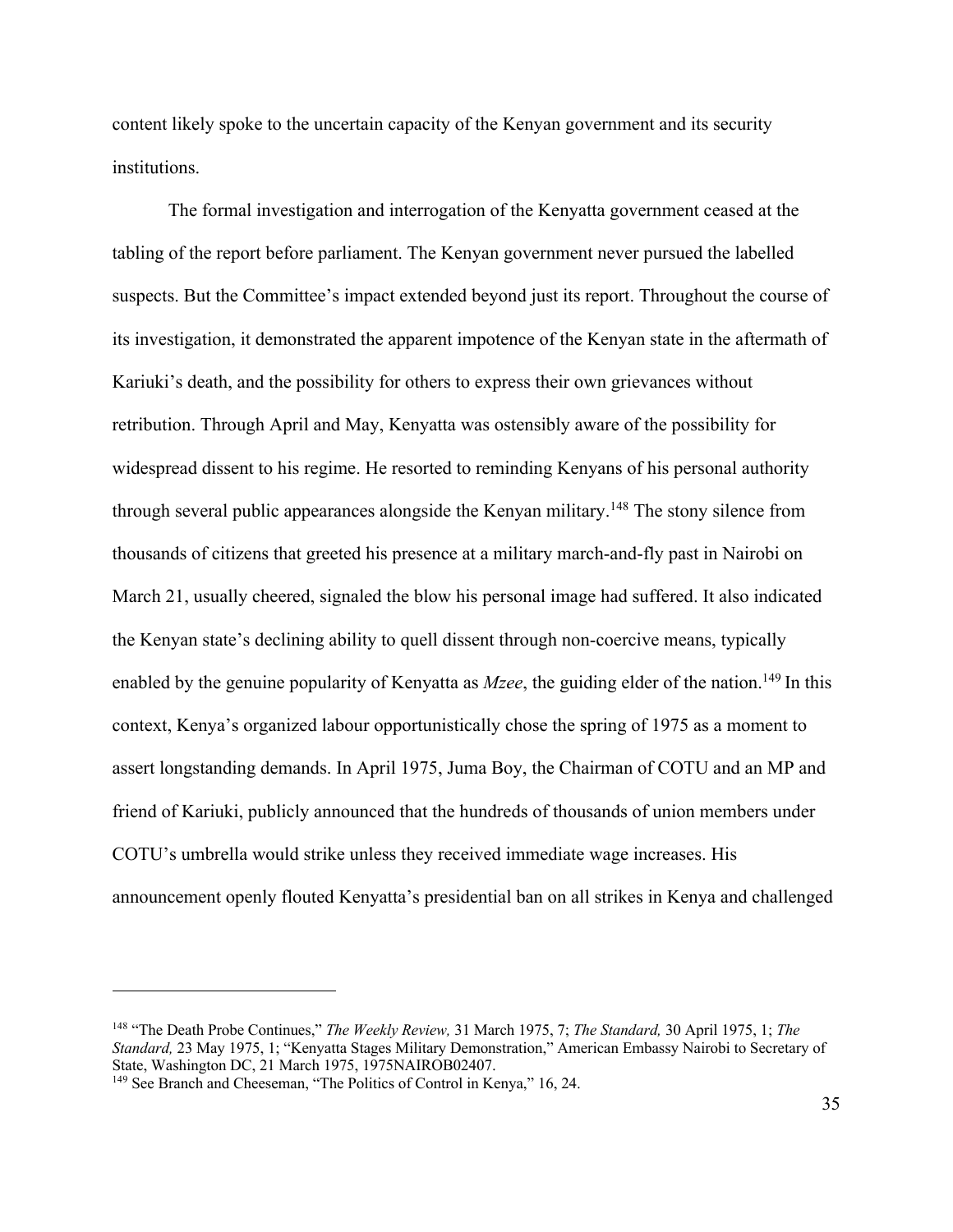Kenyatta's deferment of wage increases for unionized workers due to the state's narrowing economic capacity in the mid 1970s.<sup>150</sup>

Organized labour had once been at the forefront of Kenya's anti-colonial internationalism. Historian Frederick Cooper has demonstrated how trade union activism in Mombasa from the 1930s-1950s expanded the possibilities for change in colonial Kenya. For colonial officials, the organized strikes which occurred in the city in 1934, 1939, and 1947 demonstrated the ability of poor Africans to organize.<sup>151</sup> This threat of radical trade union activism hastened decolonization. For British officials across the empire, who felt they "could not control the forces that the rapid change of the postwar era had suddenly unleashed," it encouraged concessions to the likes of Jomo Kenyatta, who went from British detention nearly directly to head of state.<sup>152</sup> In Kenya, organized labour also did more than just accelerate the path to national independence. Historian Gerard McCann argues that labour activism from the 1940s to 1960s took Kenya beyond "inward-looking Kenyan stories of 'political tribalism'" toward "something more worldly in the nation's journey to postcolonial liberty."153 Makhan Singh, Kenya's most prominent trade unionist of the 1940s and 1950s until his detention during the British Emergency, connected Kenya's unions to the international radical left and Marxist anticolonial Afro-Asian solidarity movements.154 Tom Mboya, who ascended to labour leadership in Kenya in Singh's absence, re-aligned Kenya's unions in the Cold War world towards the West

<sup>&</sup>lt;sup>150</sup> "General Strike Threatened in Kenya," American Embassy Nairobi to Secretary of State, Washington DC, 18<br>April 1975, 1975NAIROB03169.

<sup>&</sup>lt;sup>151</sup> Frederick Cooper, *On the African Waterfront: Urban Disorder and the Transformation of Work in Colonial Mombasa (New Haven and London: Yale University Press, 1987), 42-113, 269-270.* 

 $^{152}$  Cooper, *On the African Waterfront*, 269-270.<br><sup>153</sup> Gerard McCann, "Possibility and Peril: Trade Unionism, African Cold War, and the Global Strands of Kenyan Decolonization," *Journal of Social History* 53, no. 2 (2019), 349.<br><sup>154</sup> Singh sought to bring together Indian and Kenyan activists and networks, united by the shared experience of

British colonialism. See McCann, "Possibility and Peril," 353-354.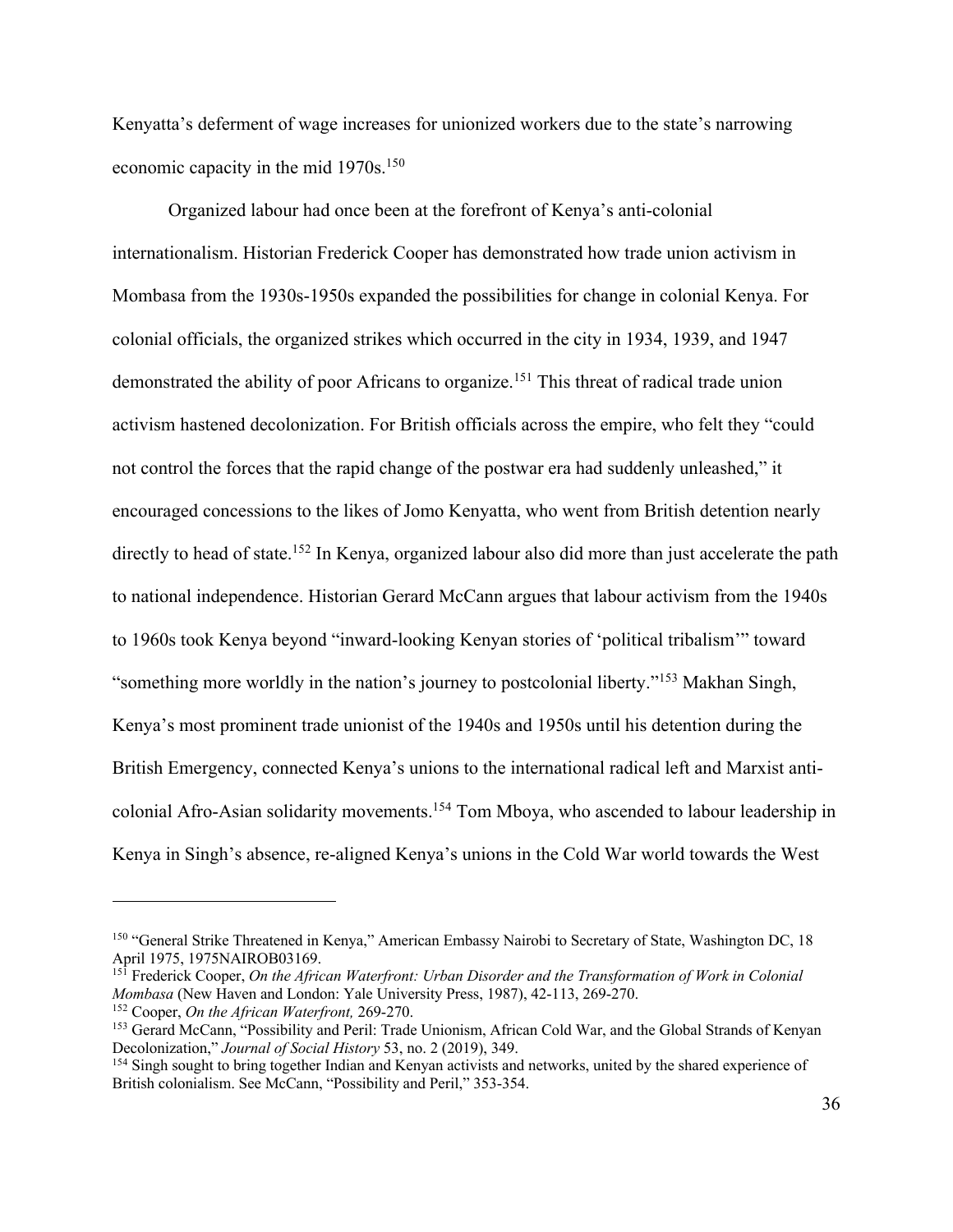and anti-communism.155 McCann argues that Mboya and Singh, despite their oppositional alignments, were both "interlocutors in pluripotent global conversations marshaled for African decolonization." Through them, Kenya's organized labour had the possibility of ushering the country into a "globalist future spectacularly unrealized after Kenyan independence."156

But, the influence and autonomy of Kenya's trade unions significantly declined following independence.157 Kenyatta perceived the political activism of organized labour as a threat to the state and engaged in what McCann calls an emasculation of Kenya's unions. In 1965, Kenyatta created COTU, a state-affiliated umbrella organization that brought all individual unions under state supervision and suppressed the numerous strikes leading up to its formation. Mboya, made Minister of Labour in 1962, participated in this emasculation which was fully realized in the mid 1960s.158 Before 1975, COTU had become a politically marginalized organization whose leaders could be legally removed by Kenyatta.<sup>159</sup> COTU's in-built institutional constraints meant that its challenge to Kenyatta in 1975 could only reflect a mere shadow of the influence and possibility Kenya's unions had once wielded.

In 1975, COTU explicitly attached its wage demands to Kariuki's legacy. His death provided the organization, much as it had Kenya's parliament, a unifying spark. Demanding significant increases to Kenya's minimum wage for non-farm workers and fifteen to twenty percent wage hikes to compensate for past inflation, Juma Boy received the full backing of

<sup>155</sup> McCann, "Possibility and Peril," 350, 353; For more information on how Mboya's star rose through his activism and how he redirected the unions, see Frederick Cooper, *Decolonization and African Society: The Labor Question in French and British Africa* (Cambridge: Cambridge University Press, 1996), 162-164, 437.<br><sup>156</sup> McCann, "Possibility and Peril," 350.

<sup>&</sup>lt;sup>157</sup> Githuku, "Mau Mau Crucible of War," 205.<br><sup>158</sup> McCann, "Possibility and Peril," 352, 365-366.<br><sup>159</sup> Eric Otenyo, "Politics and the Lack of Labor Militancy in Kenya: Trade Unionism after Independence," in *Kenya After 50; Reconfiguring Historical, Political, and Policy Milestones,* edited by Michael Mwenda Kithinji, Mickie Mwanzai Koster, and Jerono P. Rotich (New York City: Palgrave Macmillan, 2016), 110-11.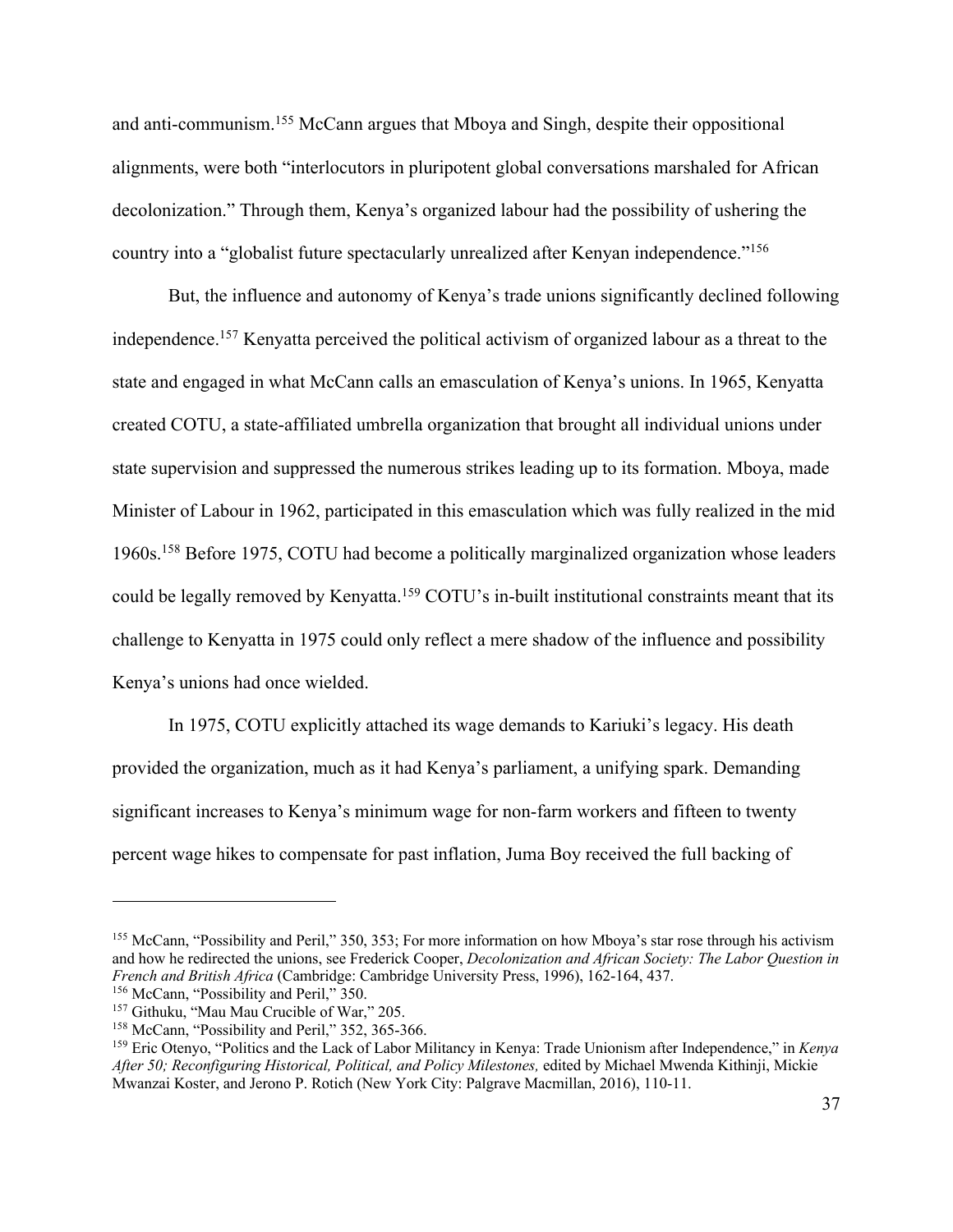COTU's member unions through the spring. Unfolding alongside concurrent parliamentary opposition to the government, a trade union official anonymously informed the American embassy that a meeting held on April 9 between government officials and union representatives was the "stormiest in ten years" of government-labour union negotiations.<sup>160</sup> COTU legitimized its demands through its remembrance of Kariuki as a staunch pro-union advocate. In April, its leaders proposed that their workers should lead a "JMs march" through Nairobi, which they suggested should begin at the Hilton Hotel, a clearly antagonistic choice given that was where Kariuki had last been seen alive.<sup>161</sup> According to U.S. embassy documents, COTU officials openly admitted that they were capitalizing on the government's weakness after Kariuki's death, given that Kariuki's name both inflamed labourers' anger and pressured the government.<sup>162</sup> This was the peak of COTU's dissent. The strikes, with the potential the mass protests may have carried, never unfolded. They were settled in May by Kenyatta's hasty agreement to allow negotiations for modest wage concessions over the following weeks.163 COTU's actions in 1975 therefore never manifested into a complete resurgence. The main significance of COTU's brief protest in 1975 is how it illuminates Kenyatta's own declining trajectory.

These events, which demonstrated the waning of the Kenyatta regime, were openly covered in several of Kenya's foremost newspapers. Their coverage of these challenges demonstrated the Kenyatta government's slipping authoritarian control as it lost its oversight over official truths and public narratives. Since independence, the government had restricted

<sup>&</sup>lt;sup>160</sup> "General Strike Threatened in Kenya," American Embassy Nairobi to Secretary of State, Washington DC, 18 April 1975, 1975NAIROB03169.

<sup>161</sup> *The Standard*, 9 April 1975, 1; *Baraza*, 10 April 1975, 1.

<sup>&</sup>lt;sup>162</sup> "General Strike Threatened in Kenya," American Embassy Nairobi to Secretary of State, Washington DC, 18 April 1975, 1975NAIROB03169.

<sup>163</sup> *The Standard*, 3 May 1975, 1.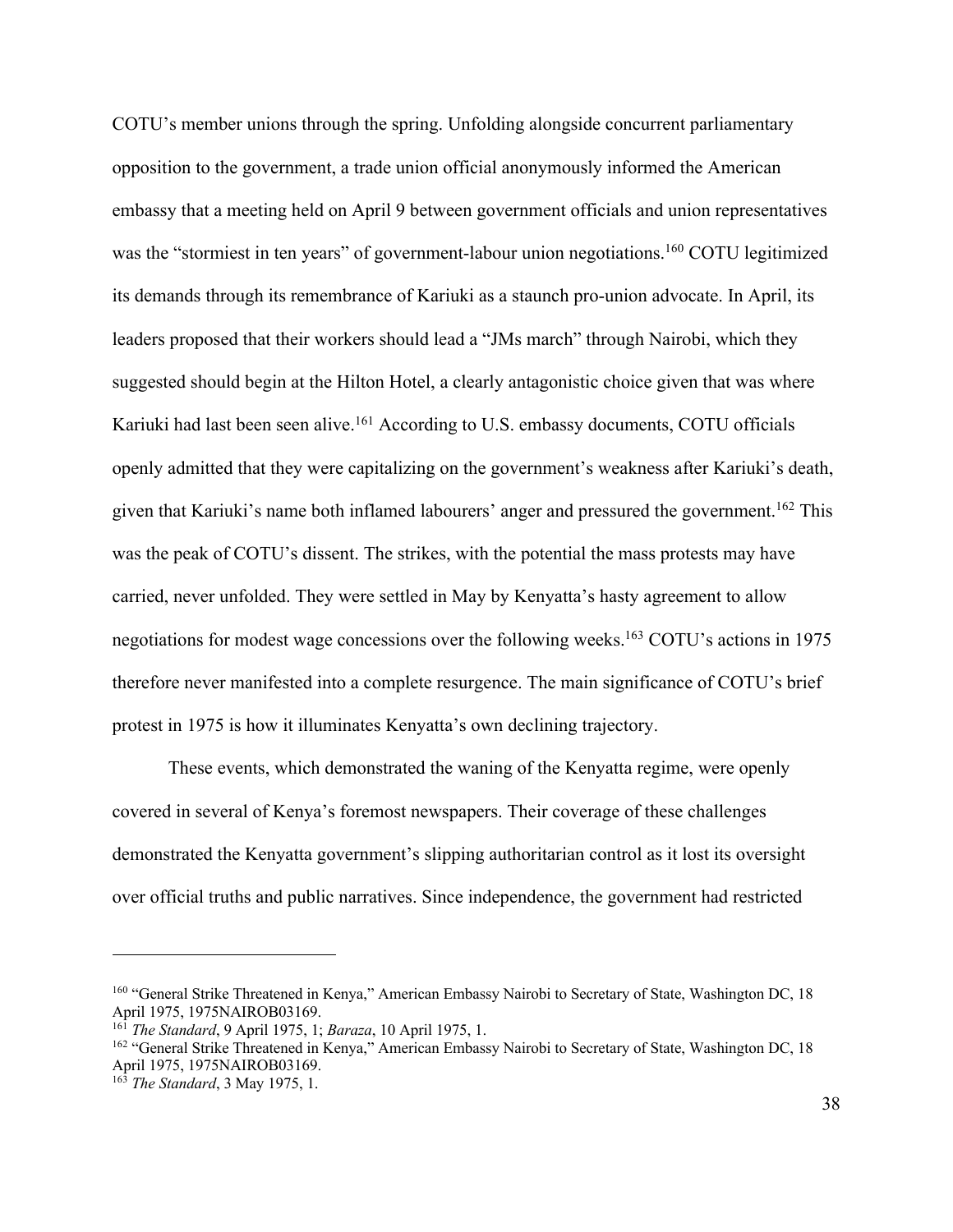Kenya's media through what Atieno Odhiambo has called the "Ideology of Order," in which state repression was justified in the name of stability, order, and development.<sup>164</sup> Part of this project involved state subordination of what Kenya's media published: journalists who deviated from acceptable narratives risked their freedom and safety.165 In the spring of 1975, newspapers' adherence to this policy unravelled.

In particular, *The Standard* and *The Weekly Review* openly analyzed the aftermath of Kariuki's death. *The Standard* earned widespread public trust, particularly in contrast to its peer English-language daily, *The Daily Nation*. Since independence, and to 1975, *The Standard,* like its peer newspaper *The Daily Nation,* had offered favourable coverage of Jomo Kenyatta. Each was seen, according to scholar George Ogola, as a "partner in the nation-building project," perpetuating and popularizing Kenyatta's personal legitimacy.166 Kariuki's death broke this pattern of complicity, buoying *The Standard* and proving disastrous for *The Daily Nation's*  credibility due to its continuing support of the regime.<sup>167</sup> After Kariuki's disappearance in early March, *The Daily Nation* had published that Kariuki was alive and well in Zambia. On March 12, when *The Standard* first broke the news that Kariuki was, in fact, dead, student protestors burned copies of *The Daily Nation* along with effigies of its editor, brandishing signs reading "Daily Nation means daily confusion."168 In subsequent months, the paper was dismissed as an

<sup>164</sup> See E.S. Atieno Odhiambo, "Democracy and the Ideology of Order in Kenya," in *The Political Economy of Kenya,* edited by Michael G. Schatzberg (New York City: Praeger Publishers, 1987), 179. <sup>165</sup> George Ogola, "The Political Economy of the Media in Kenya: From Kenyatta's Nation-Building Press to

Kibaki's Local-Language FM Radio," *Africa Today* 57, no. 3 (2011), 80; Wa'Njogu J. Kiarie, "Language and Multiparty Democracy in a Multiethnic Kenya," *Africa Today* 50, no. 3 (2004), 60.

<sup>166</sup> George Ogola, "The Political Economy of the Media in Kenya," 81, 82. 167 Loughran *Birth of a Nation,* 118. 168 *The Standard,* 15 March 1975, 1.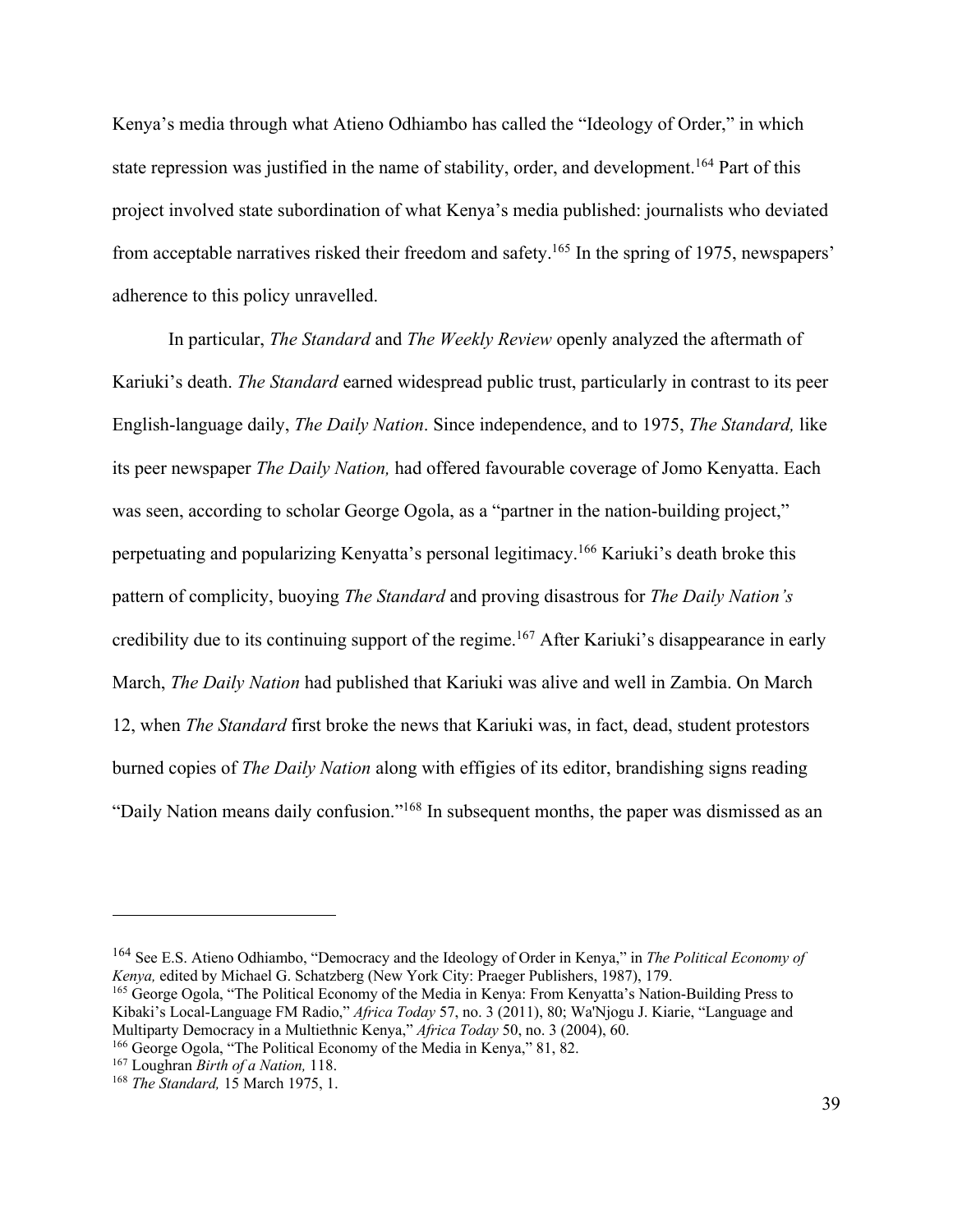untrustworthy source of information.<sup>169</sup> Declining faith in what, just months before, had been Kenya's most popular newspaper, was more than just a dismissal of *The Daily Nation* for poor journalism. It demonstrated a declining public faith in the Kenyan government, as many Kenyans determined that *The Daily Nation* was little more than a government puppet, complicit in attempting to cover up the assassination. $170$ 

In response to public anger and interest in Kariuki's death, *The Standard* broke from its historically favourable coverage of the Kenyan government and covered Kariuki's death almost more than it had his life. The widespread readership it subsequently earned caused Frank Patrick, the managing director of *The Daily Nation*, to say in 1975 that *The Standard* was now "the paper of the people. We are paying the penalty for becoming too closely involved with the regime."171 The Kenyan state would eventually force *The Standard* to fire its associate editor, but through the critical months in the spring of 1975 the paper provided unchecked coverage.172 In the absence of control over formal news, associates of the Kenyatta government instead turned to the practice of promoting counter-rumours against those investigating it. This included a formal "campaign against J.M. rumours" headed by the chairman of KANU's Nakuru district branch. It launched several meetings, attended by thousands of Kenyatta supporters, that denounced students, politicians, and unnamed Communists for subversive anti-government activities.<sup>173</sup>

These efforts did not undo the impact of open coverage of these events, nor did they reverse the Kenyatta government's slipping legitimacy. Many Kenyans agreed that the Kenyatta

<sup>&</sup>lt;sup>169</sup> "The Difficult Job of Keeping a Nation Informed," *The Weekly Review*, 24 March 1975, 10.<br><sup>170</sup> Loughran *Birth of a Nation*, 119.<br><sup>171</sup> Loughran *Birth of a Nation*, 121.<br><sup>172</sup> Branch, *Kenya: Between Hope and Despa* against members of the Select Committee. See *The Standard,* 10 May 1975, 1.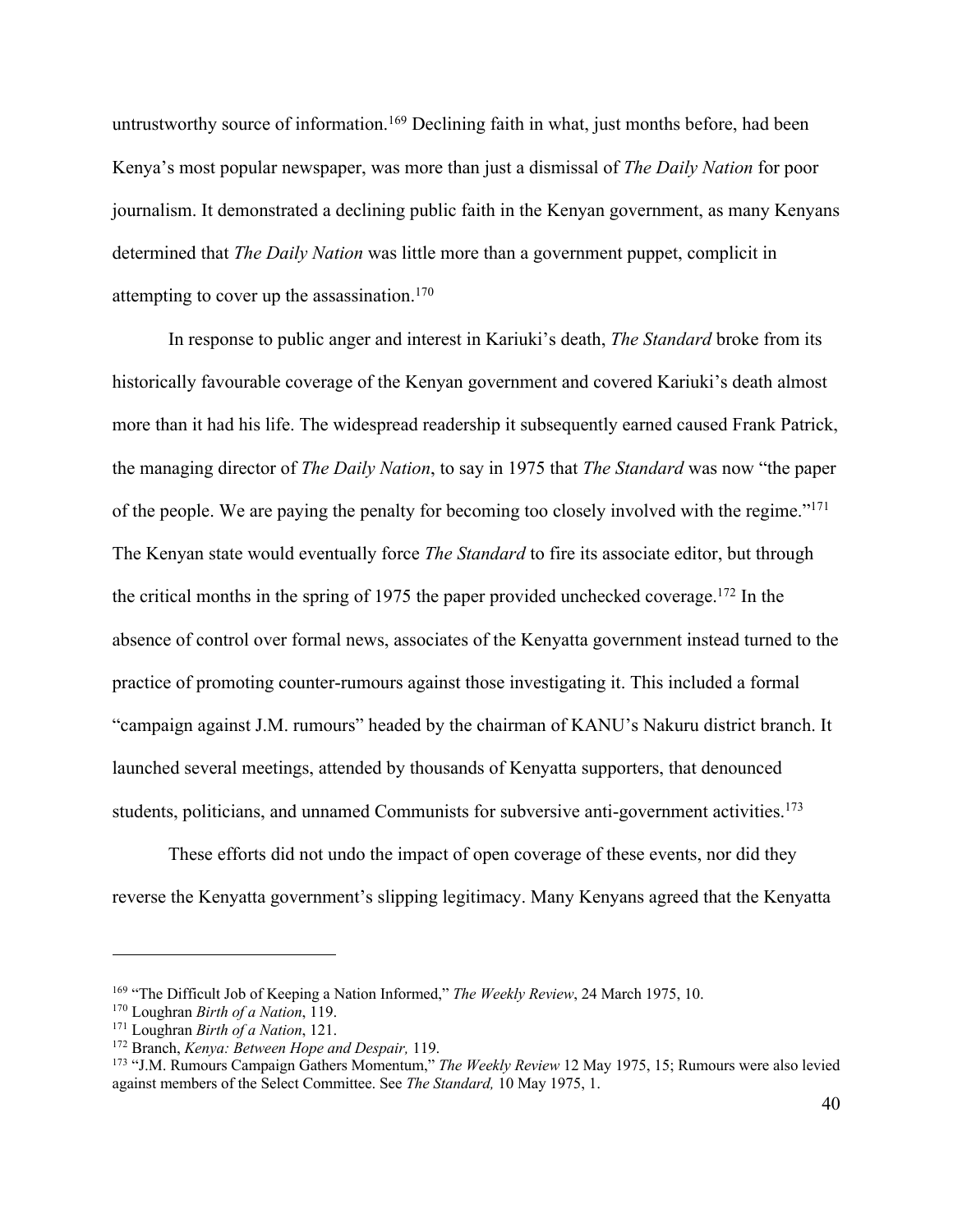government was involved in Kariuki's death, well before the Select Committee's report. These suspicions sent Kenyatta's ministers into hiding during the protests in Nairobi after March 12, and then sent the Kenyan state into a longer retreat over the following months. In face of a vocal opposition that understood its dissent against the government as a clash of socioeconomic and political ideals, Kenyatta's "fragile authoritarianism," despite its outwardly strong appearance, became evident in the spring of 1975.

## **The University of Nairobi and Kariuki's Legacy**

Scholars Heike Becker and David Seddon argue that while Africa's 1950s were predominantly a period characterized by liberation struggles, the 1960s became an "exceptional decade of popular protest across Africa."<sup>174</sup> The energy of anti-colonial liberation movements transformed into a wave of new struggles, often spearheaded by African students' discontent with the status quo. Disillusioned throughout the 1960s by declining economic opportunities, authoritarian one-party governments, as well as continued neo-colonialism and imperialism, the 1970s saw many African youths transform into "hardened opponents of the independence settlement."<sup>175</sup> Occurring alongside radical revolutionary politics in the United States, Europe, Latin America, and Asia, some of the first independence-era governments in Africa were overthrown and replaced by professed Marxist governments. In 1972, Madagascar's President was toppled in a popular revolution incited by students. In that same year, the *République* 

<sup>174</sup> Heike Becker and David Seddon, "Africa's 1968: Protests and Uprisings Across the Continent," *Review of African Political Economy*, May 31, 2018.

<sup>175</sup> Leo Zeilig, *Revolt and Protest: Student Politics and Activism in sub-Saharan Africa* (London: I.B. Tauris, 2007), 2.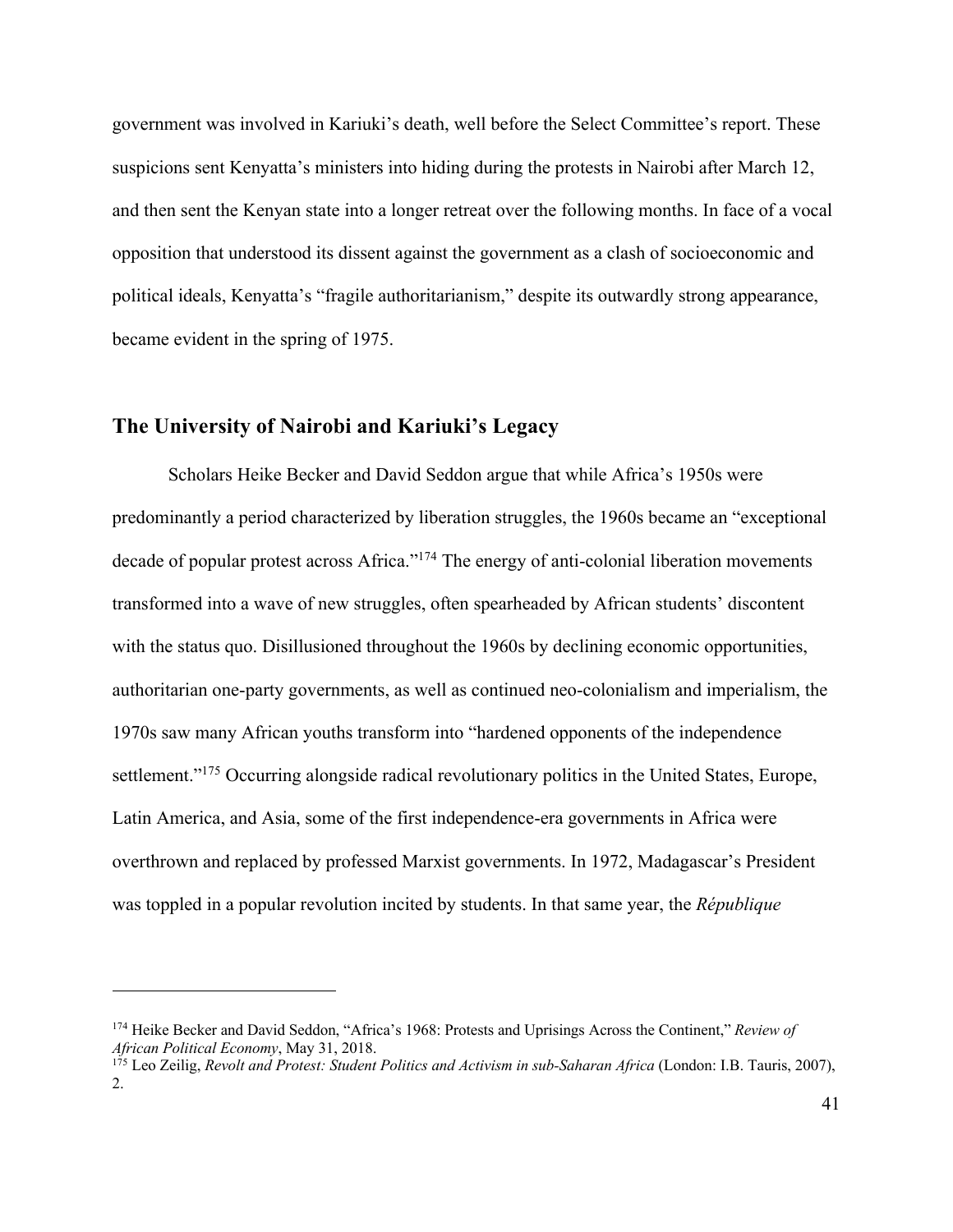*Populaire du Bénin* was established following a military coup, transitioning Benin to a leadership that eventually declared its Marxist-Leninist alignment. In 1974, Ethiopia's Haile Selassie was also unseated by a military coup that, at its origins, appeared to be a revolution aligned with the radical politics of Ethiopian students.

Kariuki's death and its aftermath took place within this broader context of dissatisfaction and revolution in Africa. For Kenyan students, Kariuki's death fuelled pre-existing anger with Kenya's own post-independence settlement. Left-wing politics found increasing appeal amongst students as the free education, stipends, and jobs promised in the glow of independence, and that had once made students look favorably on governing elites, collapsed.<sup>176</sup> As occurred elsewhere in Africa, the economic crisis of the 1970s solidified their opposition to the increasingly authoritarian Kenyatta regime and its suspected neo-colonial practices, catalyzing their engagement with forms of opposition politics.<sup>177</sup> The events that unfolded on the University of Nairobi campus in 1975 in response to Kariuki's death were therefore very much in alignment with events occurring elsewhere on the continent. It also meant that the student uprising against the Kenyatta regime in 1975, which was not mobilized through ethnicity, had the possibility of leading to meaningful change.

The Kariuki issue was harshly escalated on the University of Nairobi campus on May 24, after two plainclothes Kenyan police officers infiltrated the campus to observe and report on a student meeting. At the meeting, students organized to peaceably protest the planned creation of

<sup>176</sup> Maurice N. Amutabi, "Crisis and Student Protest in Universities in Kenya: Examining the Role of Students in National Leadership and the Democratization Process," *African Studies Review* 45, no. 2 (2002), 162; Jacqueline M. Klopp and Janai R. Orina, "University Crisis, Student Activism, and the Contemporary Struggle for Democracy in Kenya," *African Studies Review* 45, no. 1 (2002), 48-49; Zeilig, *Revolt and Protest,* 59. 177 Zeilig, *Revolt and Protest,* 40-41, 44.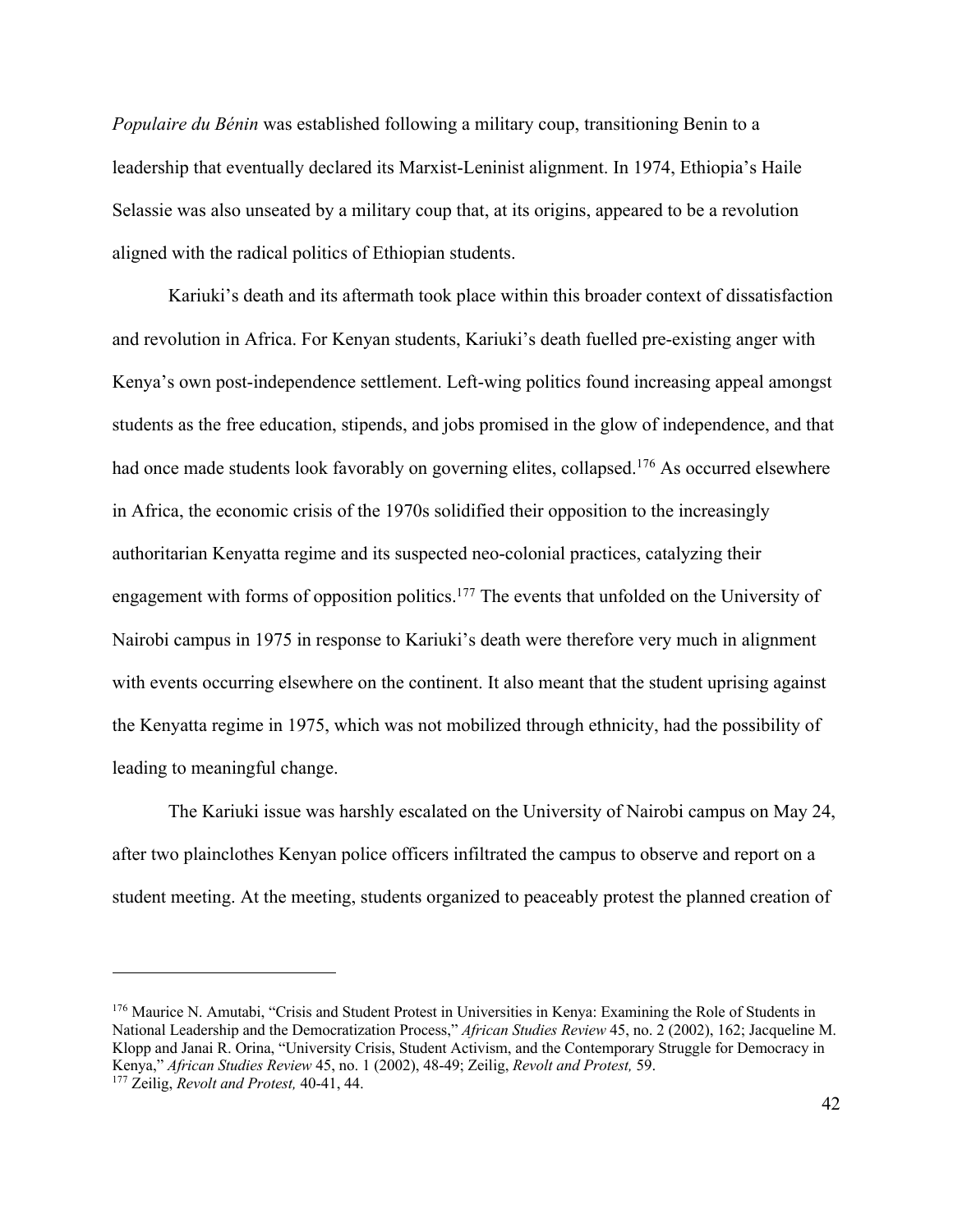a campus branch of the Gikuyu, Embu, and Meru Association (GEMA), a Kikuyu-dominated political organization that was responsible for organizing many of Kenyatta's loyalty rallies.<sup>178</sup> Alert students quickly outed and surrounded the officers. One was locked up in the campus' central catering unit where students questioned him and stole his identification badge. The minor squabble initiated a rapid response. That same day, Kenyan riot squads swept through the campus and engaged students in an hour-long exchange of teargas and stones. Defying intimidation, students reconvened that evening on the campus and resolved to follow, "to a logical conclusion," the "truth about the murder of Mr. J.M. Kariuki."<sup>179</sup> Even as the Select Committee simultaneously pushed towards publishing its final report, students escalated their political intervention and overtly denounced Kenyatta.

On Monday, May 26, after tensions simmered through the weekend, the University of Nairobi campus transformed into something of a battleground. Beginning in the afternoon, students and riot police began a five-hour standoff, motivated by a police desire to break up student meetings on the campus. The police were joined by the GSU who eventually swept through the campus, responding to hails of stones from students with tear gas and warning shots.<sup>180</sup> Over the course of the engagement, dozens of students were injured, and six civilians and over one hundred students were arrested.<sup>181</sup> The GSU treated students with a particular brutality.182 The University of Nairobi itself was closed, and the thousands of attending students

<sup>178</sup> For a description of GEMA's origins and purposes, see Branch, *Kenya: Between Hope and Despair,* 131-134; "Kenyatta Counters Critics with Loyalty Rallies and Police Action that Closes University," American Embassy Nairobi to Secretary of State, Washington DC, 28 May 1975, 1975NAIROB04336.<br><sup>179</sup> The Standard, 26 May 1975, 1.

<sup>&</sup>lt;sup>180</sup> *The Standard, 27 May 1975, 3.* 

<sup>181</sup> *The Standard,* 28 May 1975, 1; "Kenyatta Counters Critics with Loyalty Rallies and Police Action that Closes University," American Embassy Nairobi to Secretary of State, Washington DC, 28 May 1975, 1975NAIROB04336. <sup>182</sup> Klopp and Orina, "University Crisis," 50.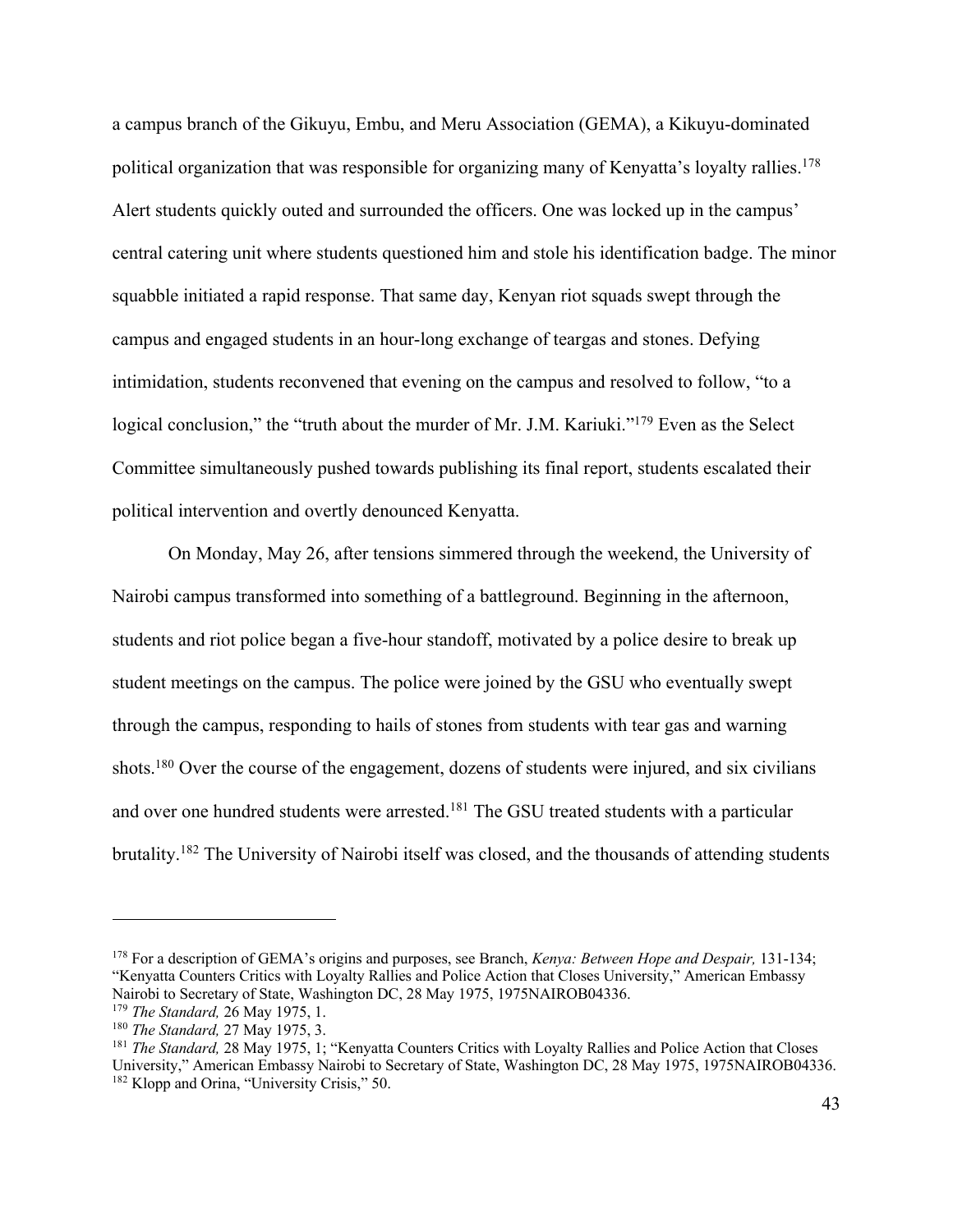were ordered to vacate their dormitories by morning.<sup>183</sup> Closing the campus was a common tactic by the government and university administration. It ensured that no further student protests and physical challenges to government authority could be organized on its premises.184

These events all unfolded in the midst of what scholar Maurice Amutabi calls the University of Nairobi's golden age of left-wing politics. Amutabi periodizes this golden age between the late 1960s to early 1980s, during which "perceived leftist luminaries," such as E.S. Atieno Odhiambo, William Ochieng', and Ngũgĩ wa Thiong'o were on campus.185 In 1969, the Kenyatta government's refusal to let Odinga speak at the University College of East Africa, shortly to be renamed the University of Nairobi, triggered serious protests on the campus, leading to its temporary closure. 1974 onwards became years of direct and occasionally violent confrontation between students and the government. In response to this rising radicalism, the Kenyatta state had circumscribed the institution in the years leading up to 1975. Scholars Jacqueline Klopp and Janai Orina argue that 1969, coinciding with the ban of the KPU, was the beginning of the Kenyan state "repressing student organization and expression" in Kenya. While the University of Nairobi was in name a post-colonial institution in Kenya, it rapidly came to reflect the "colonial logics of power."186 These developments meant that the events of 1975 were part of a longer trajectory of radical politics on campus that mobilized outside of ethnic affiliations. Shortly after Kariuki's death was announced, Ngũgĩ wa Thiong'o argued that the assassination forged a new generation of "socially conscious warriors," resurrecting Kenyan anti-

<sup>183</sup> *The Standard,* 28 May 1975, 1.

<sup>&</sup>lt;sup>184</sup> Amutabi, "Crisis and Student Protest," 167.

<sup>&</sup>lt;sup>185</sup> Amutabi, "Crisis and Student Protest," 163-165.

<sup>186</sup> Klopp and Orina, "University Crisis," 48-49; Amutabi, "Crisis and Student Protest," 163.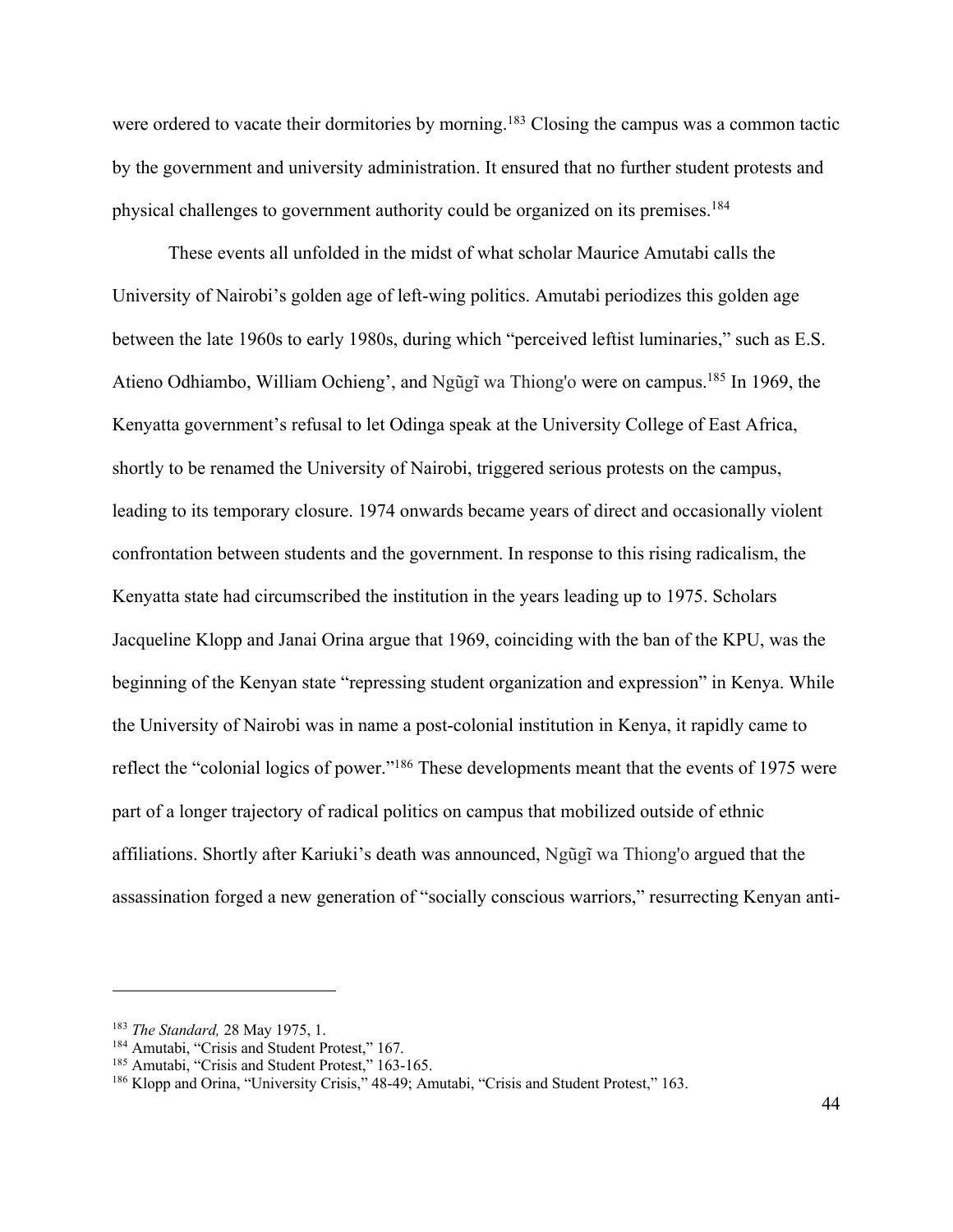colonialism and the aspirations of Kenyan liberation.<sup>187</sup> Given the state's presence on campus, these developments meant that the clashes on the University of Nairobi campus were inherently linked to larger questions about the trajectory of left-wing politics in Kenya, opposition to perceived neo-colonialism and the capitalist developmental state, as well as the role of state authority in everyday social and intellectual life.

The violence that occurred at the University of Nairobi was one of the concluding manifestations of large-scale and openly articulated expressions of anti-Kenyatta government sentiment in the spring of 1975. It was also the crescendo of this opposition, marking the moment the Kenyatta regime turned to the explicit threat and deployment of violence to quell this dissent. In May, Kenyatta openly invoked his own supposed leadership of Mau Mau to remind that *pangas*, machetes wielded by Mau Mau fighters, remained in the government's stock "and could be put to use if the need arises" against "those who speak ill of the Government and propagate rumours."188 This was the collapse of Kenyatta's ability to silence protests against his authority through his popularity.

The student revolt in 1975 ended here. At the beginning of the Kariuki crisis, the thousands of university students represented, in the British High Commission's estimation, a notable group who could foster change in Kenya.<sup>189</sup> Their anti-government protest was also supported by members of the working class and by backbench parliamentarians.<sup>190</sup> Kenyatta's forceful response successfully halted the progress of their protests.191 The failure of this protest

<sup>&</sup>lt;sup>187</sup> This was argued in a tribute published in *The Weekly Review*, 24 March 1975, pages 18-19.<br><sup>188</sup> *The Standard*, 23 May 1975, 1.

<sup>&</sup>lt;sup>189</sup> Confidential, Duff to FCO, FCO31/1883, 18 March 1975, 4.<br><sup>190</sup> The Standard, 28 May 1975, 1.

<sup>&</sup>lt;sup>191</sup> Kĩnyattĩ, *History of Resistance in Kenya*, 331.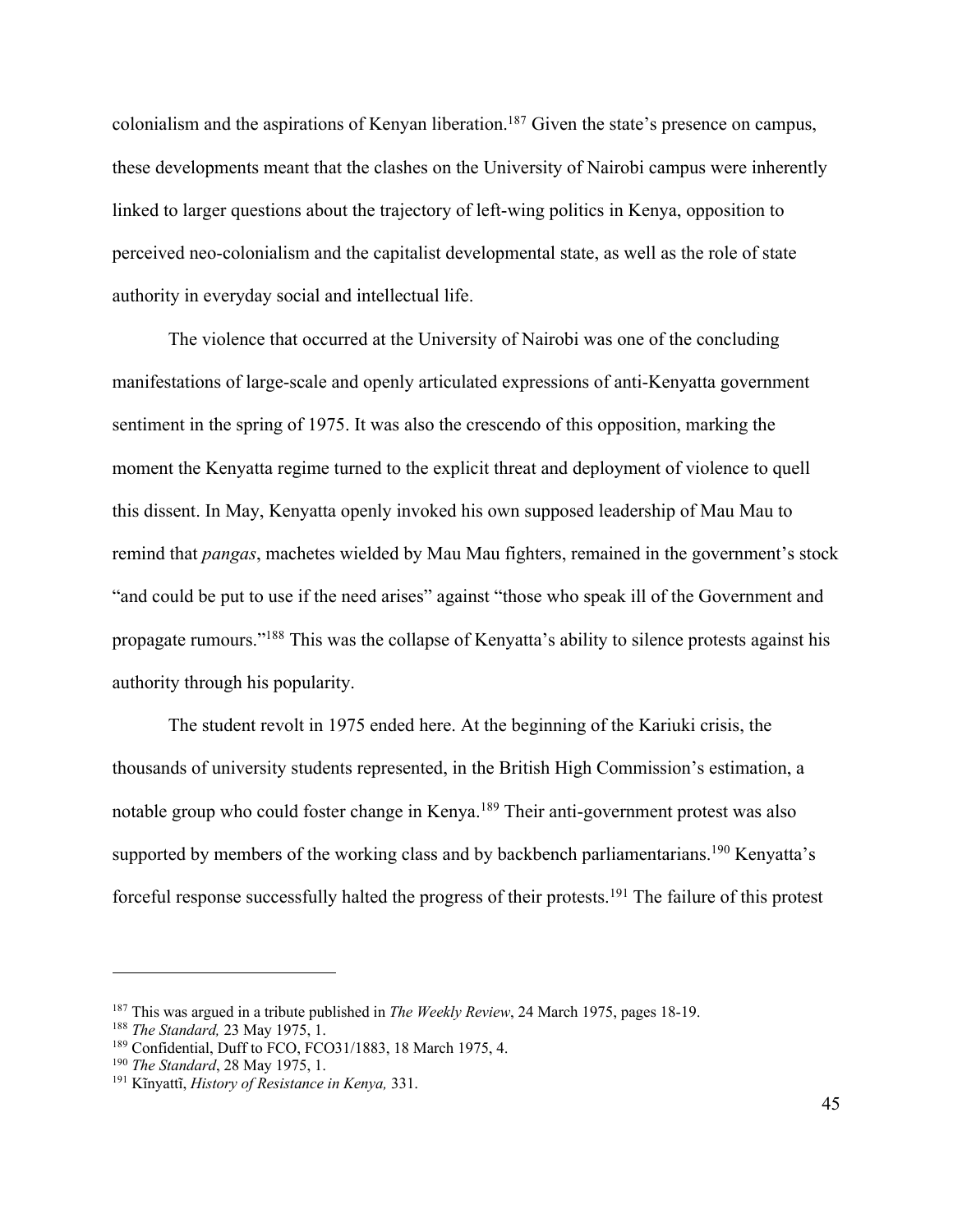was, as scholar Leo Ziegler argues, also somewhat typical. Many student protests in Africa in the 1960s and 1970s failed to materialize into more, guided by both elitism and a "lack of socioeconomic stakes" that limited students' ability to operate outside the boundaries of the university and apply "permanent (or paralysing) pressure" to governments.<sup>192</sup> Ziegler credits the success of student activism in Senegal in 1968 and Zimbabwe in the 1990s with their ability to connect to trade unions.193 In Kenya, Duff noted that students at the University of Nairobi, from his observations, did not show "an aptitude for a student/worker alliance."<sup>194</sup> Despite the trade union politics that emerged after Kariuki's death, COTU's challenge to Kenyatta was, by early May, successfully quelled, and students and workers never collectively protested their political and socioeconomic grievances. This moment, in which the collapse of Kenyatta's presidential legitimacy could have become more, therefore passed.

There were more sustained effects. The immediate aftermath of Kariuki's death and the actions undertaken by students demonstrated that the aspirations of independence were not quite dead. March 2 became known as "J.M. Kariuki" day on the University of Nairobi campus. It became a rallying symbol that served to inflame further protests in subsequent years. On the first anniversary of his death, a group of students attended a memorial service at the Catholic Cathedral in Nairobi and transformed it into another political event, followed by further clashes with police outside the building. Although the British High Commission noted that the "tough treatment" by the GSU of students the prior year had visibly dampened student activism, those who turned out despite the threats of violence and arrest indicated that, in the High

<sup>&</sup>lt;sup>192</sup> Zeilig, *Revolt and Protest*, 46.<br><sup>193</sup> Zeilig, *Revolt and Protest*, 46.<br><sup>194</sup> Confidential, Duff to FCO, FCO31/1883, 18 March 1975, 4.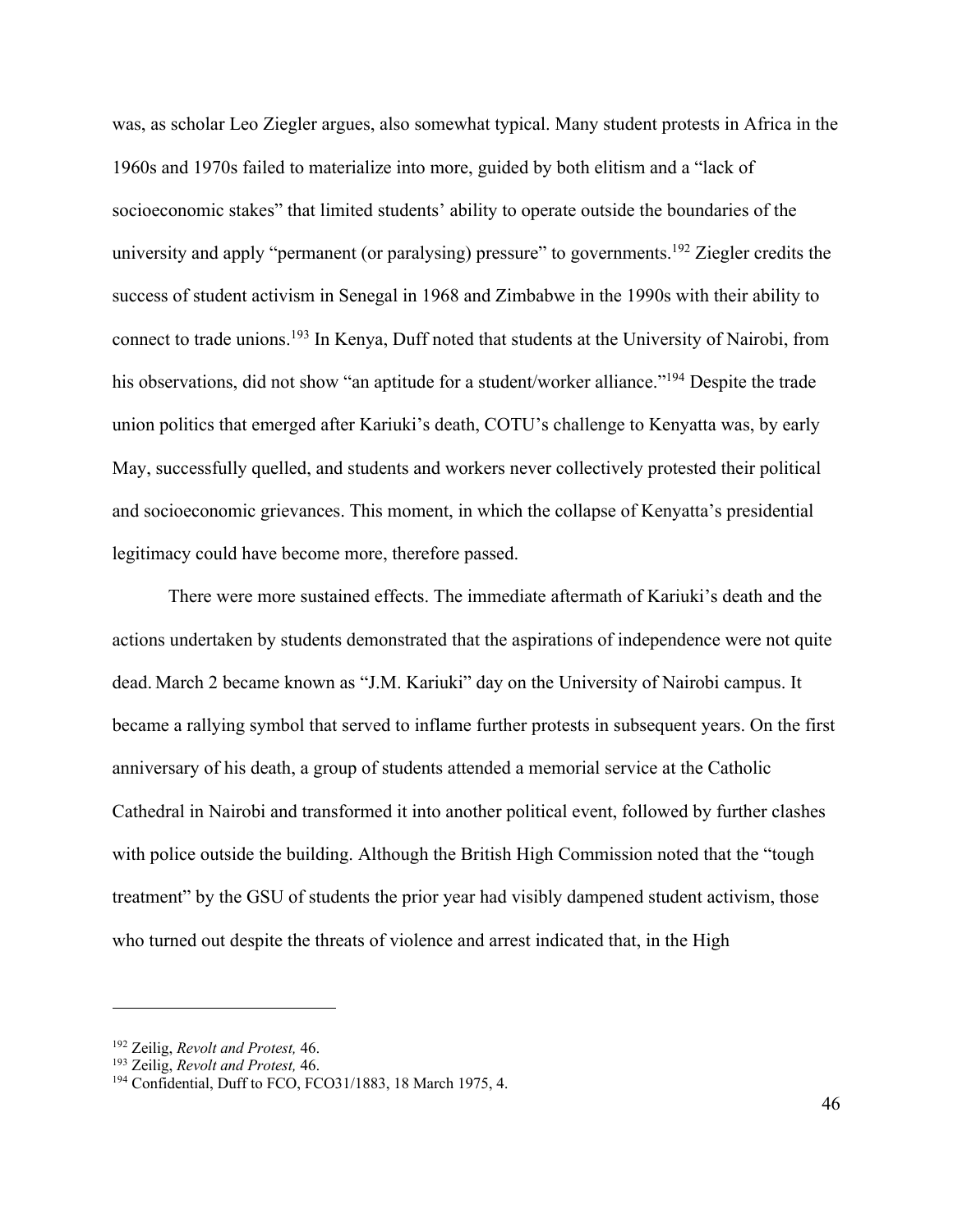Commission's estimation, "Kariuki's ghost still exerts an influence and provides a focus for those opposed to the present government."195 Students ensured that Kariuki's name continued to circulate in Kenyan opposition politics.

J.M. Kariuki helped Kenyan students connect to international anti-colonialism and to articulate their opposition to imperialism on the continent. In 1977, Kariuki Day marked the beginning of new, unprecedently violent and widespread riots on the campus that would last throughout the year. The riots were sparked by a host of injustices: locally, the arrest of Ngũgĩ wa Thiong'o, and, more broadly, the South African regime's violent response to the 1976 Soweto riots, the murder of Steve Biko, and the many governments, such as Britain's, who were seen to continue to support the Apartheid regime.<sup>196</sup> Future student rallies organized on J.M. Kariuki Days would continue to be met with state repression.<sup>197</sup> While it existed, Kariuki Day and commemorations of Kariuki helped rally and inspire anti-colonial politics amongst Kenya's youth. It demonstrated the connection between Kariuki's assassination and broader antiimperialism on the continent. Through these protests in response to and inspired by Kariuki's assassination, Hornsby argues that a new generation of young Kenyan elites was radicalized.<sup>198</sup>

<sup>195</sup> Confidential, C.D. Crabbie to FCO, FCO 31/2019, 3 March 1976, 10.

<sup>&</sup>lt;sup>196</sup> Amutabi, "Crisis and Student Protest," 167-168.

<sup>197</sup> See Klopp and Orina, "University Crisis," page 50, as well as their footnotes, page 72. 198 Hornsby, *Kenya: A History Since Independence,* 286.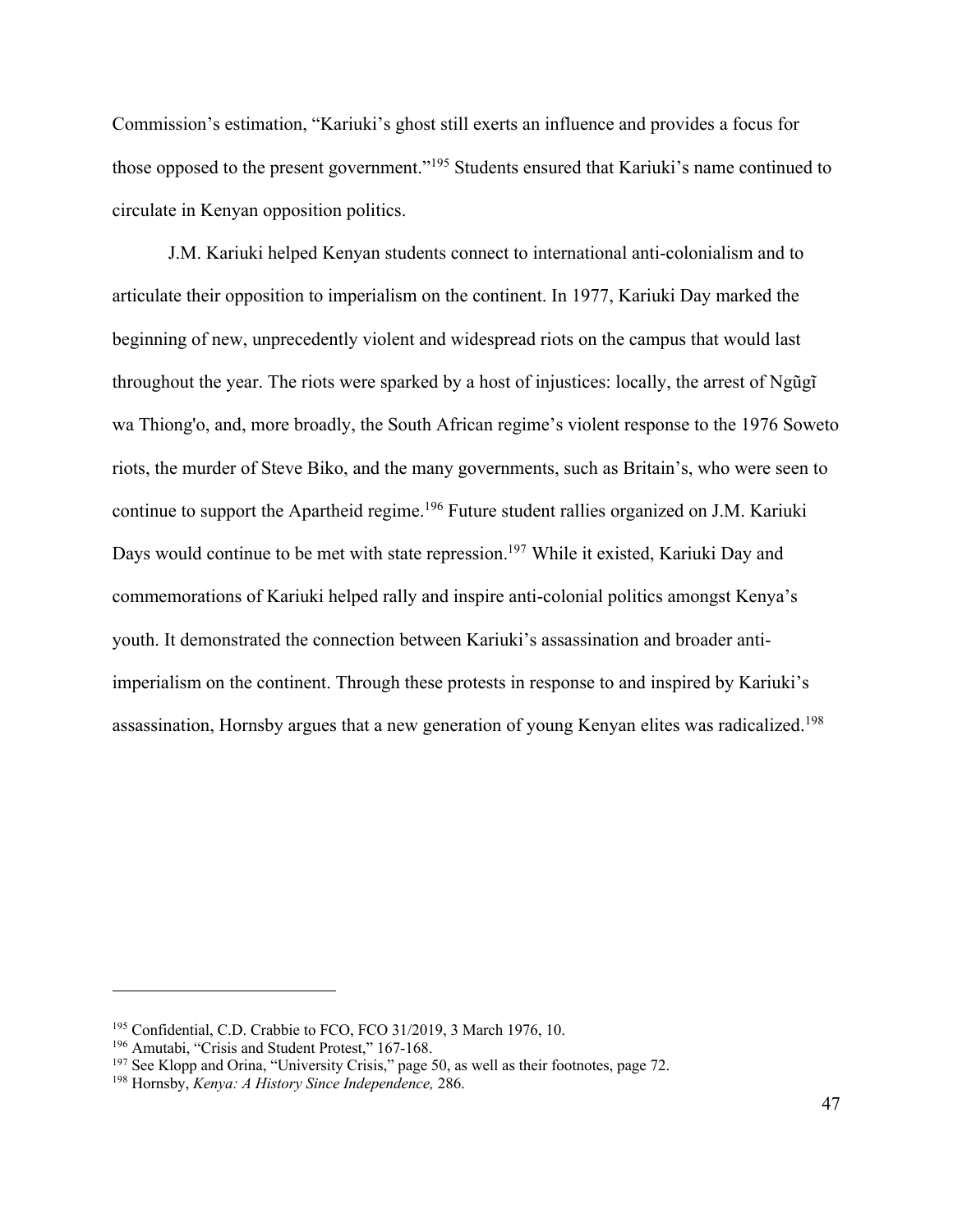## **Conclusion**

What unfolded in 1975 allows a reflection on the role of ethnicity in Kenyan politics. After independence, successive Kenyan governments and political elites maintained colonial-era political structures and instrumentalized ethnicity to protect their own interests.<sup>199</sup> However, while ethnicity, as a mobilizing force, has operated prominently in Kenyan politics, Kenyans also possess agency within this system, and alternative possibilities of political organization existed. In 1975, the critiques leveraged by Kenyans against the Kenyatta government were not mobilized by political elites appealing to their ethnic constituencies, but around socioeconomic and political ideals. These critiques were not fully formed class-based politics or a class-based critique of inequality, but this opposition to Kenya's status quo was not fragmented by ethnic divisions. The events of 1975 suggest that class politics could at least be imagined and partially rallied against inequalities in Kenya, alongside, if not against, the system of instrumentalized ethnicity that the Kenyatta government and affiliated elites wielded to protect their interests. The events highlight the agency of Kenyans, and the spaces Kenyans found to protest against authoritarianism.

For the history of African politics, these events also contribute insight into the fragility of even ostensibly strong states who ultimately survived internal challenges in the postindependence era. The weakness of the Kenyatta government in the spring of 1975, despite its firm grip on political power and security structures, points to the limited capacity of authoritarian African governments to quell vocal opposition movements. In Kenya, Kariuki provided a rallying martyr around which Kenyans could critique the Kenyatta government, perceived neo-

<sup>199</sup> See the introduction to Shilaho, *Political Power and Tribalism in Kenya,* 1-28.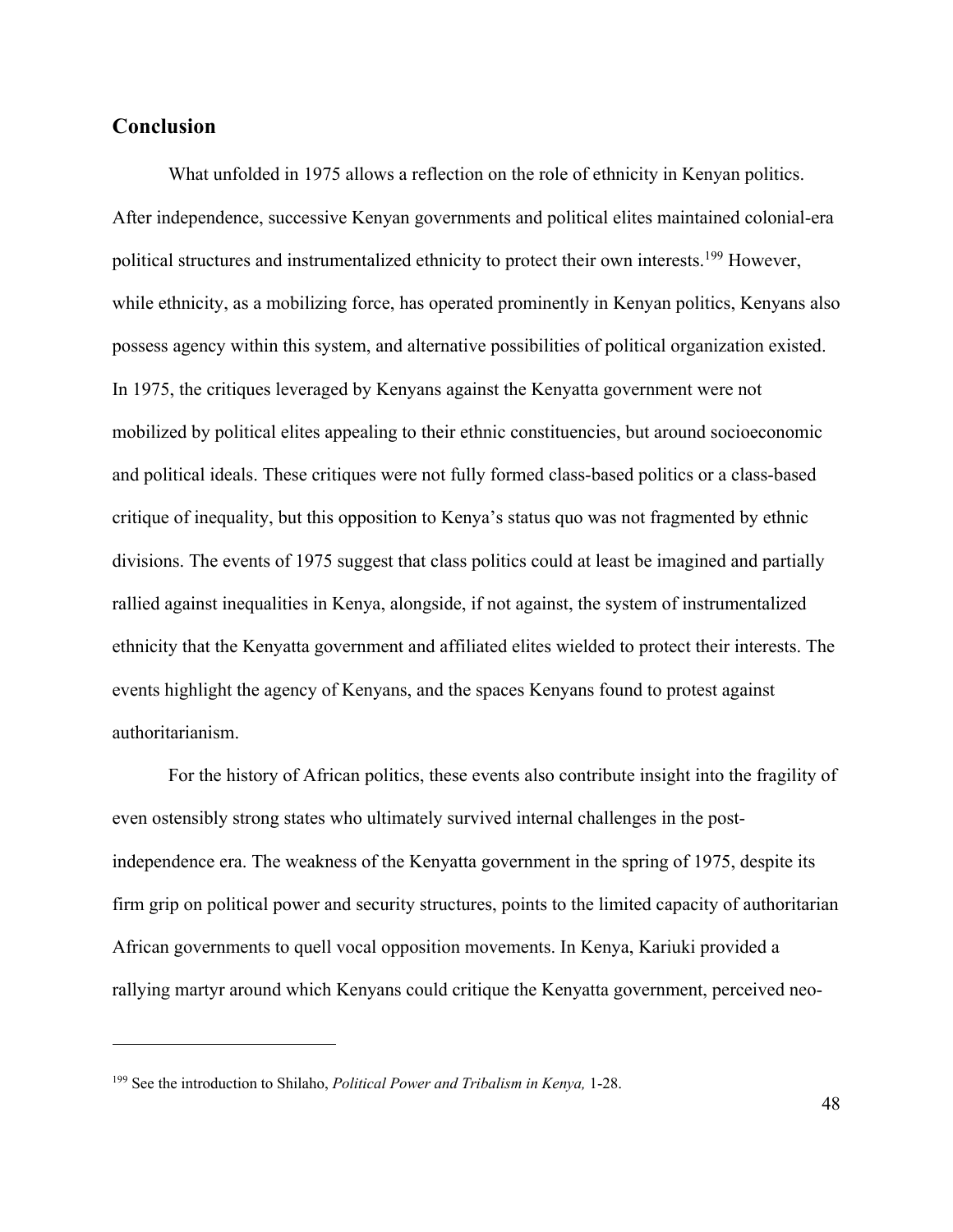colonialism, and the many continuities from the colonial era. Aligning with recent scholarship, the figure of J.M. Kariuki, and the manner in which his name was invoked by many Kenyans after his death, therefore also points to the agency of ordinary Africans, rather than the agency of the state, in forming posthumous legacies.200 Kariuki's legacy was ultimately not shaped by the Kenyatta government, backed by the full legacy-making capacity of the state. The aftermath of Kariuki's death sheds light on the possibilities for those outside elite political competition and governance to shape national politics through bold imaginative and prescriptive efforts.

In Kenya, the formal political opposition to the Kenyatta government stalled in 1975. After biding its time, the Kenyatta government responded harshly to its parliamentary critics. On October 15, both Shikuku and Seroney were arrested in parliament for agreeing that KANU was "dead." Their arrests marked a crackdown on even the limited dissent possible within parliament.201 However, the collapsed legitimacy of Kenyatta's presidency in 1975 had resounding effects. In 1978, Daniel Arap Moi ascended to the presidency, fending off challenges from Kiambu elites who had sought to ensure that Moi, who was both an outsider to the clique and not Kikuyu, would not automatically ascend to the presidency should Kenyatta die in office. In defying the challenge and maneuvering for the presidency, Moi benefitted from the Kariuki affair and internal Kikuyu rifts following Kariuki's assassination. Even as the image of the Kenyatta government and senior Kikuyu suffered in the aftermath of the assassination, Moi had successfully distanced himself from the entire affair and received verbal support from those

<sup>&</sup>lt;sup>200</sup> For instance, see Pedro Monaville, "The Political Life of the dead Lumumba: Cold War Histories and the Congolese Student Left," *Africa* 89 (2019), 32.

<sup>&</sup>lt;sup>201</sup> Kenyatta Orders Two Mp's Detained," American Embassy Nairobi to Secretary of State, Washington DC, 16 October 1975, 1975NAIROB09069.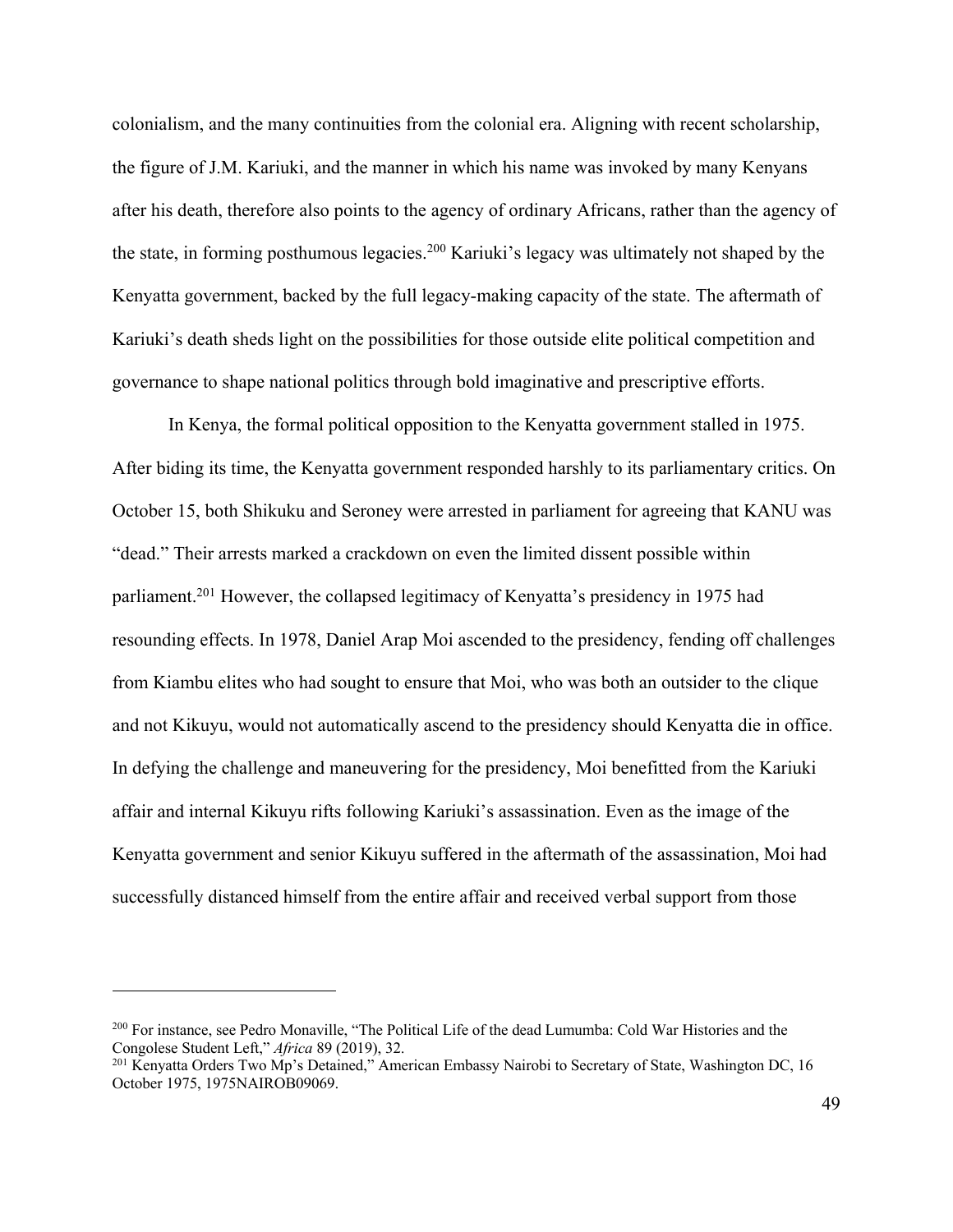investigating the Kenyatta government.202 His presidency would still uphold authoritarian politics in Kenya. The state's institutional structures and the logic of authoritarian divide-andrule and ethnic-based politics, inherited from the colonial era, held firm. Yet this trajectory was not inevitable. Probing responses to Kariuki's assassination and his martyrdom highlights the imaginaries of alternative futures contained in the past.

<sup>202</sup> "Moi apologizes," *The Weekly Review*, 24 March 1975.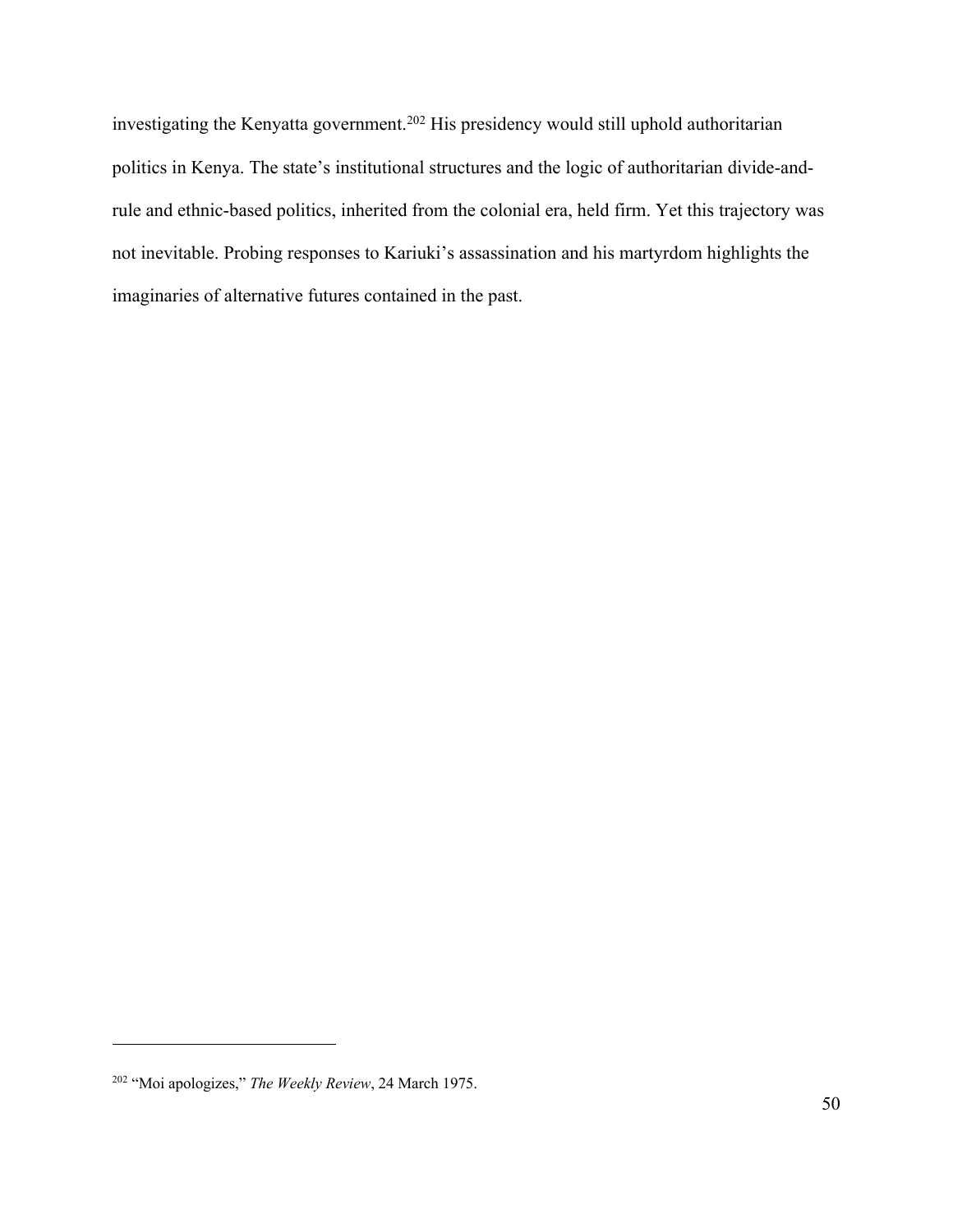# **Bibliography**

#### **Primary Sources**

- *Baraza.* 3 January 1974 through 25 December 1975; MF-7137 r.5. Baraza microform newspaper collection, Center for Research Libraries, Global Resources Network, reproduced by the Library of Congress Photoduplication Service.
- Kenya National Assembly. *Report of The Select Committee on the Disappearance and Murder of the Late Member for Nyandarua North, The Hon. J.M. Kariuki. M.P.* Nairobi, 1975.
- Munuhe, Kareithi, editor. *JM Kariuki in Parliament Volume 1.* Nairobi: Gazelle Books Company, 1975.
- --------- *JM Kariuki in Parliament Volume 2.* Nairobi: Gazelle Books Company, 1976.
- The British National Archives. Records of the Foreign and Commonwealth Office and predecessors (FCO). East Africa Departments, Registered Files: FCO31/1883; FCO31/1885; FCO31/2019.
- The National Archives, Washington. Digital Archival Databases. Central Foreign Policy Files, Electronic Telegrams, 1975: 1975NAIROB01992; 1975NAIROB02098; 1975NAIROB02187; 1975NAIROB02222; 1975NAIROB02407; 1975NAIROB03169; 1975NAIROB04336; 1975NAIROB04564; 1975NAIROB09069; 1975LONDON12518.
- *The Standard.* 1 January 1975 through 31 March 1975 and 1 April 1975 through 30 June 1975; MF-6317 r.1 and r.2. The Standard microform newspaper collection 1974-1976, Center for Research Libraries, Global Resources Network, reproduced by the Library of Congress Photoduplication Service.
- *The Weekly Review*. 24 March 1975 through 16 June 1975. The British Institute in Eastern Africa (BIEA) newspaper collection. Digitally reproduced by BIEA.

#### **Secondary Sources**

- Abraham, Miriam. "Chris Msando: Year 53 in the History of State Assassination." *The Elephant,*  August 4, 2018. https://www.theelephant.info/op-eds/2018/08/04/chris-msando-year-53 in-the-history-of-state-assassinations/
- Ajulu, Rok. "Politicised Ethnicity, Competitive Politics and Conflict in Kenya: A Historical Perspective." *African Studies* 61, no. 2 (2010): 251-268.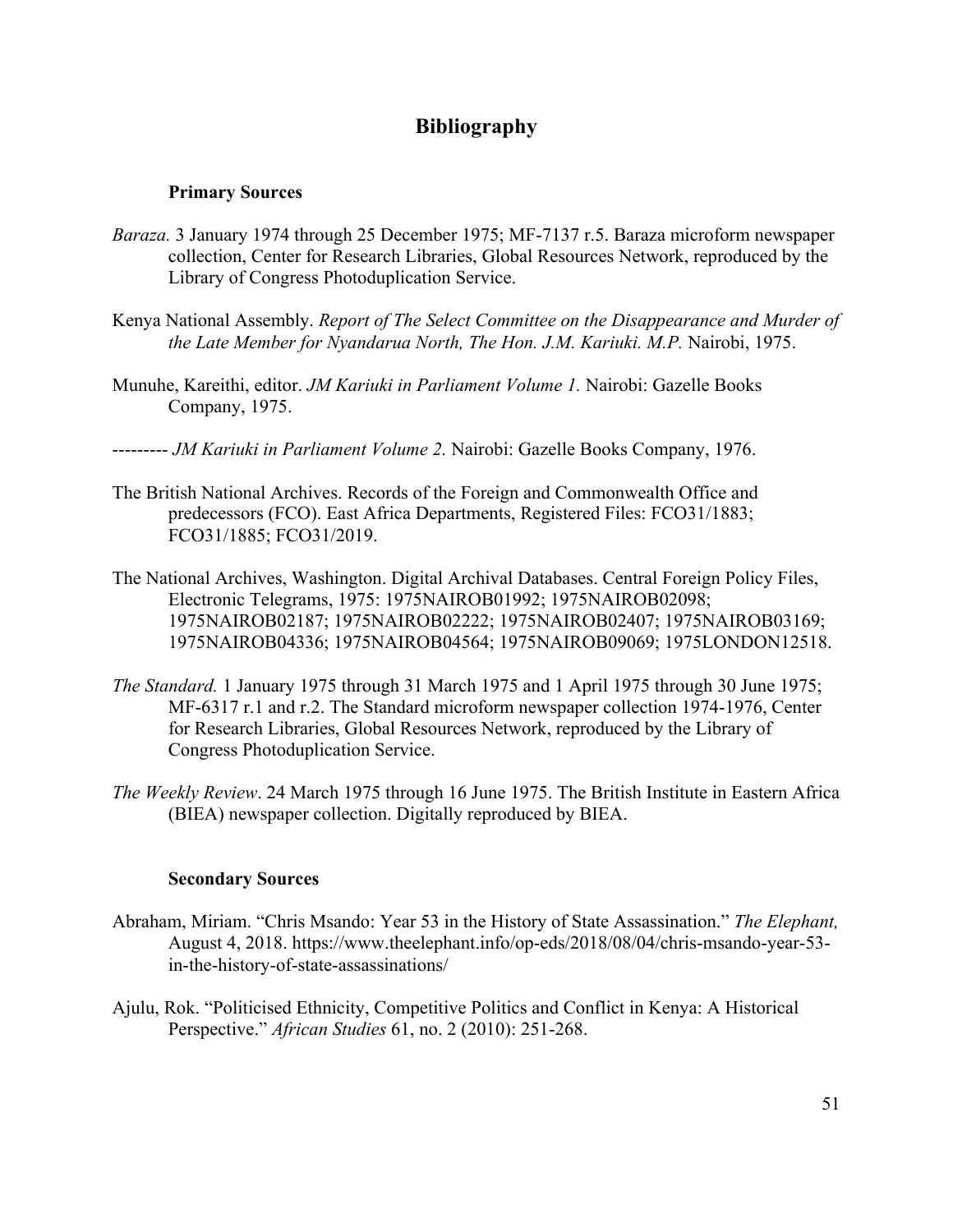- Amutabi, Maurice N. "Crisis and Student Protest in Universities in Kenya: Examining the Role of Students in National Leadership and the Democratization Process." *African Studies Review* 45, no. 2 (2002): 157-177.
- Anderson, David. *Histories of the Hanged: The Dirty War in Kenya and the End of Empire.* New York City: W. W. Norton & Company, 2005.
- --------- "Making the Loyalist Bargain: Surrender, Amnesty and Impunity in Kenya's Decolonization, 1952-63." *The International History Review* 39, no. 1 (2017): 48-70.
- --------- "Yours in Struggle for Majimbo'. Nationalism and the Party Politics of Decolonization in Kenya, 1955-64." *Journal of Contemporary History* 40, no. 3 (2005): 547-564.
- Angelo, Anaïs. "Jomo Kenyatta and the Repression of the 'Last' Mau Mau Leaders, 1961-1965." *Journal of Eastern African Studies* 11, no. 3 (2017): 442-459.
- --------- *Power and the Presidency in Kenya: The Jomo Kenyatta Years.* Cambridge University Press, 2019.
- Atieno Odhiambo, E.S. "Democracy and the Ideology of Order in Kenya." In *The Political Economy of Kenya,* edited by Michael G. Schatzberg, 177-201. New York City: Praeger Publishers, 1987.
- --------- "Hegemonic Enterprises and Instrumentalities of Survival: Ethnicity and Democracy in Kenya." *African Studies* 61, no. 2 (2002): 223-249.
- Battera, Federico. "Ethnicity and Degree of Partisan Attachment in Kenyan Politics." *Journal of Asian and African Studies* 45, no. 1 (2012): 114-125.
- Becker, Heike and David Seddon. "Africa's 1968: Protests and Uprisings Across the Continent." *Review of African Political Economy*. May 31, 2018.
- Branch, Daniel. *Kenya: Between Hope and Despair, 1963-2011.* New Haven: Yale University Press, 2011.
- --------- "Loyalists, Mau Mau, and Elections in Kenya: The First Triumph of the System, 1957- 1958." *Africa Today* 53, no. 2 (2006): 27-50.
- --------- "Political Traffic: Kenyan Students in Eastern and Central Europe, 1958-69." *Journal of Contemporary History* 53, no. 4 (2018): 811-831.
- --------- "Violence, Decolonisation and the Cold War in Kenya's North-Eastern Province, 1963- 1978. *Journal of Eastern African Studies* 8, no. 4 (2014): 642-47.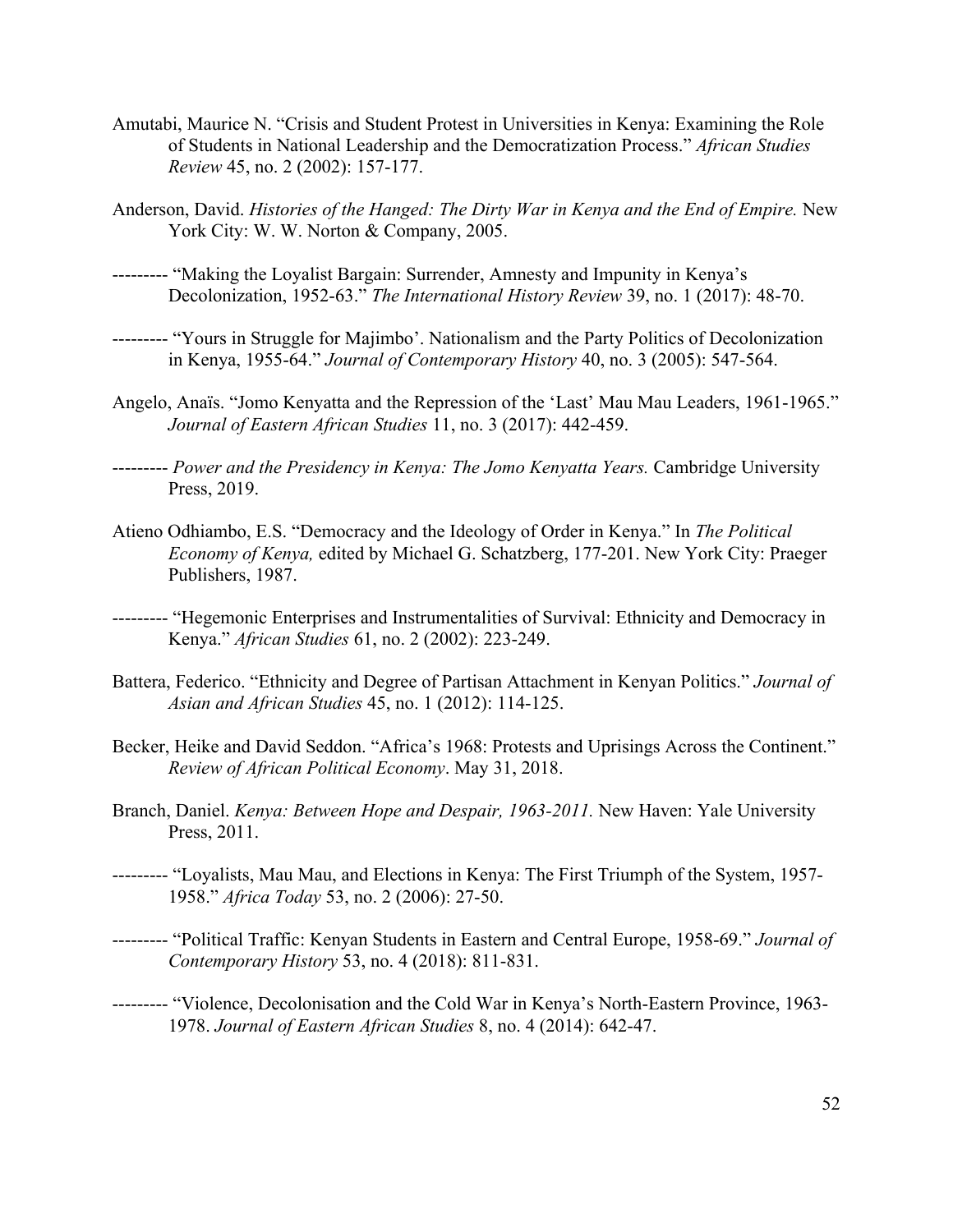- Branch, Daniel and Nic Cheeseman. "The Politics of Control in Kenya: Understanding the Bureaucratic-Executive state, 1952-78." *Review of African Political Economy* 33, no. 107 (2006): 11-31.
- Chacha, Babere. "Scars of Memory and Scales of Justice." Lecture Delivered at the University of Auckland, November 6, 2017. Youtube Video, 29:07. https://www.youtube.com/watch?v=M6rSlCP6NYQ
- Cheeseman, Nic. "Introduction: Political Linkage and Political Space in the Era of Decolonization." *Africa Today* 53, no. 2 (2006): 3-24.
- Clough, Marshall. *Mau Mau Memoirs: History, Memory and Politics.* Boulder, Colorado: Lynne Rienner Publishers, 1998.
- Cohen, David William, and E.S. Atieno Odhiambo. *The Risks of Knowledge: Investigations into the Death of the Hon. Minister John Robert Ouko in Kenya, 1990.* Athens, Ohio: Ohio University Press, 2004.
- Cooper, Frederick. *Africa Since 1940: The Past of the Present.* Cambridge: Cambridge University Press, 2002.
- --------- *Decolonization and African Society: The Labor Question in French and British Africa.* Cambridge: Cambridge University Press, 1996.
- --------- *On the African Waterfront: Urban Disorder and the Transformation of Work in Colonial Mombasa*. New Haven and London: Yale University Press, 1987.
- Cullen, Poppy. "Funeral Planning: British Involvement in the Funeral of President Jomo Kenyatta." *The Journal of Imperial and Commonwealth History* 44, no. 3 (2016): 513- 532.
- --------- *Kenya and Britain after Independence: Beyond Neo-Colonialism.* London: Palgrave Macmillan, 2017.
- D'Arcy, Michelle, and Marina Nistotskaya. "Intensified Local Grievances, Enduring National Control: The Politics of Land in the 2017 Kenyan Elections." *Journal of Eastern African Studies* 13*,* no. 2 (2019): 294-312.
- Dauch, Gene. "Kenya: J.M. Kariuki ou l'Éthique Nationale du Capitalisme." *Politique Africaine*  2, no. 8 (1982): 21-43.
- Fine, Gary Alan. "Reputational Entrepreneurs and the Memory of Incompetence: Melting Supporters, Partisan Warriors, and Images of President Harding." *American Journal of Sociology* 101, no. 5 (1996): 1159-1193.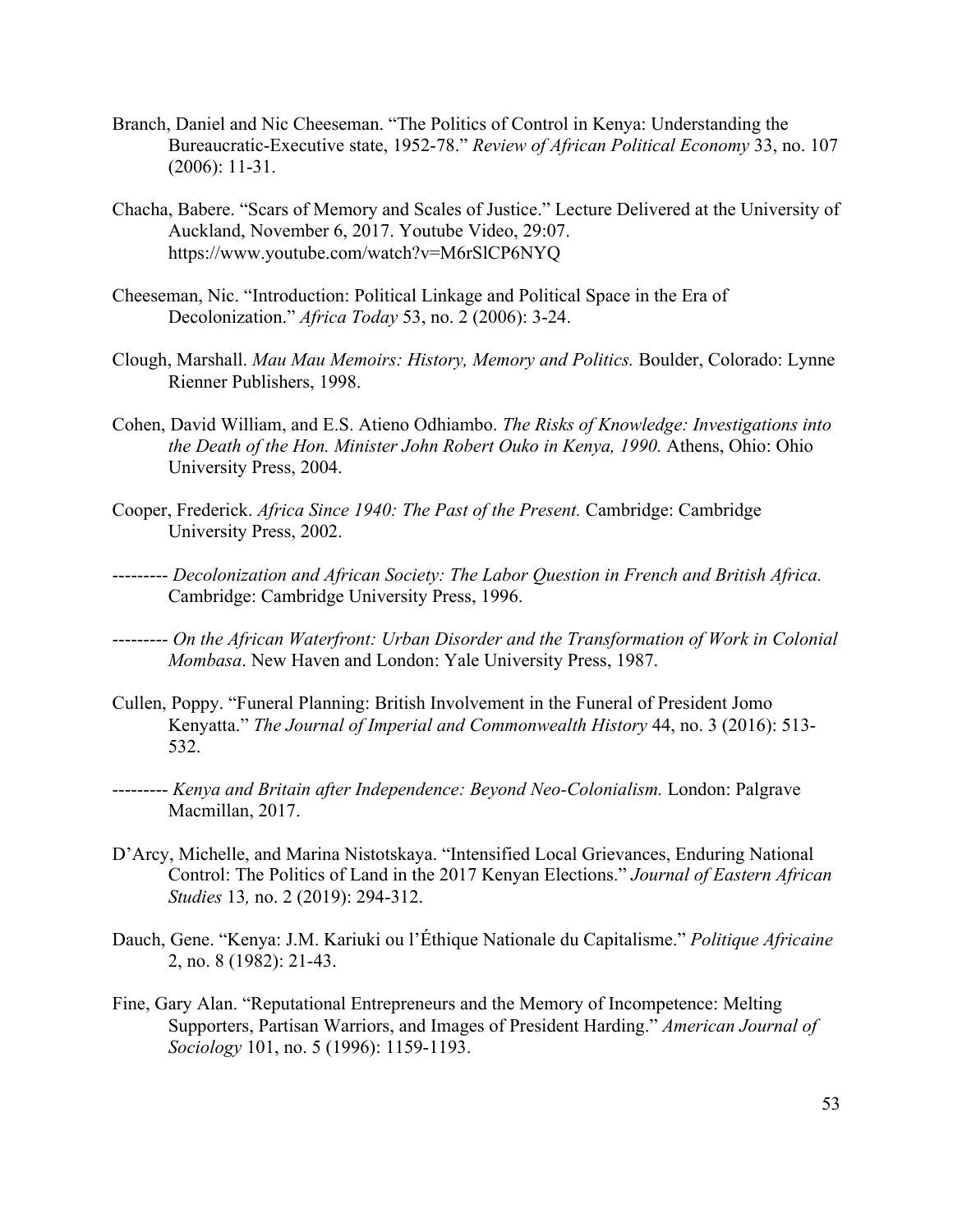- Fisher, Jonathan and Nic Cheeseman. *Authoritarian Africa: Repression, Resistance, and the Power of Ideas.* Oxford: Oxford University Press, 2021.
- Goldsworthy, David. *Tom Mboya: The Man Kenya Wanted to Forget*. New York City: Africana Publishing Company, 1982.
- Holmquist, Frank and Mwangi wa Githinji. "The Default Politics of Ethnicity in Kenya." *The Brown Journal of World Affairs* 16, no. 1 (2009): 101-117.
- Hornsby, Charles. *Kenya: A History Since Independence.* London: I.B. Tauris & Company, Limited, 2011.
- Ikiara, Gerrishon K., Joshua Olewe-Nyunya, and Walter Odhiambo. "Kenya: Formulation and the Implementation of Strategic Trade and Industrial Policies." In *The Politics of Trade and Industrial Policy in Africa,* edited by Charles Soludo, Osita Ogbu, and Ja-Joon Chang, 205-224. Trenton, New Jersey: Africa World Press, 2004.
- Jindra, Michael and Joël Noret, editors. *Funerals in Africa: Explorations of a Social Phenomenon*. New York: Berghahn Books, 2011.
- Kahura, Dauti. "The Kenyatta Successions: The Resurgence of Hegemonic Politics in Central Kenya." *The Elephant,* November 8, 2018. https://www.theelephant.info/features/2018/11/08/the-kenyatta-successions-theresurgence-of-hegemonic-politics-in-central-kenya/
- Kamau, John. "Mystery of JM Kariuki's millions." *Nation*, March 25, 2017. https://nation.africa/kenya/news/politics/mystery-of-jm-kariuki-s-millions-377720.
- Kalusa, Walima. "The Politics of the Corpse: President Levy Mwanawasa's Death, Funeral and Political Contestation in Post-Colonial Zambia." *Journal of Southern African Studies* 43, no. 6 (2017): 1137-1155.
- Kareithi, Amos. "When a Special Branch Spy Hid at City Mortuary to steal JM Kariuki's Body." *The Standard,* March 10, 2019. https://www.standardmedia.co.ke/article/2001315981/how-a-special-branch-spy-hid-atcity-mortuary-to-steal-jm-s-body.
- Khadiagala, Gilbert. "Political Movements and Coalition Politics in Kenya: Entrenching Ethnicity." *South African Journal of International Affairs* 17, no. 1 (2010): 65-84.
- Kiarie, Wa'Njogu J. "Language and Multiparty Democracy in a Multiethnic Kenya." *Africa Today* 50, no. 3 (2004): 55-73.
- Kĩnyattĩ, Maina wa. *History of Resistance in Kenya 1884-2002.* Kenya: Mau Mau Research Center, 2019.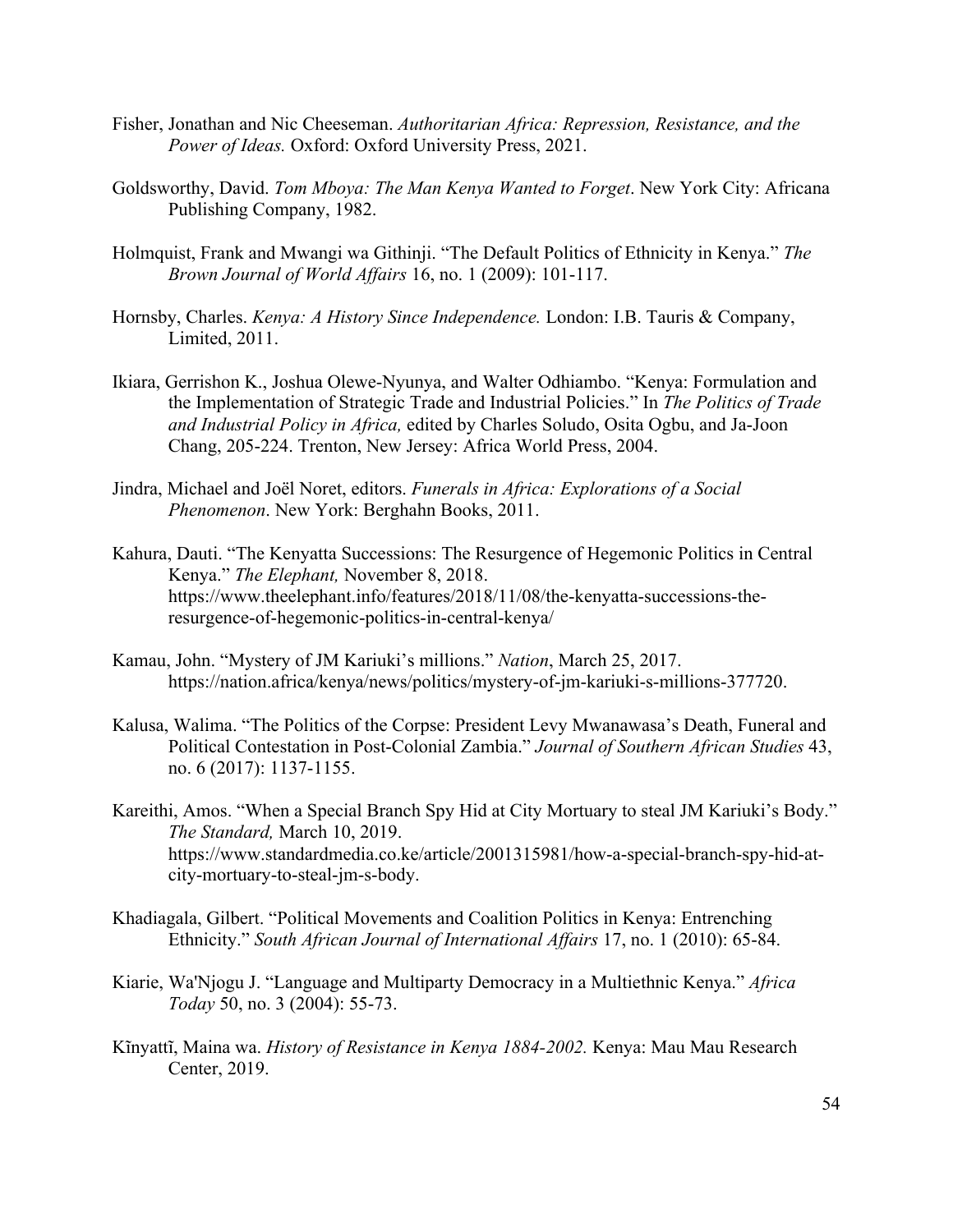- Klopp, Jacqueline M., and Janai R. Orina. "University Crisis, Student Activism, and the Contemporary Struggle for Democracy in Kenya." *African Studies Review* 45, no. 1 (2002): 43-76.
- Koster, Mickie Mwanzia. "Mau Mau Inventions and Reinventions." In *Contemporary Africa: Challenges and Opportunities,* edited by Toyin Fall and Emmanuel Mbah, 23-45. New York City: Palgrave Macmillan, 2014.
- Lonsdale, John. "Moral & Political Argument in Kenya." In *Ethnicity and Democracy in Africa,*  edited by Bruce Berman, Will Kymlicka, and Dickson Eyoh, 73-95. Woodbridge, Suffolk: Boydell & Brewer, Limited, 2004.
- --------- "Kenya's Four Ages of Ethnicity." In *From Divided Pasts to Cohesive Futures,* edited by Hiroyuki Hino, Arnim Ranger, John Lonsdale, and Frances Stewart, 15-68. Cambridge: Cambridge University Press, 2019.
- Loughran, Gerard. *Birth of a Nation: The Story of a Newspaper in Kenya.* London: I.B. Tauris & Co., Limited, 2010.
- Lynch, Gabrielle. *I Say to You: Ethnic Politics and the Kalenjin in Kenya*. Chicago: Chicago University Press, 2011.
- Maloba, Wunyabari O. *The Anatomy of Neo-Colonialism in Kenya: British Imperialism and Kenyatta: 1963-1978.* London: Palgrave Macmillan, 2017.
- Mati, Jacob Mwathi. "Ethnicity and Politics in Kenya." In *The Palgrave Handbook of Ethnicity,* edited by Steven Ratuva, 265-281. Singapore: Palgrave Macmillan, 2019.
- --------- *Political Protest in Contemporary Kenya: Change and Continuities.* London: Routledge, 2020.
- McCann, Gerard. "Possibility and Peril: Trade Unionism, African Cold War, and the Global Strands of Kenyan Decolonization." *Journal of Social History* 53, no. 2 (2019): 348-377.
- Maxon, Robert and Peter Ndege. "The Economics of Structural Adjustment." In *Decolonization and Independence in Kenya, 1940-93*, edited by B.A. Ogot and William Ochieng', 151- 186. Athens, Ohio: Ohio University Press, 1995.
- Monaville, Pedro. "The Political Life of the dead Lumumba: Cold War Histories and the Congolese Student Left." *Africa* 89 (2019): 15-39.
- Muigai, Githu. "Jomo Kenyatta & the Rise of the Ethno-Nationalist State in Kenya." In *Ethnicity and Democracy in Africa,* edited by Bruce Berman, Will Kymlicka, and Dickson Eyoh, 200-217. Woodbridge, Suffolk: Boydell & Brewer, Limited, 2004.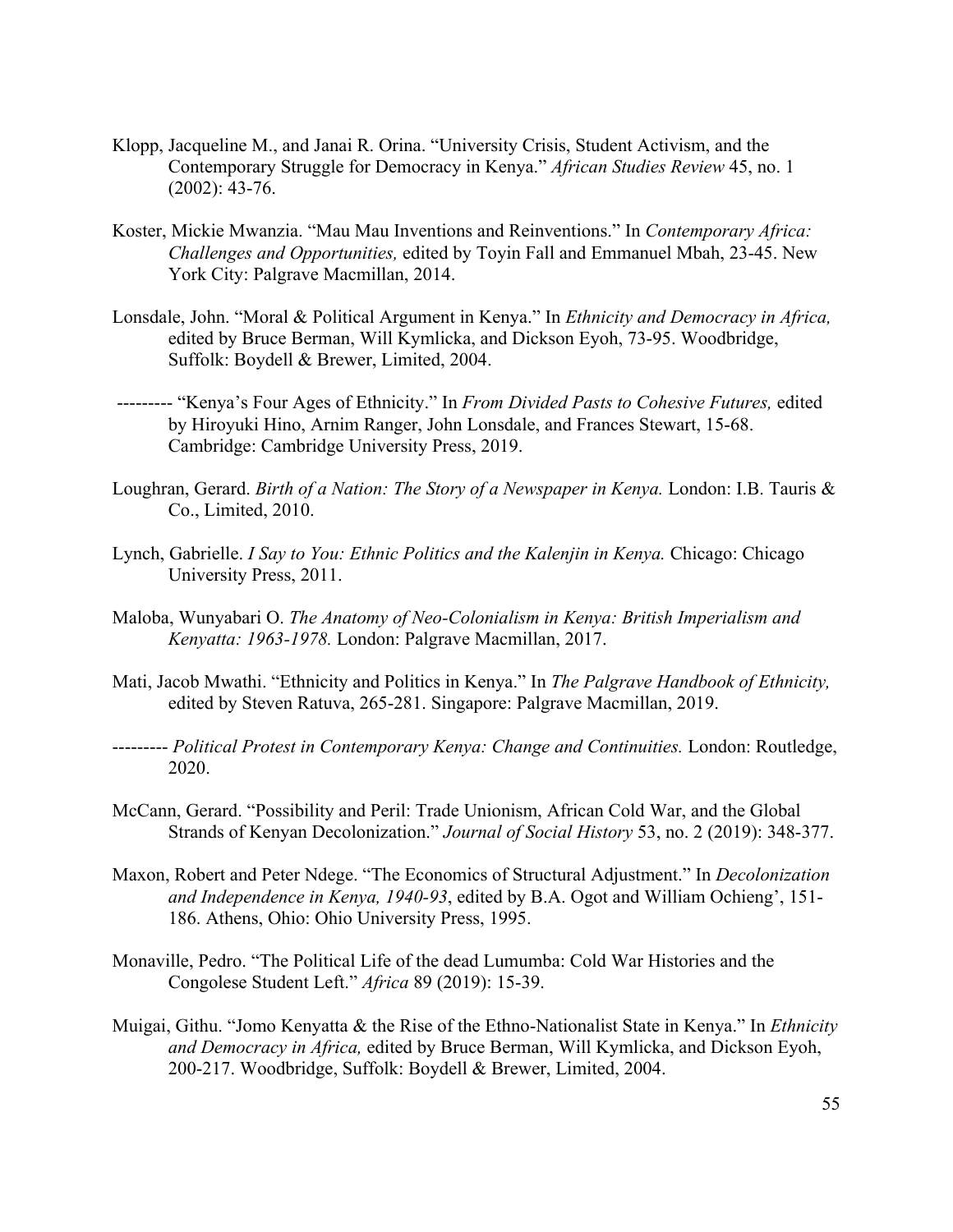- Murunga, Godwin R. and Shadrack W. Nasong'o. *Kenya: The Struggle for Democracy*. London: Zed Books, 2007.
- Musila, Grace. *A Death Retold in Truth and Rumour*: *Kenya, Britain and the Julie Ward Murder.*  Woodbridge, Suffolk: Boydell & Brewer, Limited, 2015.
- Mwaura, Charles. "Political Succession and Related Conflicts in Kenya." Conference Paper delivered at the USAID Conference on Conflict Resolution, Nairobi, March 27-28, 1997.
- Nasong'o, Wanjala S. "Kenya at Fifty and the Betrayal of Nationalism: The Paradoxes of Two Family Dynasties." In *Kenya After 50; Reconfiguring Historical, Political, and Policy Milestones,* edited by Michael Mwenda Kithinji, Mickie Mwanzai Koster, and Jerono P. Rotich, 165-187. New York City: Palgrave Macmillan, 2016.
- Nyangira, Nicholas. "Ethnicity, Class, and Politics in Kenya." In *The Political Economy of Kenya,* edited by Michael G. Schatzberg, 15-31. New York City: Praeger Publishers, 1987.
- Nzau, Mumo. "The Strategic Art of Appeasing Old Lovers while Courting New Friends: Kenya's Foreign Relations in Retrospect." In *Kenya After 50; Reconfiguring Historical, Political, and Policy Milestones,* edited by Michael Mwenda Kithinji, Mickie Mwanzai Koster, and Jerono P. Rotich, 137-164. New York City: Palgrave Macmillan, 2016.
- Ochieng', William. "Structural and Political Changes." In *Decolonization and Independence in Kenya, 1940-93*, edited by B.A. Ogot and William Ochieng', 83-109. Athens, Ohio: Ohio University Press, 1995.
- Ogot, B.A. "The Decisive Years: 1956-63." In *Decolonization and Independence in Kenya, 1940-93*, edited by B.A. Ogot and William Ochieng', 48-82. Athens, Ohio: Ohio University Press, 1995.
- Ogola, George. "The Political Economy of the Media in Kenya: From Kenyatta's Nation-Building Press to Kibaki's Local-Language FM Radio." *Africa Today* 57, no. 3 (2011).
- Oloka-Onyango, Joe. *Battling over Human Rights: Twenty Essays on Law, Politics and Governance.* Mankon, Bamenda: Langaa RPCIG, 2015.
- Opala, Ken. *Kenya: Bridging the Nation.* Stockholm: Samhällsgemenskap, 2005.
- Otenyo, Eric. "Politics and the Lack of Labor Militancy in Kenya: Trade Unionism after Independence." In *Kenya After 50; Reconfiguring Historical, Political, and Policy Milestones,* edited by Michael Mwenda Kithinji, Mickie Mwanzai Koster, and Jerono P. Rotich, 107-133. New York City: Palgrave Macmillan, 2016.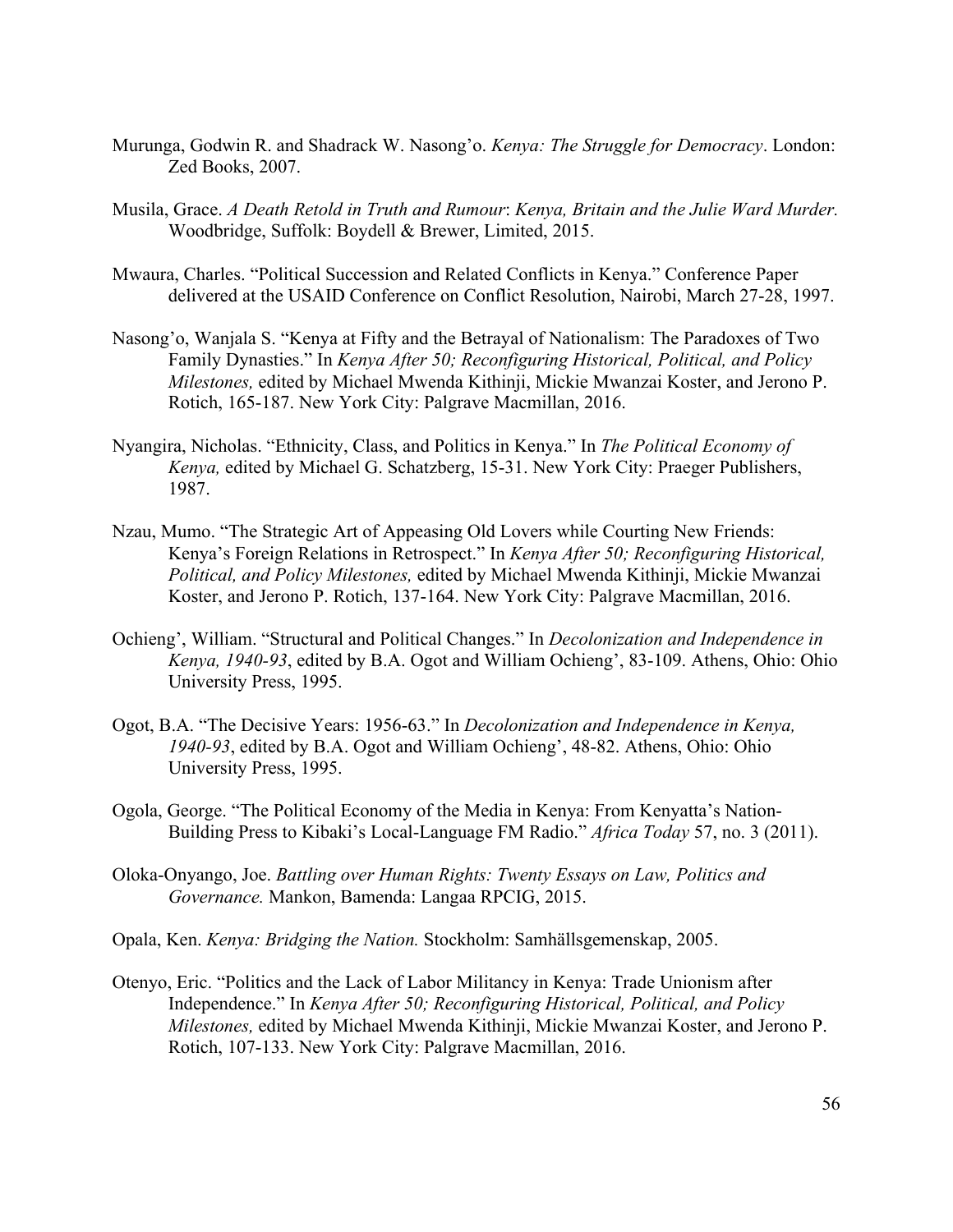- Peterson, Derek. "Nonconformity in Africa's Cultural History." *Journal of African History* 58, no. 1 (2017): 35-50.
- Ruteere, Mutuma and Marie-Emmanuelle Pommerolle. "Democratizing Security of Decentralizing Repression? The Ambiguities of Community Policing in Kenya." *African Affairs* 102, no. 409 (2003): 587-604.
- Shilaho, Westen. *Political Power and Tribalism in Kenya.* Cham, Switzerland: Palgrave Macmillan, 2017.
- Throup, David and Charles Hornsby. *Multi-Party Politics in Kenya: The Kenyatta & Moi States & The Triumph of the System in the 1992 Election.* Athens, Ohio: Ohio University Press, 1998.
- Throup, David. "Jomo Kenyatta and the Creation of the Kenyan State (1963-1978)." In *The Oxford Handbook of Kenyan Politics,* edited by Nic Cheeseman, Karuti Kanyinga, and Gabrielle Lynch, 43-56*.* Oxford: Oxford University Press, 2020.
- Traoré, Flavio. "Memory in translation: Mau Mau Detainee and its Swahili Translation." *Swahili Forum* 21 (2014): 40-59.
- Truth, Justice, and Reconciliation Commission of Kenya. "Final Report TRJC Report Volume  $4.$ " $2013.$
- Wheeldon, Marianne. *Debussy's Legacy and the Construction of Reputation.* New York City: Oxford University Press, 2017.
- Widner, Jennifer. *The Rise of a Party-State in Kenya: From "Harambee" to "Nyayo!"* Berkeley, California: University of California Press, 1992.
- Yenjela, Wafula. "Sycophants in a Cannibal State: Kenya in Ngugi wa Thing'o's Wizard of the Crow." In *Cultural Archives of Atrocity: Essays on the Protest Tradition in Kenyan Literature, Culture and Society*, edited by Muringu Columba, Charles Kebaya, and Makokha Justus Kizito Siboe, 106-122. New York City: Routledge, 2019.
- Zeilig, Leo. *Revolt and Protest: Student Politics and Activism in sub-Saharan Africa*. London: I.B. Tauris, 2007.

#### **Theses and Dissertations**

Githuku, Nicholas Kariuki. "Mau Mau Crucible of War: Statehood, National Identity and Politics in Postcolonial Kenya." PhD dissertation. West Virginia University, 2014.